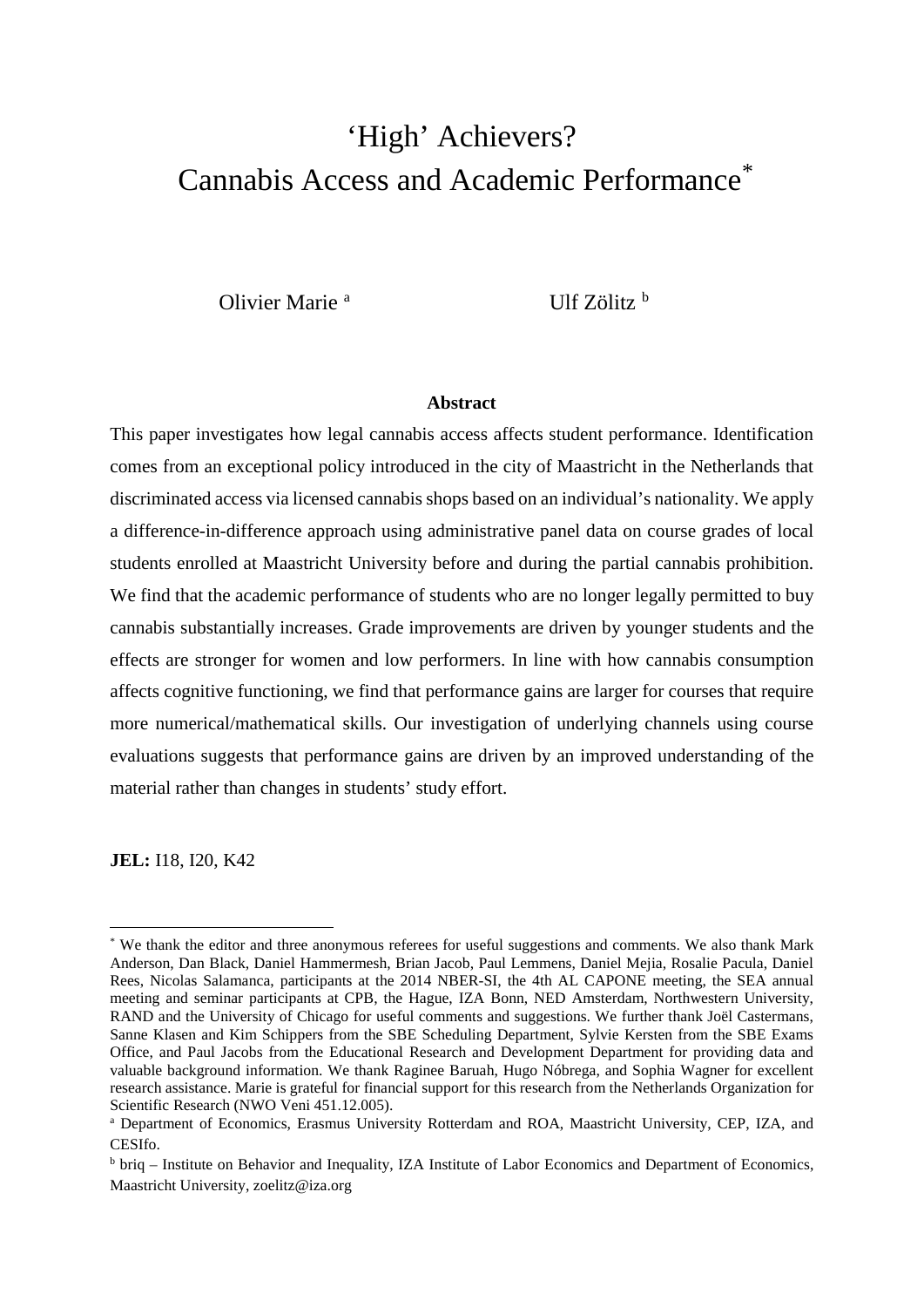## **1 Introduction**

**.** 

Public policy and opinion regarding the legalization of cannabis has reached a tipping point. As of 2016, 23 US states and the District of Columbia have passed laws allowing the medical use of marijuana and four additional states have decriminalized consumption for recreational use.<sup>[1](#page-1-0)</sup> Uruguay recently became the first nation in the world to fully legalize all aspects of the cannabis trade, including cannabis cultivation, wholesale, retail and consumption. The Americas are starting to 'catch up' with the more liberal approach to soft drug policy in countries such as the Netherlands, where cannabis consumption has been decriminalized for almost four decades. Despite this development, little is known about many of the – perhaps unintended – consequences of legalization. This paper contributes to the ongoing legalization discussion by showing that a change in legal cannabis access can strongly affect students' university performance.

Proponents of cannabis legalization have put forward the general failure of the longrunning 'war on drugs' and the huge costs that it imposes on the criminal justice system as an argument in favor of finding alternatives to drug prohibition (Donohue 2013). They have also argued that legalization would undermine illegal markets and protect low-level users from associated risks such as contact with dealers who sell other types of drugs. Opponents of cannabis legalization often argue that making access to cannabis easier and more acceptable via legalization could push more individuals – especially youths – to become consumers. This could in turn lead to an increase in the number of individuals suffering from the adverse health, educational and labor market outcomes associated with regular cannabis use (Cobb-Clark et al. 2015; Hall 2015 and Van Ours and Williams, 2015).

<span id="page-1-0"></span><sup>&</sup>lt;sup>1</sup> In 2012, Colorado and Washington passed laws legalizing sale and possession of cannabis for recreational use after a popular vote. Alaska and Oregon have followed suit in 2014 and 2015, respectively. In addition to this, several other states are currently reconsidering their cannabis laws, which is likely to lead to more liberal regulations in the future. For example, Missouri is also scheduled to implement a decriminalization law on January 1, 2017. Updates on the fast-evolving US situation can be found on the site of the Marijuana Policy Project (www.mpp.org).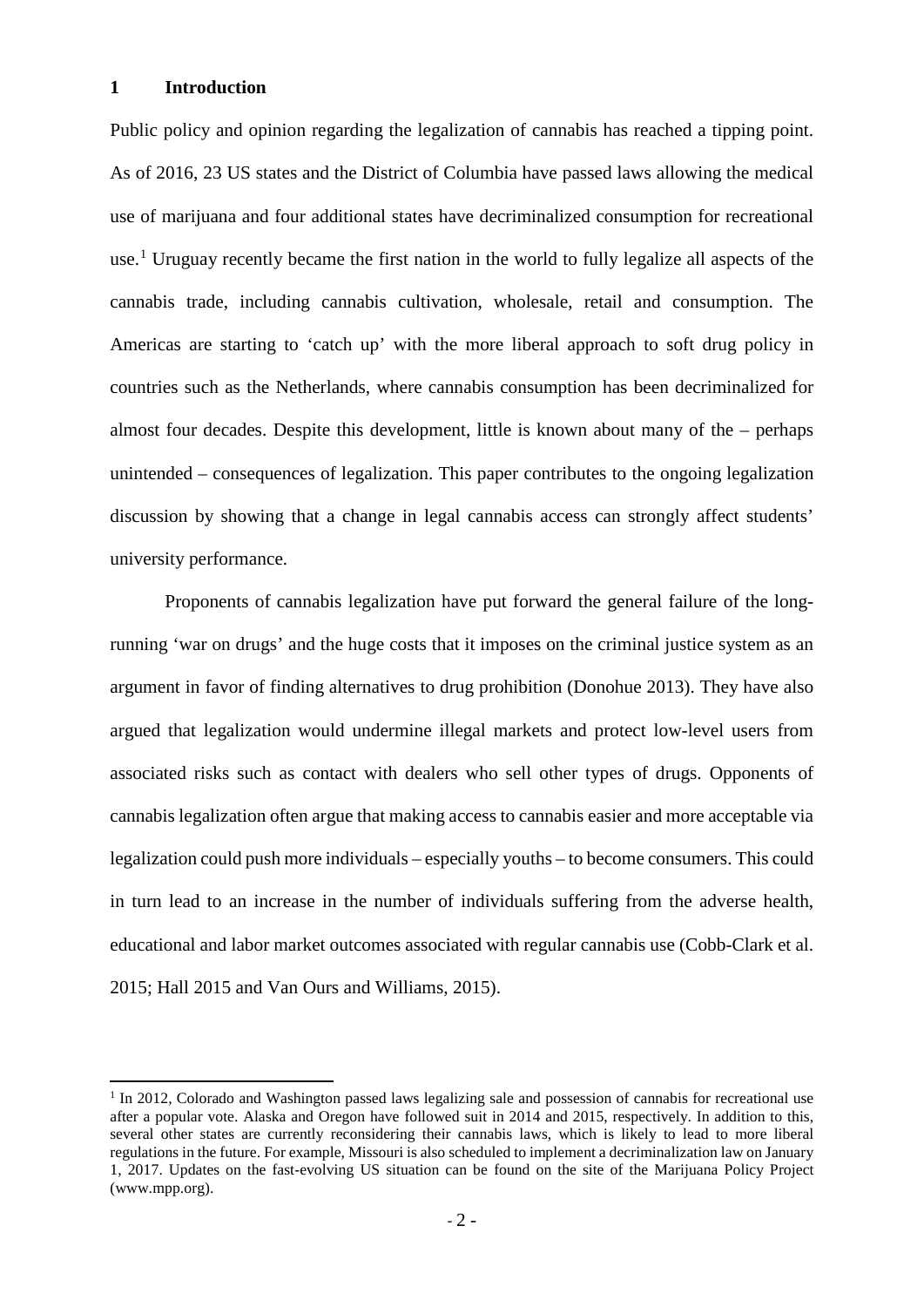While both sides of the legalization debate make plausible arguments, the actual effect of policies changing cannabis access on consumption decisions and outcomes influenced by consumption remains largely ambiguous. The lack of clear empirical evidence results from enduring identification problems, which mostly prevent a causal interpretation of most existing results. The principal issue is that drug policy changes are unlikely to be implemented exogenously and are usually the result of a longer process of societal change. When policy changes take place, they usually affect all individuals at the same time, thus making it impossible to fully disentangle treatment effects from underlying time trends in consumption: trends that may have caused the policy change in the first place. These issues cast doubt on the validity of results obtained from studies using cohort- or state-level variation, where the necessary *ceteris paribus* conditions for identification often do not hold.[2](#page-2-0)

In this paper, we utilize a unique natural experiment to obtain causal estimates of how changes in legal cannabis access affect students' college performance. We exploit a temporary policy change in the city of Maastricht in the Netherlands, which locally restricted legal access to cannabis based on individuals' nationality.<sup>[3](#page-2-1)</sup> After providing empirical evidence that the new policy essentially eliminated legal cannabis sales to the treated nationalities, we subsequently compare the achievements of university students who were affected by the cannabis ban against those of their peers who were unaffected. This unusual "partial prohibition" of legal marijuana access allows us to apply a difference-in-difference approach across nationality groups of students observed before and during the discriminatory policy. To eliminate any remaining concerns about unobserved individual heterogeneity, we exploit the panel nature of our data

 $\overline{\phantom{a}}$ 

<span id="page-2-0"></span><sup>&</sup>lt;sup>2</sup> A review of this literature by Pacula and Sevigny (2014) discusses a number of recent articles using state-level difference-in-differences approaches to assess how the introduction of medical cannabis laws in the US affects consumption behavior and other outcomes. The review reports mixed findings and highlights multiple reasons (e.g., changes in police force behavior) for why results might not have a causal interpretation. Anderson, Hansen & Rees (2013) show some evidence of increased self-reported cannabis use among adults following the introduction of medical marijuana laws in a study of their impact on traffic fatalities across US states. In another context Jacobi and Sovinsky (2016) develop a structural model that predicts, using Australian survey data, very large increases in cannabis consumption if legalization was implemented.

<span id="page-2-1"></span><sup>3</sup> Importantly, students were not the intended target of the discriminatory policy, which was originally introduced to combat drug tourism in the city.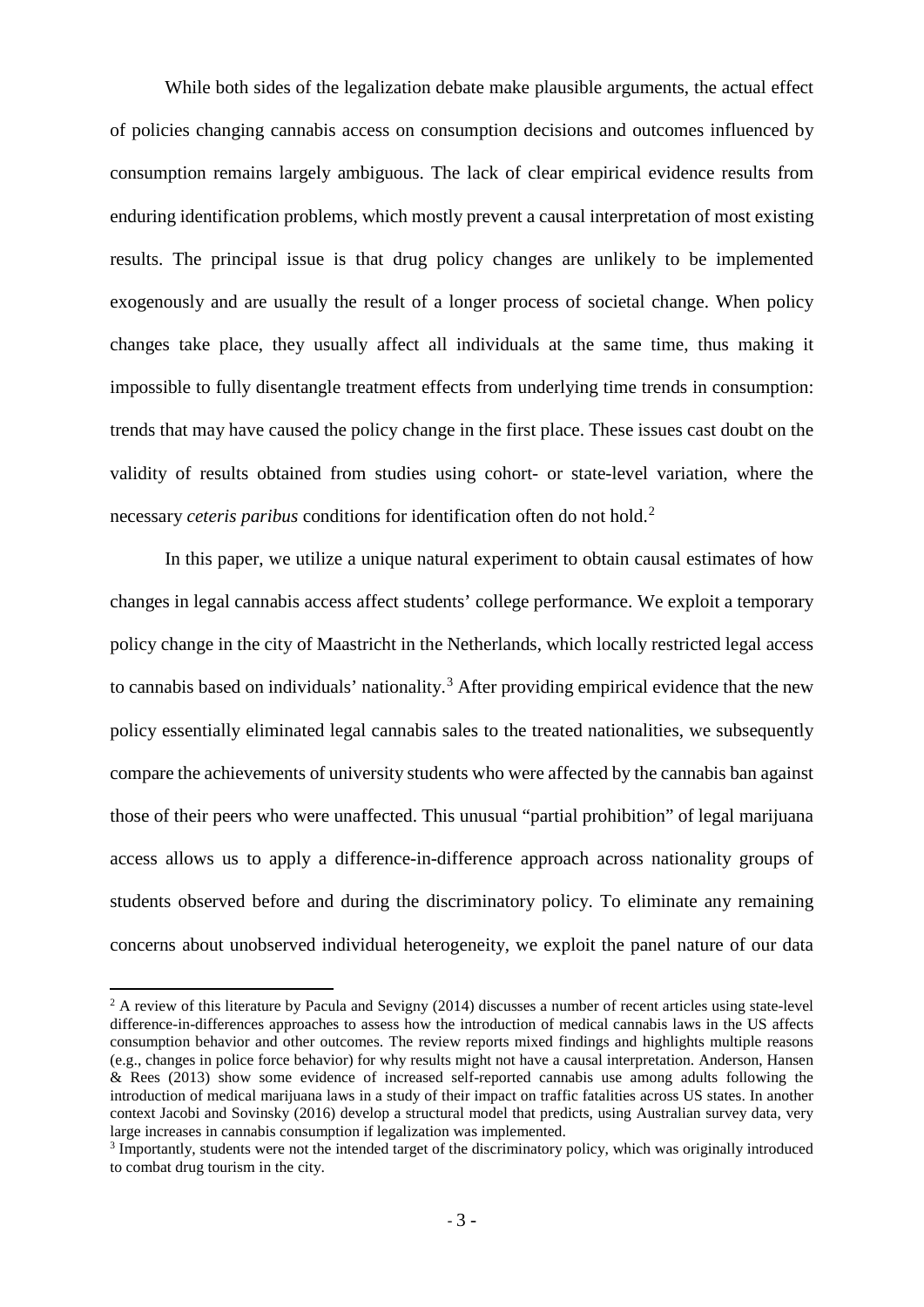and apply student fixed effects to identify performance changes resulting from the prohibition policy using *within-individual* variation in outcomes.

From a medical perspective, there is substantial evidence on negative short-run effects of cannabis consumption on performance. Studies have repeatedly shown that cognitive functions are strongly impaired by cannabis consumption in the short run.<sup>[4](#page-3-0)</sup> Therefore, we expect changes in cannabis consumption behavior – brought about by the access restriction scheme studied here – to be reflected in the academic performance of the students affected. This rationalizes our reduced form approach, which looks directly at student productivity – rather than (unavailable) individual changes in consumption – as an outcome. [5](#page-3-1)

Our main finding is that the temporary restriction of legal cannabis access had a strong positive effect on course grades of the affected individuals. On average, students performed 10.9 percent of a standard deviation better and were 5.4 percent more likely to pass courses when they were banned from entering cannabis shops. Importantly, we do not detect a change in dropout probability, which could have created complex composition effects. Sub-group analysis reveals that these effects are somewhat stronger for women than men and that they are driven by younger and lower performing students. This can be explained by baseline differences in consumption rates or differences in marginal compliance with the prohibition. We also find some evidence for a social spillover of the cannabis restriction, whereby treated students in sections with a higher fraction of treated peers become marginally more likely to pass their courses. We can reject the notion that teachers' legal access to cannabis has an impact on their students' performance.

**.** 

<span id="page-3-0"></span><sup>4</sup> Bossong et al. (2012, 2013) conduct randomized control trials where subjects have to carry out simple cognitive task and find that "performance was impaired after THC administration, reflected in both an increase in false alarms and a reduction in detected targets."

<span id="page-3-1"></span><sup>&</sup>lt;sup>5</sup> This reduced form approach avoids serious measurement problems with usual measures of drug consumption. since it does not have to rely on self-reported consumption or police seizures, which are likely to be correlated with changes in the legal status of this substance. Another highly relevant short-run outcome that might be affected by changes in soft drug access policy is criminal activity. This is perhaps not as 'clean' an externality as productivity since it is the sum of changes in behavior of all agents concerned, namely consumers, dealers and the police. Adda, McConnell, and Rasul (2014) are the only authors to have attempted to disentangle the various channels from this complex relationship.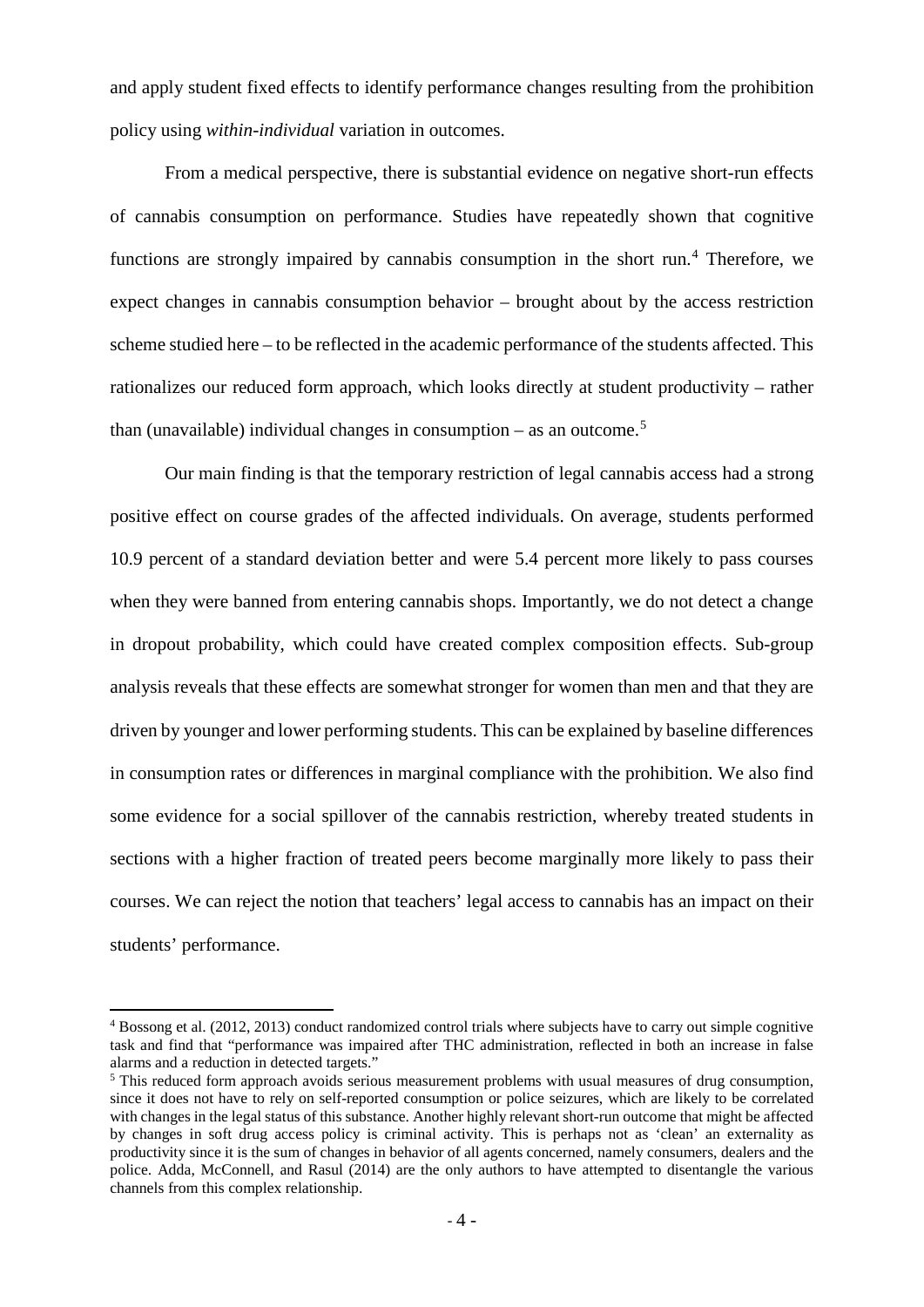In order to assess whether the changes in performance that we detect genuinely stem from changes in students' cannabis consumption, we test whether our results are consistent with what is known about the impact of THC (Tetrahydrocannabinol, the principal psychoactive constituent of cannabis that makes the user 'high') on human brain functioning and learning. First, previous research has documented that cannabis consumption most negatively influences quantitative thinking and math-based tasks (Block and Ghoneim [1993] and Pacula [2003]). Therefore, we split all courses depending on whether they are described as requiring numerical skills or not and test whether such course grades are differentially affected. We find that the policy effect is 3.5 times larger for courses requiring numerical/mathematical skills: a result in line with the existing evidence on the association between cannabis use and cognitive functioning. Second, to provide some suggestive evidence on the underlying channels, we make use of evaluations that students are asked to complete for each course. In these evaluations, students report their own level of effort, overall understanding and the perceived quality of the course and teachers. We find no change in reported study hours, which suggests that we can eliminate effort adjustments as one channel of our results. We find some evidence of improved peer-to-peer interactions and an increase in the reported overall understanding of the course content when the policy was in place.

In order to test whether the legal cannabis access had any persistent effects on student outcomes, we investigate whether there are any detectable cohort-level treatment effects on longer-run measures of performance, namely final grade point average (GPA), graduation probabilities and the type of elective courses chosen, whereby only the latter appears to be affected. Treated students exposed to the policy when they were about to make their specialization decisions choose relatively more courses with mathematical/statistical skills requirements. This is perhaps unsurprising considering the strong performance improvements in these types of courses that we document when the partial prohibition policy is in place.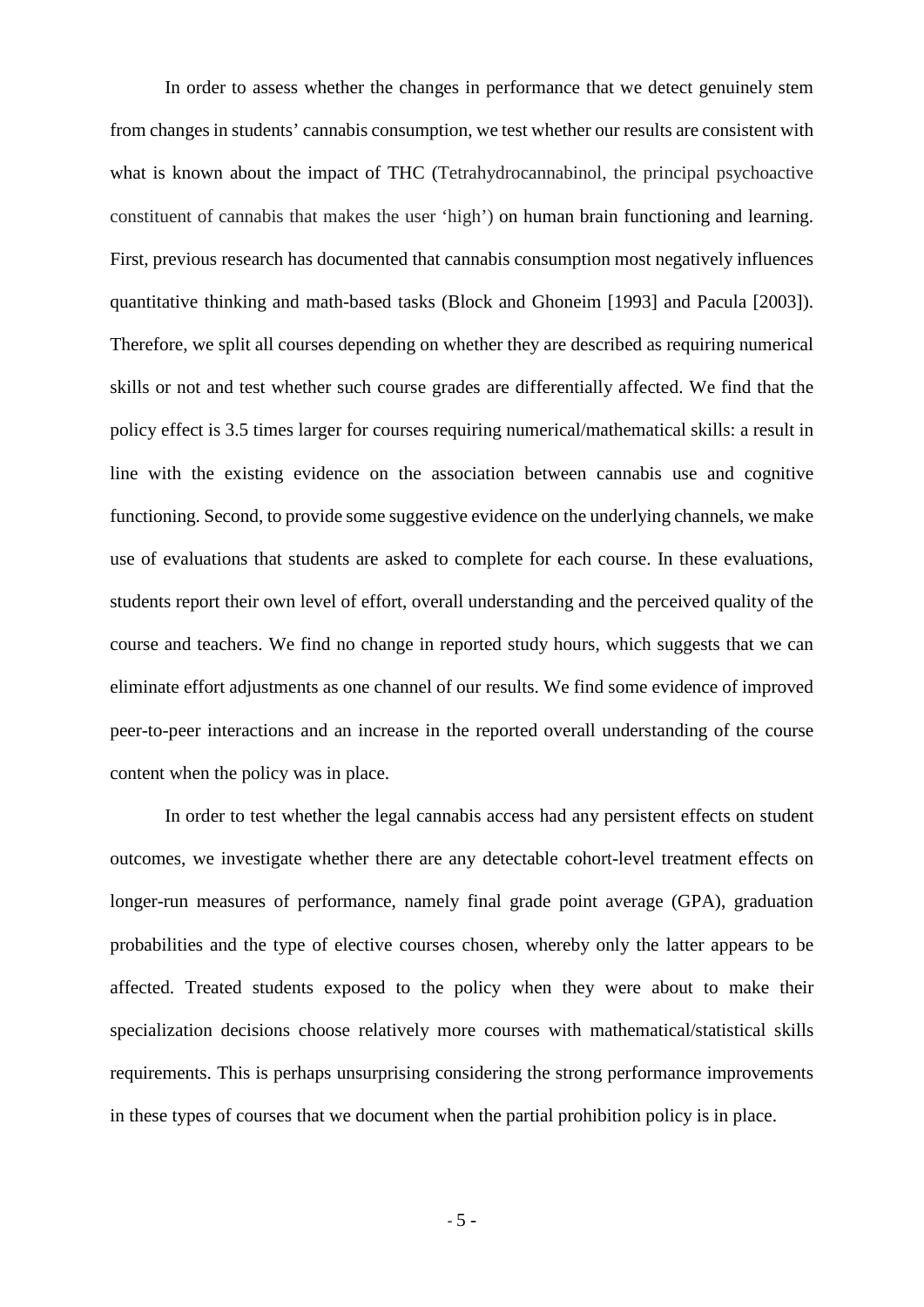Finally, we put our main finding in perspective with respect to the estimated impact of other interventions on college student performance. It is most relevant that our change in legal cannabis access has almost exactly the same effect as students reaching the age when alcohol consumption is permitted in the US (Carrel, Hoekstra, and West [2011] and Lindo, Swensen and Waddell [2013]). To gain a better understanding of the prevalence of cannabis consumption, we also carried out a survey among current students at Maastricht University, revealing that almost 60 percent had consumed cannabis in the past year. Using this as a proxy for the share of the potential population, we calculate the treatment effect on the treating under various potential compliance rates and argue that the prohibition policy had a large and positive impact on student performance.

To our knowledge, this paper presents the first solid causal evidence that a legal change in access to cannabis has had a strong short-run impact on productivity. However, it is important to note that we are only looking at a very specific outcome and that our results are only a small part of the multi-dimensional societal cost-benefit analysis that should drive drug policy decision-making.

The remainder of the paper is structured as follows. Section 2 provides general information on Dutch cannabis policy and presents the details of the particular change in cannabis access that occurred in Maastricht. Section 3 discusses the data on student performance that we collected at Maastricht University. Section 4 describes our empirical strategy and the various specifications that we will consider. Section 5 presents the main estimation results and carries out sensitivity analysis and placebo tests, before Section 6 explores underlying mechanisms. Section 7 looks at medium-run effects and puts the effect size in perspective and finally Section 8 provides concluding remarks.

#### **2 Background: Cannabis Access in the Netherlands & the Maastricht Case**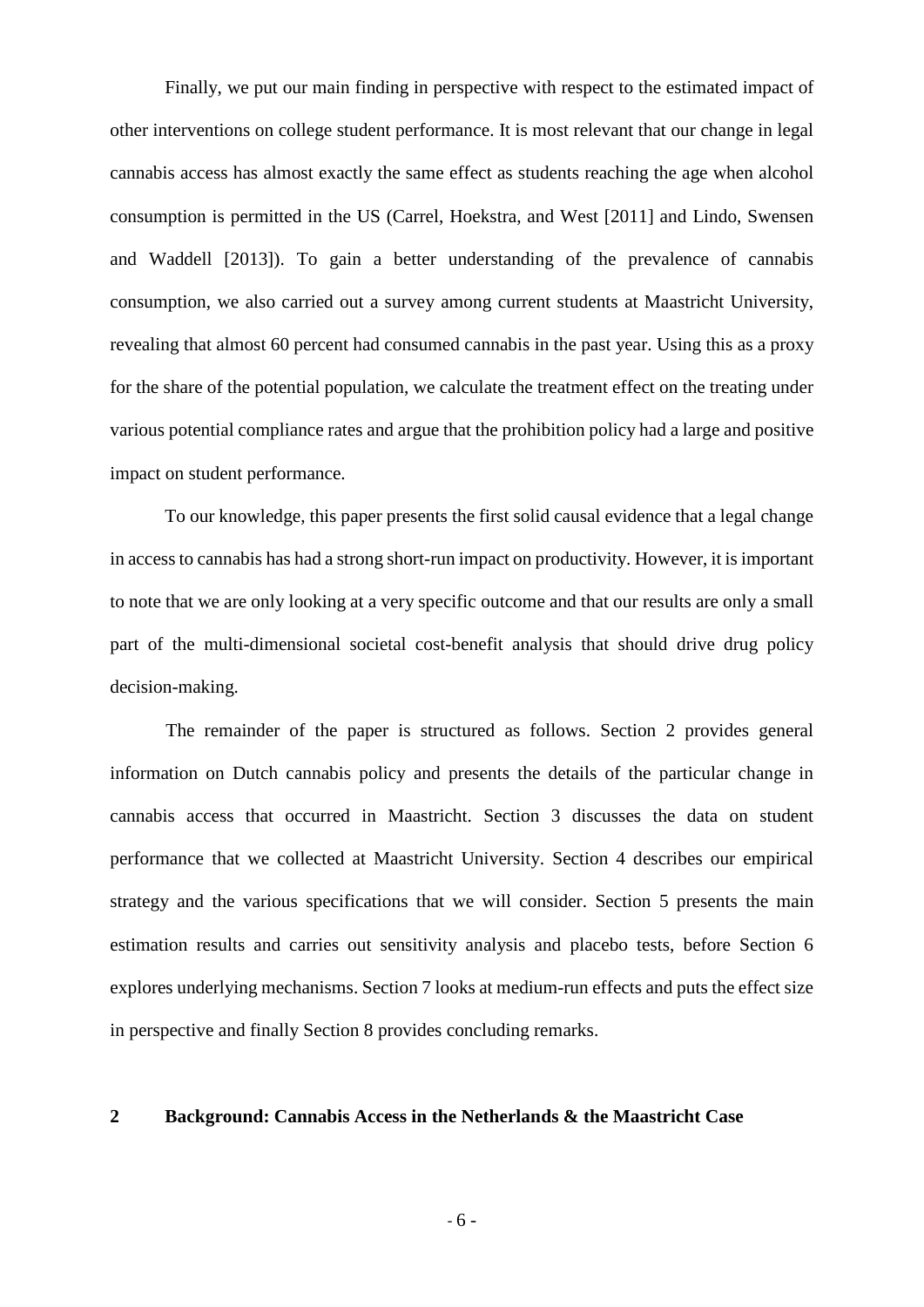## **2.1 The Dutch Drug Policy Approach**

**.** 

The sale and consumption of cannabis for recreational use has been legal in the Netherlands for almost four decades now. The 1976 Opium law – which forms the basis of the Dutch 'tolerance' policy – was introduced to "minimize harm done to users and their environment" (McCoun and Reuters, 1997). Practically, possession of up to 30g of cannabis (1.06 ounces) has not been a prosecutable offense since this law was passed. The Dutch government still aims to reduce demand by means of preventive campaigns and by taking legal measures against any disturbance to public order caused by cannabis sale or consumption. Although personal recreational soft drug use is tolerated, all hard drug use is illegal. The production and illegal sale of hard *and* soft drugs are a severe offense and can result in jail sentences. Cannabis is usually consumed mixed with tobacco and smoked in "joints" or pipes in the Netherlands. The average concentration of THC in the cannabis sold legally in the Netherlands in 2010 was around 16.7 percent, which is almost twice as strong as illegal marijuana confiscated in the US. However, following its legalization in certain US states, the average potency of cannabis appears to have caught up with Dutch products, with the average strength of strains sold legally in Colorado recently being estimated to contain over 18 percent of THC. [6](#page-6-0)

Through legal channels, cannabis in the Netherlands can be bought exclusively via cannabis shops, which are strictly regulated and can only function with a license granted by the municipality.[7](#page-6-1) Cannabis shops are not allowed to sell more than 5 grams per person per day and they are not allowed to have more than 500 grams at the shop premise. Furthermore, cannabis

<span id="page-6-0"></span> $6$  A monitoring survey of the strength of the strains sold in Dutch cannabis shops by Rigter & Niesink (2010) from the Netherlands Institute of Mental Health and Addiction (The Trimbos Institute) estimated that the average THC concentration was at about 16.7 percent in 2009-10. For the United States, the UNODC (2012) reports an average THC strength of 8.6 percent in confiscated (illegal) cannabis. Some recent evidence from preliminary lab tests on Colorado's legally purchased marijuana revealed an average concentration level of 18.7 percent in 2015 (LaFrate & Armentano [2015]).

<span id="page-6-1"></span><sup>&</sup>lt;sup>7</sup> Cannabis shops are by far the most common place where users purchase the drug in the Netherlands. A recent survey carried out in the southern provinces - including Limburg, where Maastricht is located - asked consumers where they had obtained cannabis in the past three months (note that more than one answer was possible). It reveals that 91% reported they had bought cannabis from a cannabis shop, 25% from a street dealer and 8% had used a product from home-grown plants (it is legal to have up to five marijuana trees at home in the Netherlands). See Van Ooyen-Houben et al (2014) for details.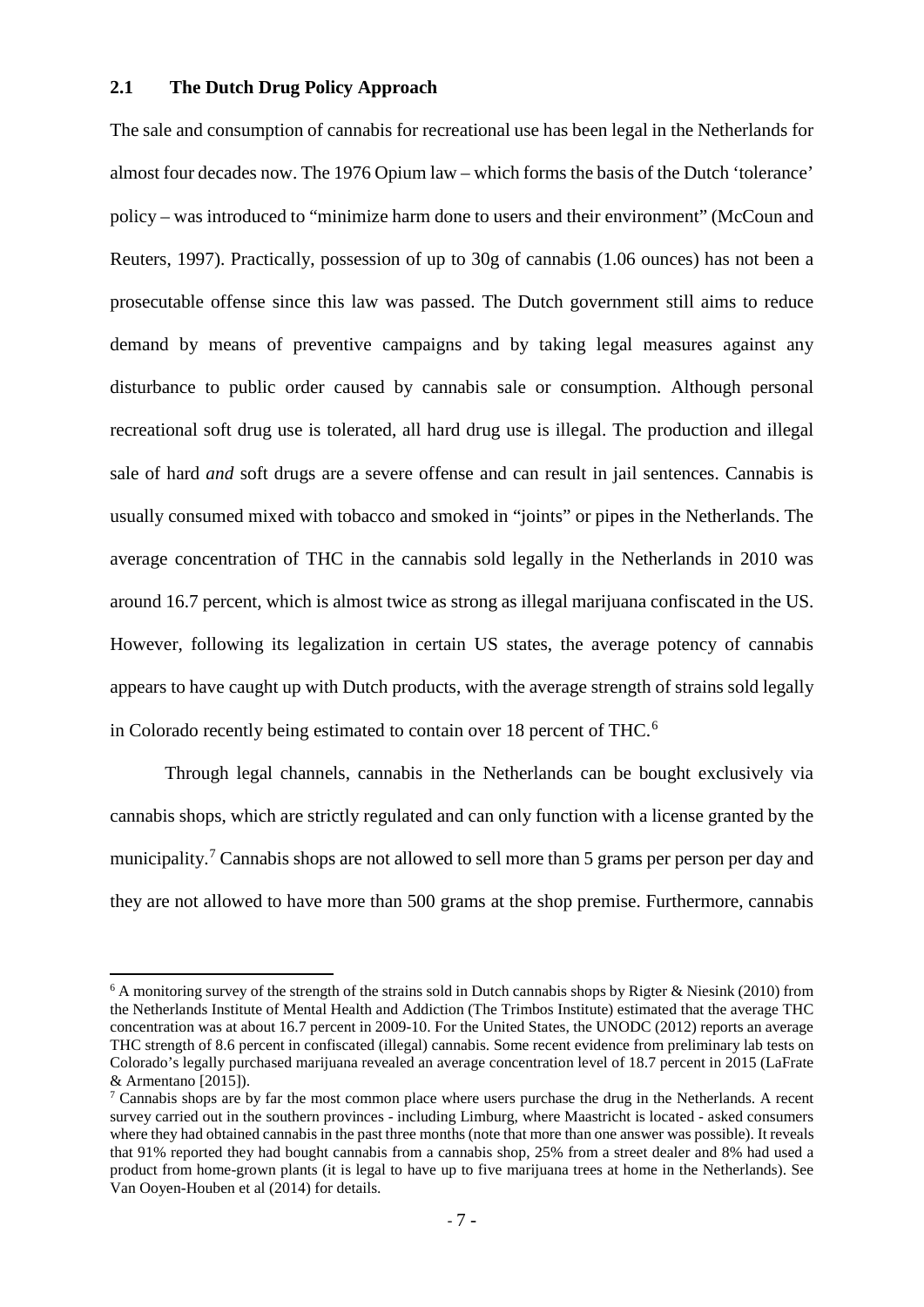shops are not allowed to sell any hard drugs, advertise their products or sell their products to people under the age of 18. Cannabis shops can be shut down temporarily or permanently by the license issuing municipality if they fail to meet the regulation requirements or if they are perceived as being responsible for excessive public disturbance.

## **2.2 The Maastricht Situation**

Maastricht is the southern-most large city in the Netherlands. Due to its geographical proximity to Belgium, Germany, Luxembourg and especially France, it has attracted a great deal of 'drug tourists' for many years, coming to buy (and consume) cannabis legally. As a result, it has a high density of cannabis shops per population, second only to Amsterdam, a city infamous for international cannabis tourism. Figure 1 presents a map depicting the cannabis shop density of the 443 municipality districts of the Netherlands. Maastricht (circled) is located at the very south-east of the map in the region, encased between Belgium and Germany. In 2011, the city had 13 cannabis shops across a population of about 122,000 inhabitants. A substantial part of the city's population are students: overall, there are about 16,000 individuals studying at Maastricht University in any given year, more than half of whom are non-Dutch nationals. Figure 1 also shows that not all Dutch cities (only one-third) have cannabis shops and that the nearest one outside of Maastricht is more than 25 kilometers away.

## **2.3 The Policy Change in Cannabis Access**

Starting from October 1, 2011, the Maastricht association of cannabis shop owners (VOCM) – under pressure from local authorities – introduced a new policy that only allowed specific nationalities to buy cannabis on their premises. The aim of this policy was to reduce negative externalities arising from drug tourism, which the city argued constituted a public nuisance that could lead to the closure of most establishments. The policy targeted a specific nationality group of drug tourists, mostly individuals from France and Luxembourg, which the city council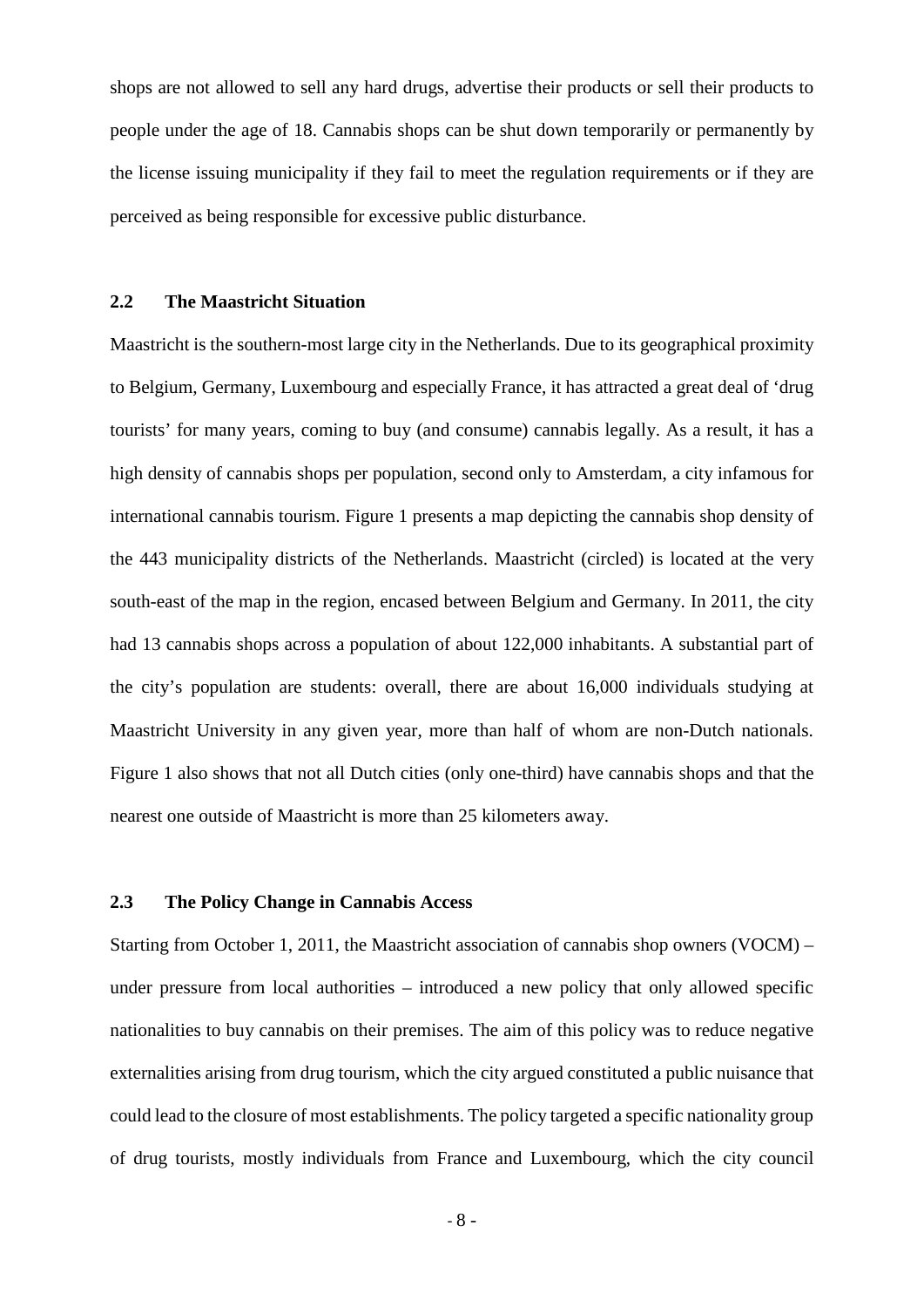'identified' as the most nuisance-prone population and imposing the highest negative externalities on city residents. In a compromise, the VOCM convinced the municipality to maintain access to their cannabis shops not only exclusively to Dutch citizens but also to individuals from the two neighboring countries – Germany and Belgium – in an attempt to solve the drug tourism problem. Retaining access rights for these three nationalities was crucial for the Maastricht establishments as these together represented the majority of their customers. The new policy was locally announced by retailers to inform users about two months before its official start.<sup>[8](#page-8-0)</sup> Figure 2 shows the (very discriminatory) poster announcing the policy change, which cannabis shops were required to put up on the front window of their premises. From October 1, 2011, anyone who was unable to present a valid Dutch, German or Belgian form of identification was refused entry to cannabis shops. In Maastricht, all establishments have always been required to scan such documents when costumers enter to insure compliance with the minimum legal age requirement, which was now also used to enforce the nationality criteria.

To assess whether the access restriction indeed had an impact on the legal purchase of cannabis by nationality status, we obtained data on cannabis shop visitors in Maastricht collected before and after the policy was introduced. [9](#page-8-1) Table 1 reports the composition of the customer population by nationality in September and October 2011. It first shows that before the policy almost one-fifth of costumers in Maastricht coffee shops were of another nationality than Dutch, German or Belgian. In the following month, after the access restriction by nationality became effective on October 1, the non-DGB population represented less than 1.5

**.** 

<span id="page-8-0"></span><sup>&</sup>lt;sup>8</sup> The policy was announced and implemented with a relatively short notice. Therefore, student application or enrolment decisions for the academic year 2011/12 could not have been affected by the policy change. Since this information was not publicly available at the time when these decisions were taken, there is no reason to believe that the student composition of Maastricht University changed due to the policy change.

<span id="page-8-1"></span><sup>9</sup> This survey recording information on cannabis shop visitors in Maastricht was originally conducted by a local independent research institute (OPW http://www.owp.nl/) and took place during one week before (September 12 to 18) and one week after (October 10 to 16) the implementation of the partial prohibition policy on October 1, 2011. Customers to any of the city's 13 cannabis shops were counted and asked to present an ID to record their nationality. These visitor counts were conducted for 10 minutes, four times a day (at noon, 4pm, 8pm and 11pm) on all seven days of the week. All visitors were classified as Dutch, Belgian, German, French, Luxembourgish and 'Other Nationality'. During these two weeks, there were no domestic and foreign holidays or any major events in the city of Maastricht that could have affected the number of visitors from specific countries.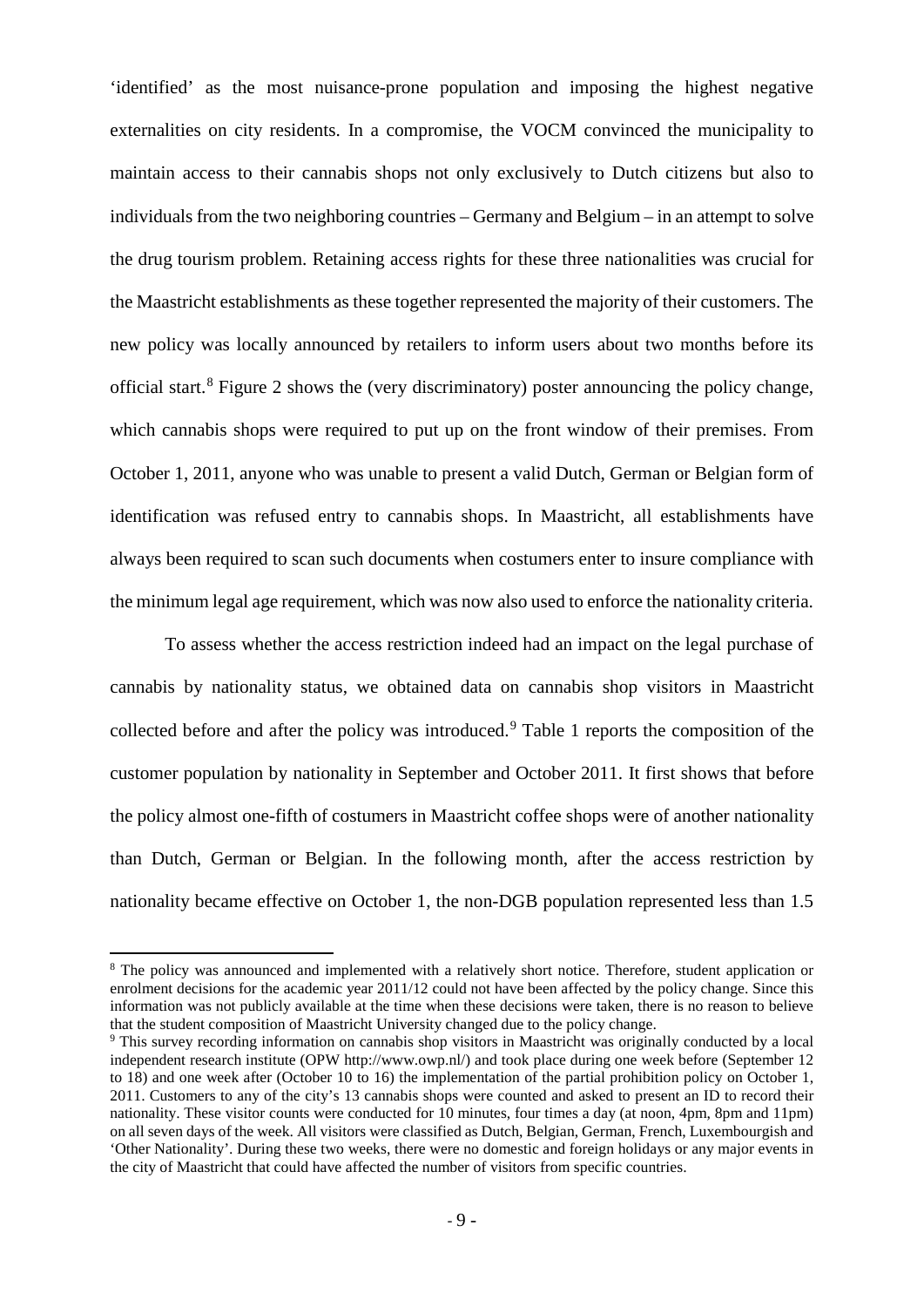percent of costumers. These descriptive statistics show that the policy was quite strictly enforced with a very low level of non-compliance and confirm that legal sales to banned nationalities in Maastricht had almost completely stopped immediately after its introduction. Thus, even if we do not have information on individual smoking behavior, we are quite convinced that it must have been affected by the policy, given that it so radically altered legal purchase behavior.<sup>[10](#page-9-0)</sup>

The 'neighborhood criterion' was in place for seven months, from October 1, 2011 until April 30, 2012. From May 1 until around mid-June 2012, cannabis shops in Maastricht went on strike owing to the planned introduction of a new scheme by the municipality, called the weedpass ("wietpas"). This was part of a new cannabis access policy that the central government wanted to introduce in all southern provinces of the Netherlands, which required anyone who wanted to maintain access to cannabis shops to register as a user at the local municipality<sup>11</sup>. Around mid-June, the cannabis shop strike ended, after which only residents with a valid weedpass were allowed access to cannabis shops. In this study, we only consider the period up to the end of the cannabis shop strike, which means that we include three clear access policy periods in our analysis: all access, non-DGB restricted and all restricted. Figure 3 graphically depicts the timing of the policy changes and puts it in perspective with teaching and exam periods at Maastricht University, which we discuss in detail in the following section.

## **3 Data**

**.** 

<span id="page-9-0"></span> $10$  Note that we will identify a lower bound of the actual treatment effect if some students do not comply with the policy change and continue using marijuana purchased from illegal sources e.g. street-dealers or peers.

<span id="page-9-1"></span><sup>&</sup>lt;sup>11</sup> We do not study the period after the end of the strike when the weed-pass was introduced as it is impossible for us to identify which students decided to register at the municipality to obtain a "weed-pass", which granted them legal access to cannabis shops based purely on residency. More information about some of the effects of this policy introduced throughout the Southern Netherlands can be found in Van Ooyen-Houben et al (2014).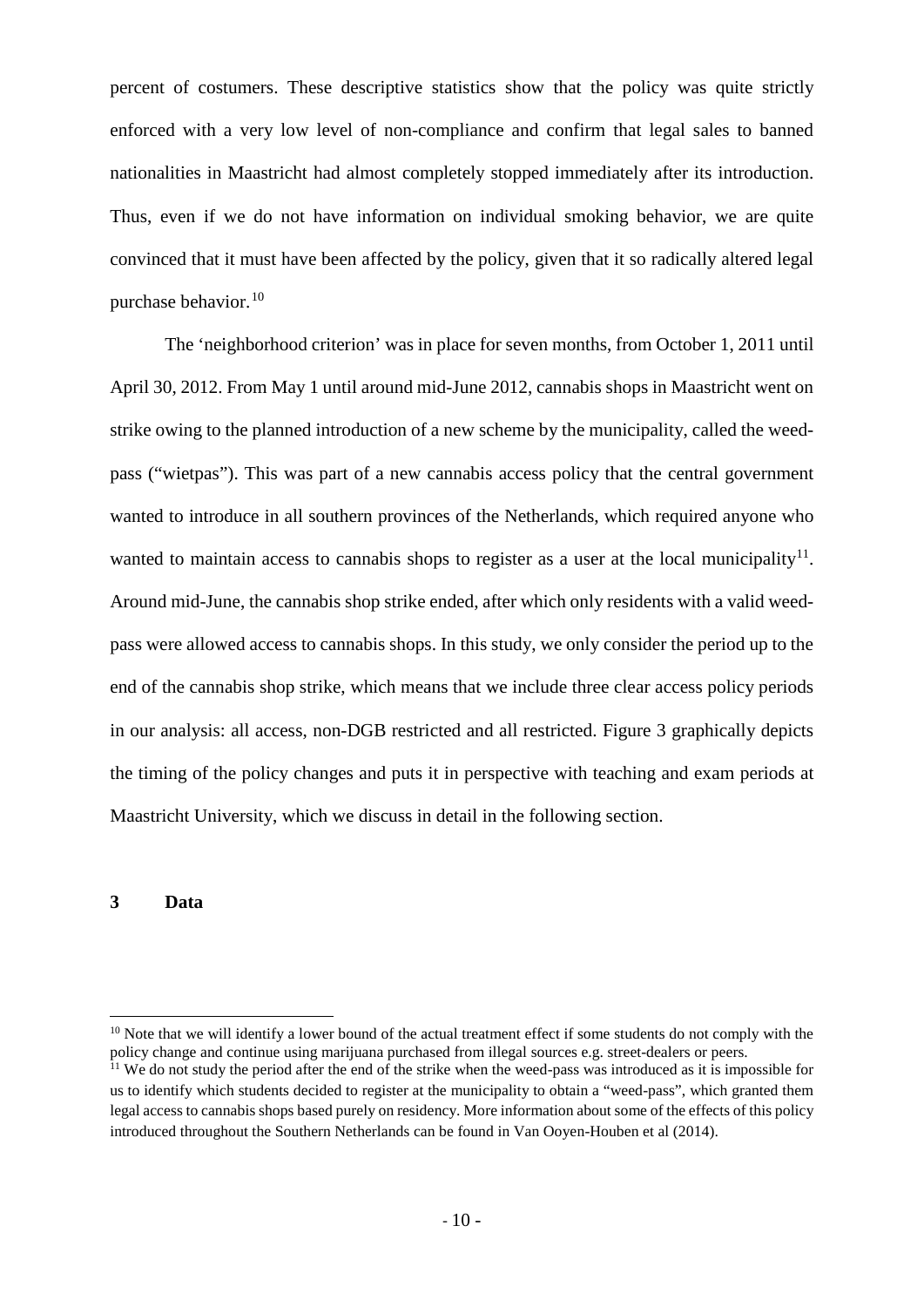**.** 

The School of Business and Economics (SBE) is one of the largest schools of Maastricht University. On average, there are almost 5,000 students enrolled in the bachelor, master and PhD programs of the SBE at any time. We obtained administrative information on all undergraduate students enrolled during the academic years 2009/2010, 2010/2011 and 2011/2012 from the SBE's exam office. Overall, we observe 57,019 course outcomes (including dropouts with no grade) from 4,419 different individuals in our main sample who are - over this period - in one of the three years that it takes to complete a bachelor's degree. Slightly more than one-third of students are female, 52 percent are German, 33 percent Dutch, 6 percent Belgian and the remaining 8 percent have a different nationality. [12](#page-10-0) The academic year at Maastricht University is divided into four regular teaching periods of two months each and two shorter skills periods of two weeks each. Therefore, there are six teaching periods per academic year for which we have course outcome information. On average, students take two courses at the same time in the regular periods and one course in the shorter skills periods. The SBE examinations office provided data on student grades, student course dropout and some basic student characteristics, namely gender, age and nationality. We also obtained data on students' enrolment duration, course choices and bachelor graduation to explore some potential medium-run effects of the policy.

The Dutch university grading scale ranges from 1 to 10, with 5.5 usually being the lowest passing grade.<sup>[13](#page-10-1)</sup> The final course grade is often calculated as the weighted average of

<span id="page-10-0"></span> $12$  This concretely means that there are overall 336 non-DGBs (non-Dutch/German/Belgian) students for which we observe 4,203 different course outcomes – course dropouts and grades/pass course – over the analysis period. More than two third of these students, 236, are observed both before and after the introduction of the partial prohibition policy and we have 3,315 course outcomes (1,595 before and 1,720 after) for these individuals.

<span id="page-10-1"></span> $<sup>13</sup>$  The Dutch university system is very comparable to all other higher education institutions that use the European</sup> Credit Transfer System (ECTS). In this system, 60 credits represent one year of study and one credit represents 28 hours of study. One year of study comprises 42 weeks. For comparison with other countries, about the usual grading scale, EP-Nuffic, the organization in charge of the internationalization of education in the Netherlands, explains that "the grading system used in the Netherlands is on a scale from 1 (very poor) to 10 (outstanding). The lowest passing grade is 6 (5.5 rounded); 9s are seldom given and 10s are extremely rare. Grades 1-3 are hardly ever used." For further details on this, including a comparison table to grading practices in the US and the UK system, please see:<https://www.epnuffic.nl/en/study-and-work-in-holland/dutch-education-system> .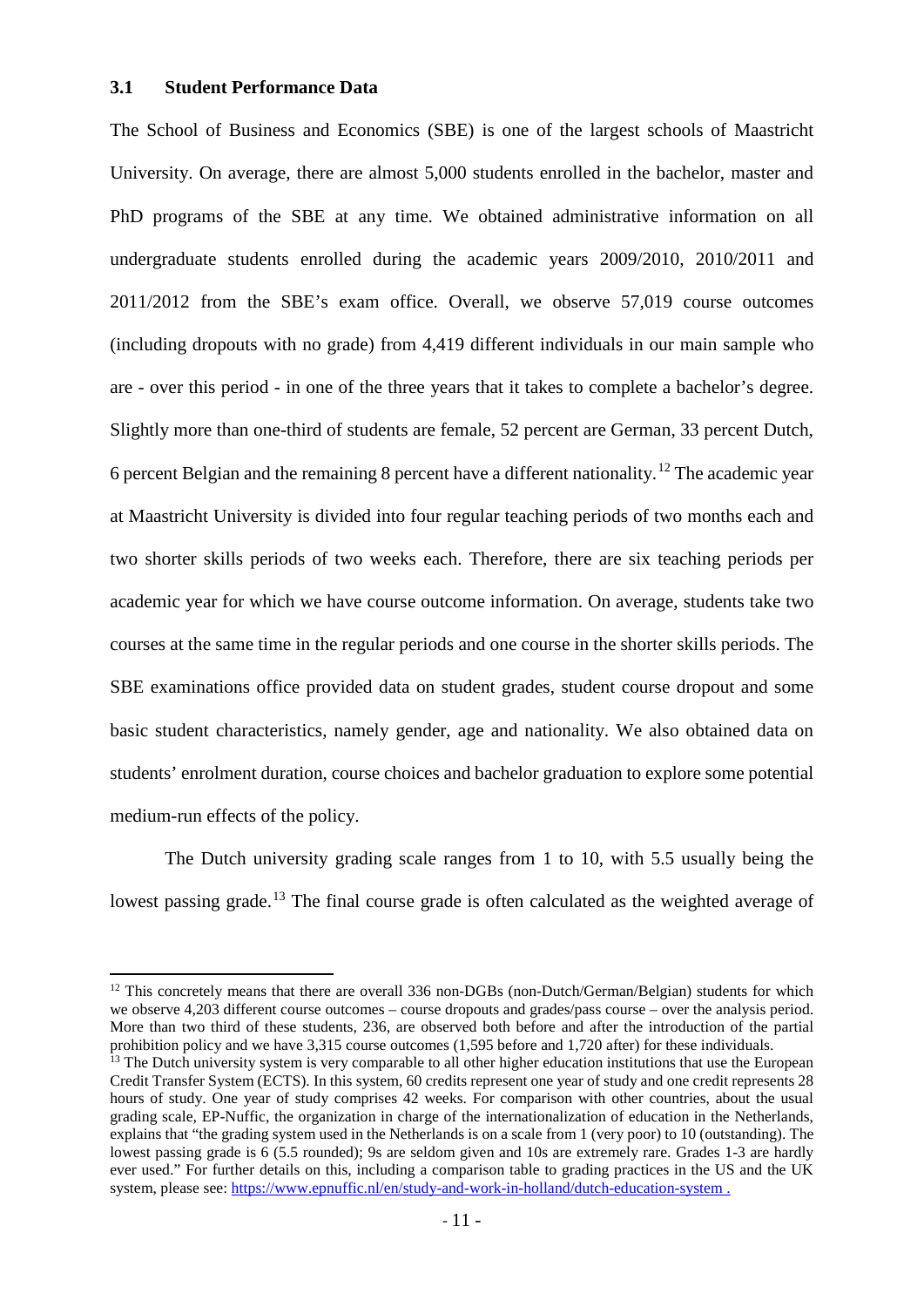multiple graded components, such as the final exam grade, participation grade, presentation grade and/or mid-term paper grade. The graded components and their respective weights differ by course, with most courses giving most of the weight to the final exam grade. We do not observe the individual components of the final grade separately. If the final course grade of a student after taking the final exam is lower than 5.5 (5 in the first year), the student fails the course and has the possibility to re-take the exam for a second time. We observe final grades after the first and second attempt separately. For our analysis, we only use first attempt grades since the second attempts take place about two months later than the original examinations and may not be comparable to the first examinations.<sup>[14](#page-11-0)</sup> From this data, we create three main performance measure outcomes for our analysis: standardized grades, course passing and course dropout.[15](#page-11-1)

# **3.2 Further Data Sources**

 $\overline{a}$ 

#### **3.2.1 Numerical vs. Non-Numerical Courses?**

The literature linking cannabis and cognitive performance has shown that numerical tasks are substantially more affected than non-numerical ones. In order to test this, we had to classify the 177 different courses available to students at the undergraduate level in terms of whether they required numerical skills. For this purpose, we looked into the description of every single course, which is publically available online [\(http://code.unimaas.nl/\)](http://code.unimaas.nl/), classifying each as being numerical if the following words appeared in it: *math, mathematics, mathematical, statistics, statistical, theory focused.* This exercise resulted in 56 courses being classified as numerical and 121 as non-numerical. As courses requiring numerical skills are more often part of the

<span id="page-11-0"></span><sup>&</sup>lt;sup>14</sup> In a robustness check, we estimated our model using "final course grades" and obtained similar results independent of whether we use first or second attempt grades. We prefer using first sit grades throughout as we know the timing of each exam while re-sit exams can be taken at different times (which we do not always observe) and thus could fall either outside or inside the policy treatment period for certain students.

<span id="page-11-1"></span> $15$  Grades are standardized to have mean zero and unit variance. Course dropouts are defined as students who registered for a course but decided to drop the course at some stage throughout the teaching period, did not fulfill their attendance requirements or did not show up for the final exam. From the data, it is not possible to distinguish between these types of dropouts.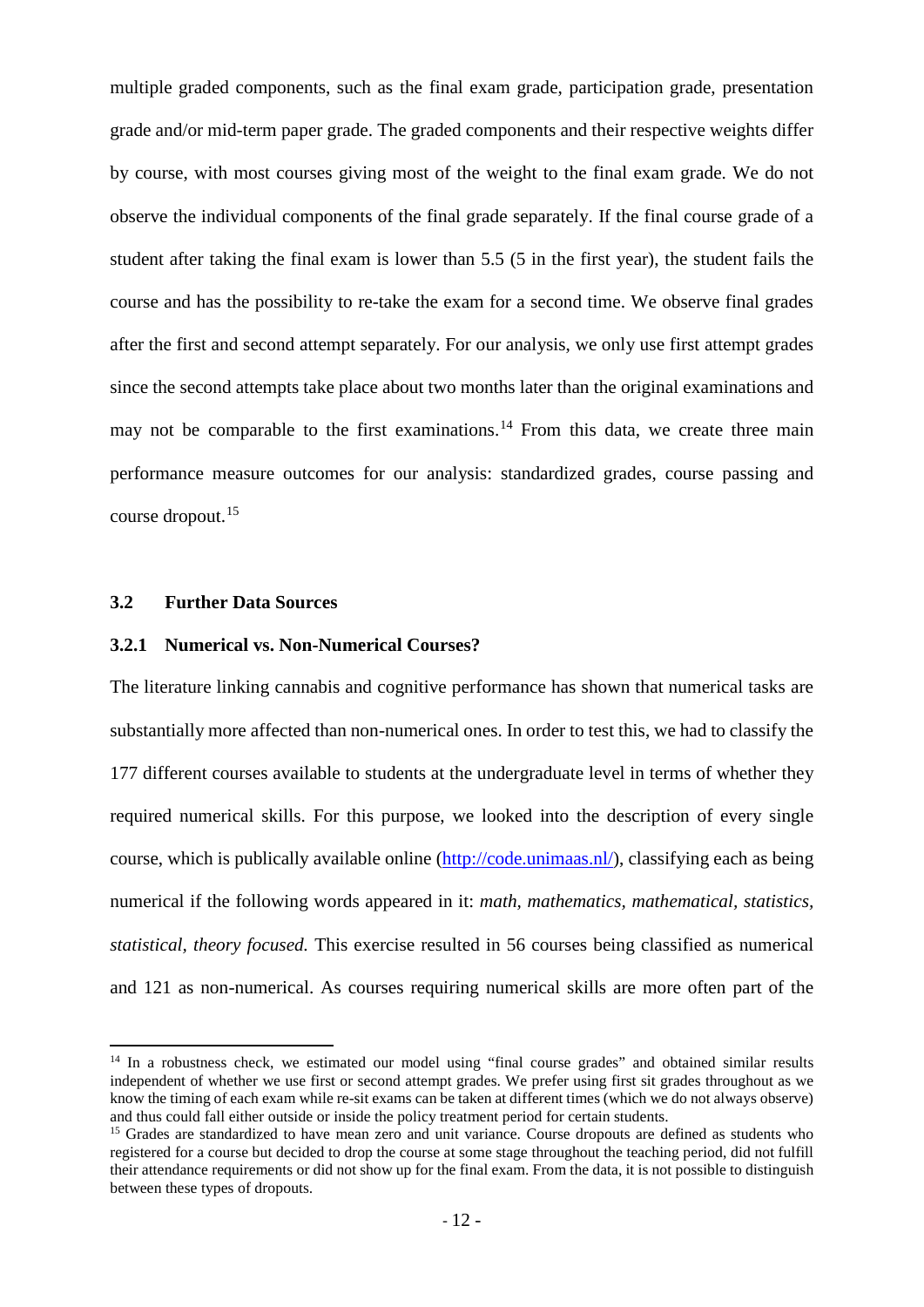compulsory curriculum of a degree, we end up with about 35 percent of course grade observations being categorized as numerical. In section 6, we split our sample between this numerical and non-numerical course line to test whether we are indeed picking up the effect of cannabis consumption.

#### **3.2.2 Student Course Evaluations**

 $\overline{a}$ 

In addition to the scheduling and grade data, we also obtained data on students' course evaluations, which we match to the grade data using the individual student ID. We use these student course evaluations to provide additional suggestive evidence on some of the channels underlying our results. Two weeks before the exam, students are invited by email to evaluate the courses that they are currently taking in an online questionnaire. Students receive up to three email reminders and the questionnaire closes before the day of the exam. Students are assured that their individual answers will not be passed on to anyone involved in the respective course. Teaching staff receive no information about the evaluation before they have submitted the final course grades to the examination office.<sup>[16](#page-12-0)</sup> The exact length and content of the online questionnaires differ by course, although they typically contain 19-25 closed questions and two open questions. For our analysis, we use the nine core questions that are asked in most courses.[17](#page-12-1) These standard questions ask students to evaluate different course aspects such as teacher performance, group functioning, course material and general course organization, as well as stating the hours that they spent studying outside of the course. We group these questions into five main categories to explore the underlying mechanism that could explain our results: "hours worked", "feel stimulated", "functions well", "understand better" and "quality improved".

<span id="page-12-0"></span><sup>&</sup>lt;sup>16</sup> This "double blind" procedure is implemented to avoid any of the two parties retaliating from negative feedback with lower grades or evaluations.

<span id="page-12-1"></span> $17$  Table A1 in the appendix shows the evaluation questions that we tried to group into different mechanism categories and which ones we group together to explore potential channels that explain changes in student performance.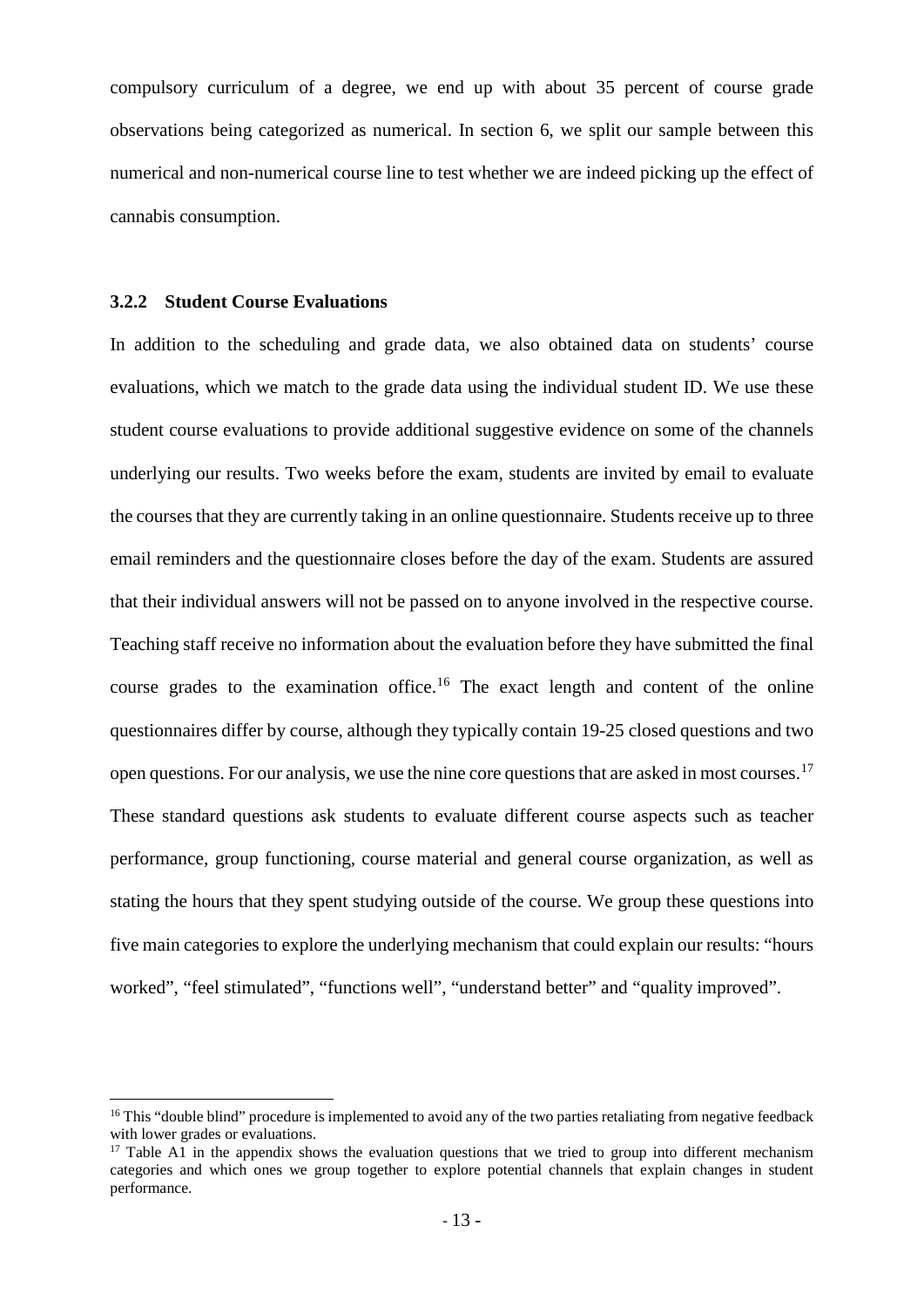#### **3.3 Student Performance Descriptive Statistics**

Table 2 presents the main descriptive statistics for all students in Panel A, for Dutch, German and Belgian (DGB) students in Panel B and for all other nationality students (non-DGB) in Panel C. The non-DGB students display on average worse performance on all relevant indicators. They are somewhat younger and are more likely to be female than their DGB peers. These differences in terms of characteristics and grades are always statistically significant, which underlines the importance of applying a difference-in-differences approach rather than simply performing a naïve estimation that would not account for these baseline disparities in observable and potentially also unobservable differences.

Figure 4 provides a first visual hint at the existence of an effect of cannabis access restriction on course results. The figure shows course grades for treated and non-treated students over the 17 time periods that we observe. To capture differences in levels between the two groups, we use two axes. The two vertical lines mark the start and the end of the discrimination policy that affected access of the non-DGB students exclusively (all are banned in the final period). We first note that there is evidence of some grade inflation over this period, as well as substantial cyclicality in exam results within years from one period to the next. Importantly, the exam results of both groups of students clearly trace each other up to the period when the non-DGB students are no longer allowed to buy cannabis in cannabis shops. The figure illustrates that the common pre-trend assumption - a necessary condition for our difference-in-differences approach to be valid - is likely to hold. After the policy introduction, non-DGB students appear to suddenly perform substantially better than their DGB peers, which is a first hint that the policy might have had a positive effect on the performance of those who could no longer buy cannabis legally. When Maastricht cannabis shops went on strike at the end of the period that we study, the grades of DGB student (who subsequently also lost access to legal cannabis) went back to trend very quickly. In the next section, we will present our empirical strategy and explain how we identify a causal relationship.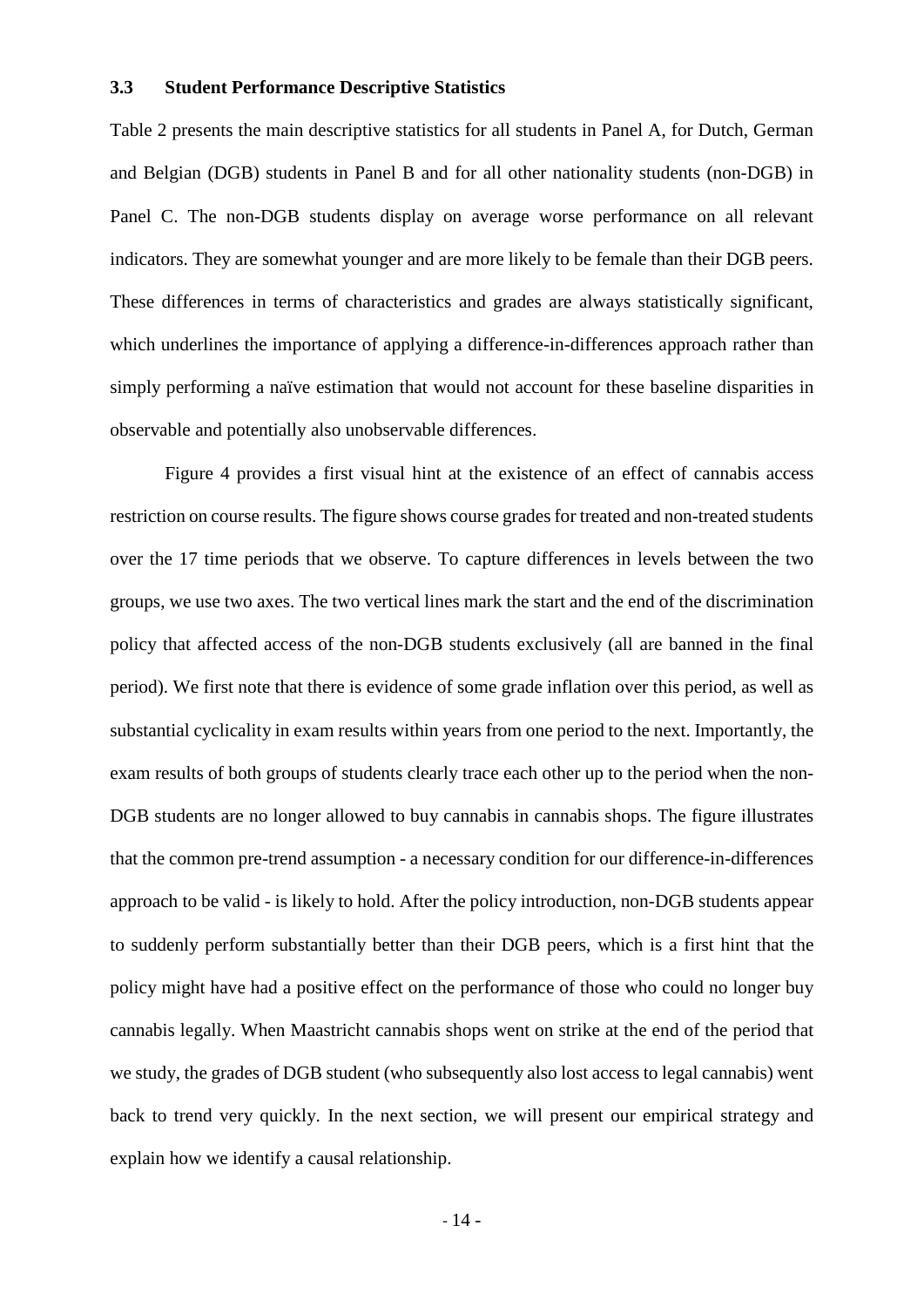#### **4 Empirical Strategy**

**.** 

In order to estimate the effect of legal cannabis access on student performance, we exploit a unique natural experiment that temporarily discriminated legal access to cannabis based on nationality. We apply a difference-in-differences approach across time and nationality groups. Accordingly, we obtain reduced form estimates of how the policy affects changes in student performance rather than (unavailable) individual changes in student consumption.<sup>[18](#page-14-0)</sup> However, the change in composition of Maastricht's cannabis shop costumers shown in Table 1 - which we discussed in the previous section - provides very strong evidence that the prohibition was de-facto effective and brought to an end to legal cannabis purchases by treated nationalities.<sup>[19](#page-14-1)</sup>

The main outcome variables of interest to measure the impact of the cannabis access policy on student performance are standardized course grades and course passing rates. To test for compositional changes, we also assess whether the course dropout probability is affected. These outcomes are indicated by the dependent variable  $Y$  in equation (1), which describes a simple difference-in-difference model:

$$
Y_{it} = \alpha + \beta_1(Nat_i * Discrim_t) + \beta_2 Nat_i + \beta_3 Discrim_t + \varepsilon_{it}, \qquad (1)
$$

Subscript *i* and *t* denote, respectively, individual students and the 17 time periods with a course outcome that we observe.  $Nat<sub>i</sub>$  is a dummy equal to zero if a student is Dutch, German or

<span id="page-14-0"></span><sup>&</sup>lt;sup>18</sup> The effect on performance is perhaps more policy-relevant since changes in cannabis consumption behavior itself might be economically insignificant if they do not lead to any important negative externalities for society. This reduced form approach also avoids serious measurement problems with usual measures of drug consumption since we do not have to rely on self-reported consumption or police seizures, which are likely to be correlated with changes in the legal status of this substance.

<span id="page-14-1"></span><sup>&</sup>lt;sup>19</sup> For students who still really wanted to consume cannabis, it might have been possible to obtain illegal access to the drug through peers with a different nationality who were not excluded from cannabis shops or through other illegal channels. If this was the case, our estimates would subsequently represent lower bounds of the effect of the policy change as we identify the intention-to-treat effect.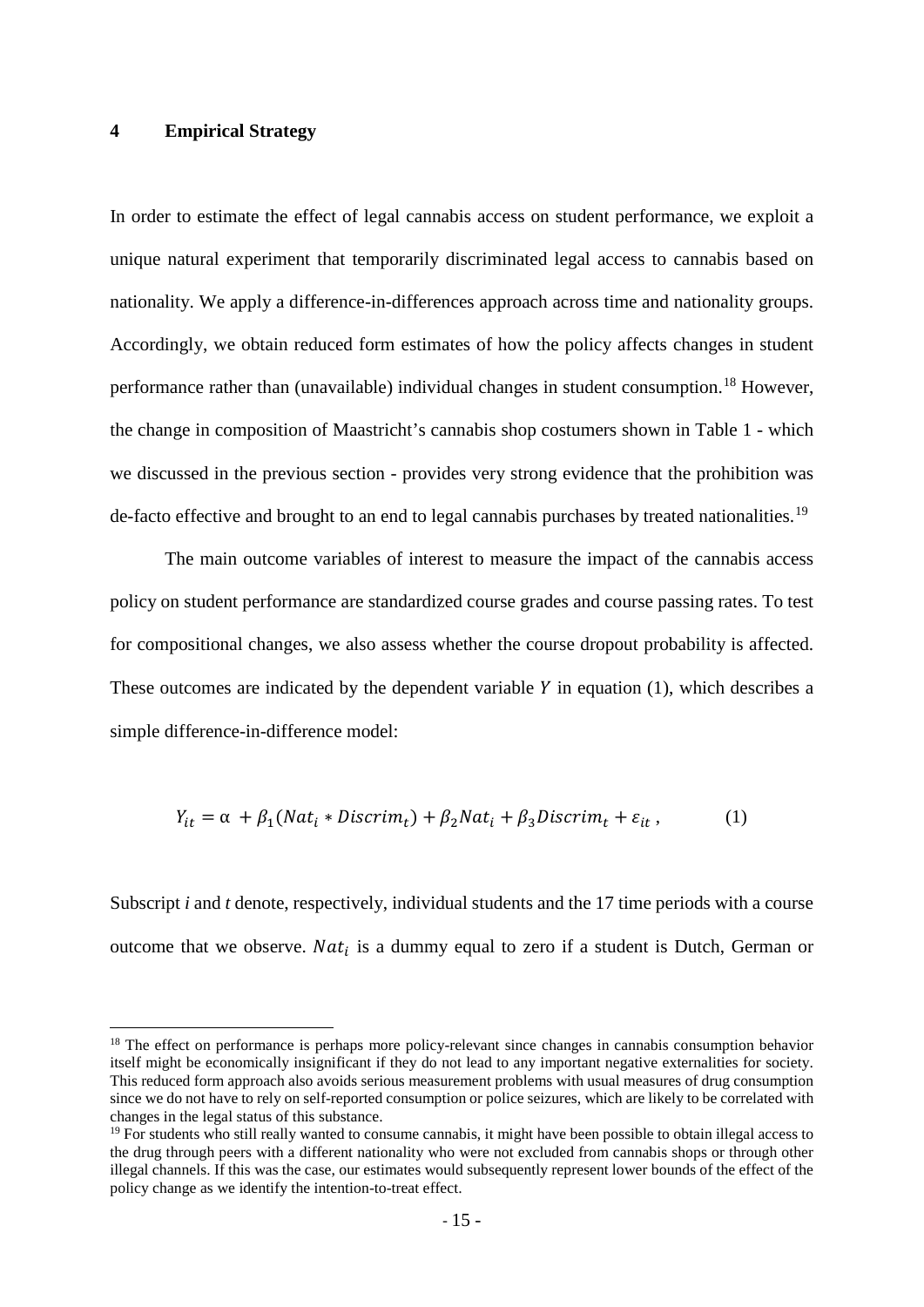Belgian and equal to one if the student is of any other nationality. *Discrim<sub>t</sub>* is a dummy equal to one for every period when cannabis access was restricted and zero otherwise. Note that this restriction applies to non-DGB students only from periods 13 to 16 and to all students in period 17 (cf Section 2.3 and Figure 3). The interaction term  $(Nat_i * Distrim_t)$  enables us to derive an estimate of  $\beta_1$ , the coefficient of interest of the policy impact. Finally,  $\alpha$  is a constant, and  $\varepsilon$ an error term. To this basic specification we can also add gender and age in months to observe whether adding observable individual characteristics alters the results.<sup>[20](#page-15-0)</sup>

We can further improve upon this model by gradually adding a number of fixed effects layers to the estimation to account for any potential unobserved course and student heterogeneity. First, we include the total number of courses taken by a student in each period, *NCourses*, and course fixed effects  $\gamma_i$  for the  $j = 177$  different courses available to students at the bachelor level at the SBE. Second, we also exploit the panel nature of our data and replace the common intercept  $\alpha$  with a student specific fixed effect  $\alpha_{i}$ <sub>21</sub>. Third, as Figure 4 suggested that student grades were improving over the period studied and that there was some cyclicality across the six study periods within academic years, our final model will also include study period and year dummies to account for time-varying patterns in student performance. This model is shown in equation (2) below:

$$
Y_{ijt} = \alpha_i + \beta_1(Nat_i * Discrim_t) + \beta_2Discrim_t + \beta_3Age_{it} + \beta_4 NCourse_{it} + \gamma_j +
$$
  

$$
Period_t + Year_t + \varepsilon_{it}
$$
 (2)

This within-individual estimation approach should take care of all remaining time invariant unobserved individual characteristics that could still not be accounted for in our

**.** 

<span id="page-15-0"></span><sup>&</sup>lt;sup>20</sup> We will later also perform sub-group analyses along these dimensions to test whether responses to the policy differ depending on individual's observable characteristics.

 $^{21}$  Note that the inclusion of individual fixed effects will no longer make it possible to identify the gender or nationality group effects as students remain of the same sex and nationality throughout the period.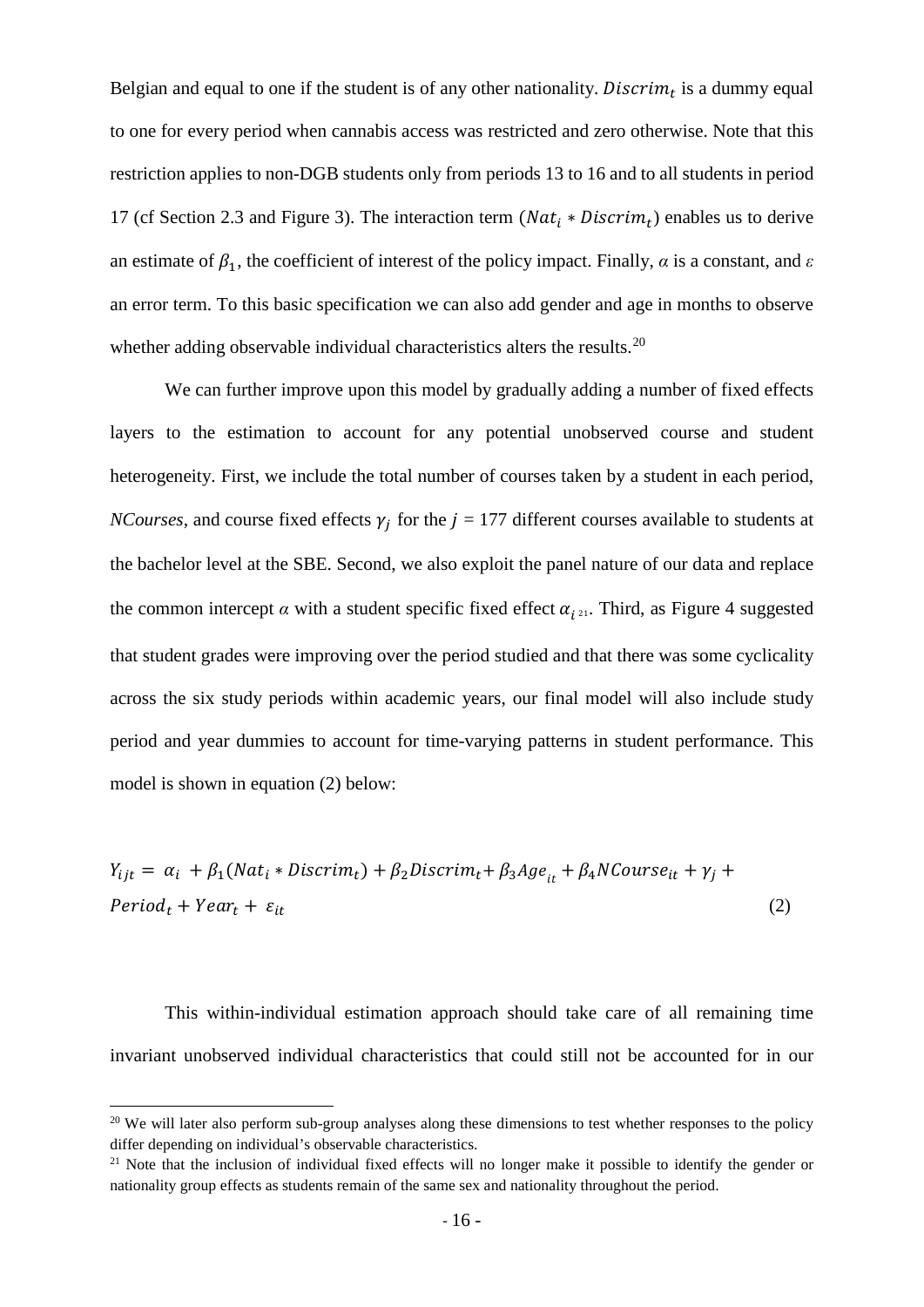previous models and could potentially bias our estimates of  $\beta_1$ . Equation (2) will be our preferred specification to interpret our results concerning the impact of the discriminatory cannabis access policy on student performance measures. Using individual student fixed effects will rule out the possibility that the observed treatment effect of the policy is driven by a change in the student composition. We later use two modified versions of model (2) to investigate the potential effect of other individuals' treatment status on own performance. We will achieve this by including an interaction between the main policy effect and the proportion of peers in the same class who are treated and a dummy of the teaching staff being DGB or not.

To test the robustness of our results, we will again use model (2) to run placebo tests to check that the estimated effects are indeed causal and not driven by spurious correlations. Our first placebo analysis will be a "placebo in time," which switches the policy "on" one year before it was actually put in place. We also run a "placebo in nationality," where we consider Belgian students (who are statistically the most similar to non-DGB students) as those with restricted access to cannabis shops. We also obtain distinct policy effects for the numerical and non-numerical courses. Finally, we present further results using course evaluation surveys that follow this within-student difference-in-difference set up.

## **5 Main Results**

#### **5.1 Average Policy Effect**

Table 3 reports the estimates of how the policy change affected standardized student grades. We start with the most basic specification of equation (1) in column (1) of the table and then successively build up the model with additional controls and fixed effects in columns (2) to (5). The main coefficient of interest on *Nat\*Restriction* is always positive and statistically significant. The point estimate shows that students who could no longer buy cannabis legally obtained relatively better course grades than those who maintained access during the time when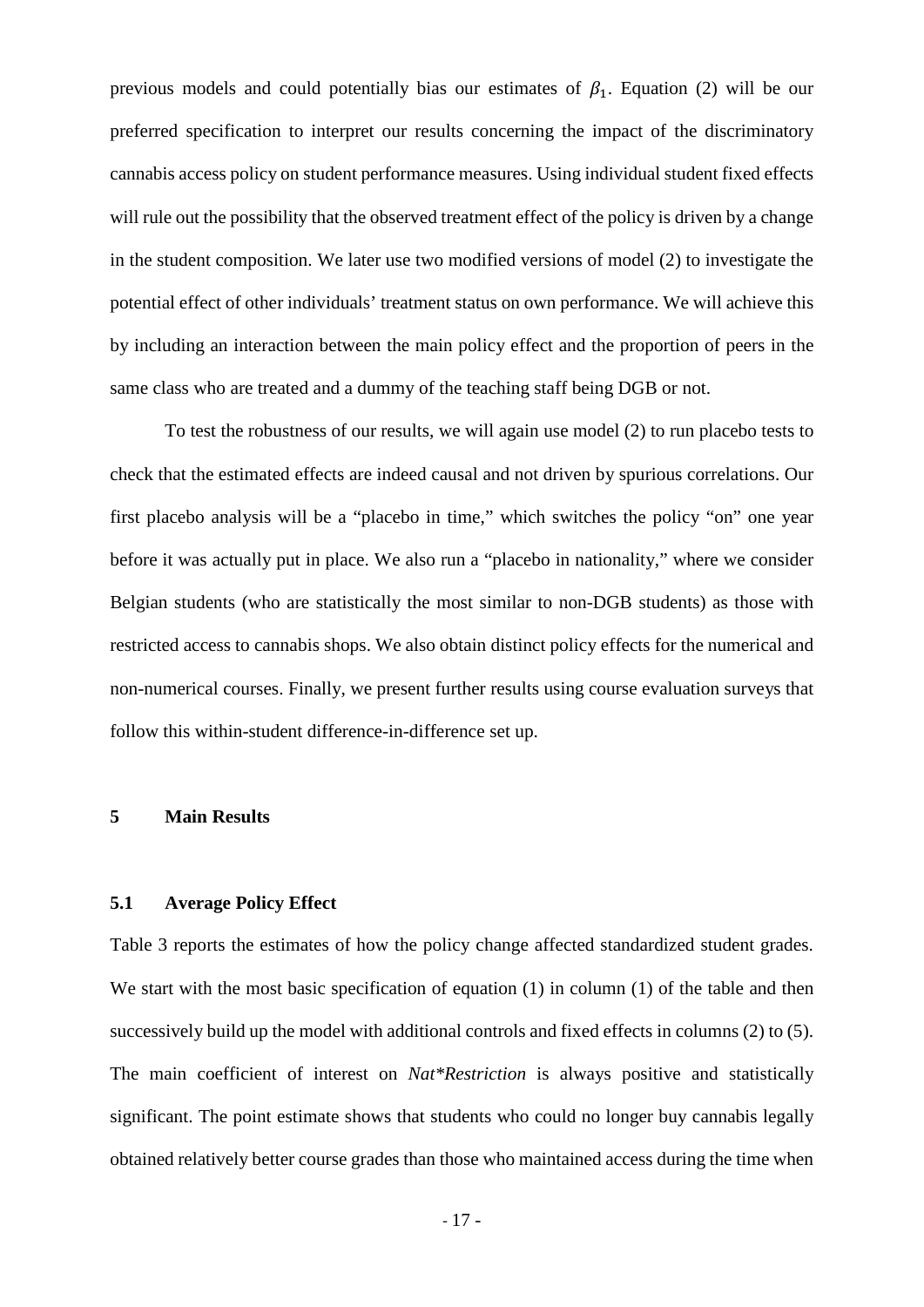the policy was in place. The coefficients actually become slightly larger as we add more controls, reaching .109 of a standard deviation in column (5) for our most demanding specification, which accounts for unobserved course and individual heterogeneity as well as period- and year-specific effects.

Table 4 reports the same point estimate for grades in the first column and subsequently extends the analysis to two further performance measures: "passing the course" and "course  $\alpha$  dropout<sup> $22$ </sup>. Changes in the probability of passing a class are important since they indicate whether the grade effect is concentrated at the top or bottom end of the grade distribution. An effect on passing probabilities might be economically more important than changes in grades since students who fail classes have to re-take the exam or course at a later time, which may result in delayed graduation or lead to failing to obtain a degree. We find a 4 percentage point increase in pass rates for non-DGB students when the policy is in place, a 5.4 percent improvement from the baseline pass rate of 73.9 percent. The coefficient on the probability of dropping out is small and not statistically significant. This is an important result since it indicates that treated individuals are as likely to complete courses during the policy period as before. It also simplifies the interpretation of our results as we can reject compositional effects that could arise if we would not observe the performance of the same individuals across time.

#### **5.2 Sensitivity by Sub-Groups**

**.** 

One way to gain a better sense of where legal access to cannabis really 'bites' is to consider differences in the policy impact on the outcomes of different population sub-groups. When interpreting coefficients for different sub-groups, it is important to keep in mind that these may not only differ in their baseline propensity to consume cannabis but also in their response and compliance to the policy. Table 5 reports estimates for the sample split by gender, age and

<span id="page-17-0"></span><sup>&</sup>lt;sup>22</sup> These are discrete outcomes and the OLS used therefore estimates a linear probability model (LPM). We obtain very similar results in terms of marginal effects if we instead use probit models but use LPM throughout given the large number of fixed effects that have to be included in our preferred specification.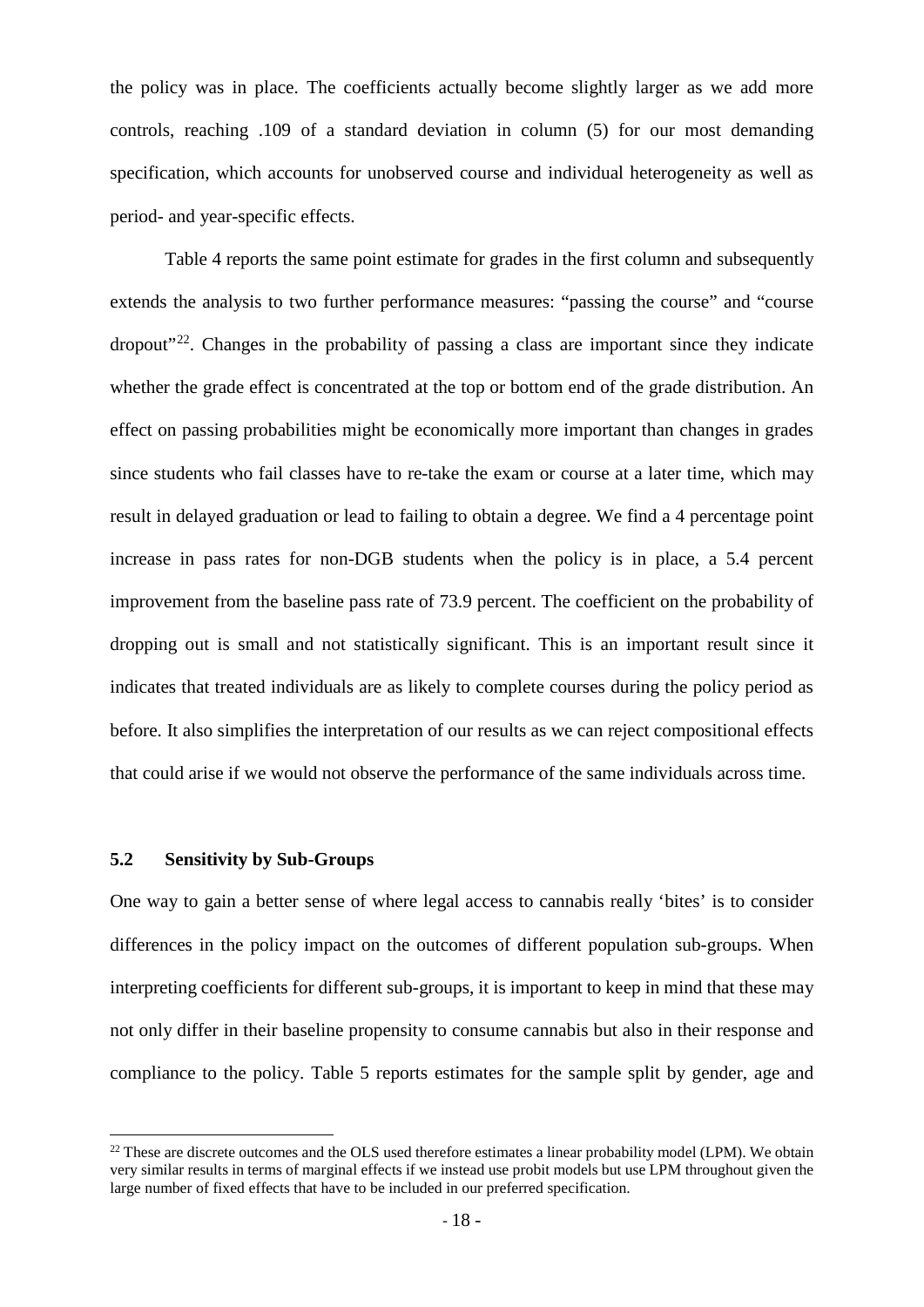performance level in Panels A, B, and C, respectively. It also shows the pre-policy mean of the dependent variable, the sample size, number of unique individuals and percentage treated for each of the sub-sample populations.<sup>[23](#page-18-0)</sup>

A first intriguing finding in Table 5, Panel A is that the course grade effect seems to be stronger for female students (.130 compared to .094 of a standard deviation). However, this difference is relatively smaller for the probability of passing courses when the higher female baseline passing rate is taken into account. To rationalize this gender differences, one could consider previous evidence on differences in responses to legal status of substances across genders (Pacula, [1997]) or the possible stronger residual effects of cannabis consumption on female test performance (Pope et al, [1997]). In our case, it is also probable that the marginal young women are more likely to comply with the legal change than you men and not switch to the illegal street market, where it might be a different experience to purchase drugs illegally compared to the previously legal cannabis shops.

The age sample split across the median age of 20.7 years (when the individual was last observed) in Panel B reveals that all of the detected policy impact comes from relatively younger students. As age almost perfectly maps with year of study in the three-year bachelor degree, this indicates that the performance improvements for no-access nationalities are only present in the first or second year of enrolment. This is indicative of a maturity effect, with individuals above a certain age threshold not changing consumption behavior as a result of the cannabis prohibition. Another possible factor is that these individuals are in the third year of their degree and have mostly established networks of DGB students who could illegally provide them with cannabis if necessary.

1

<span id="page-18-0"></span><sup>&</sup>lt;sup>23</sup> We have also estimated coefficients for these sub-groups using interactions of the difference-in-differences effects with dummy indicators for gender, age (younger), and performance (high achiever). Adding up the main policy coefficient to the extra sub-group effect estimated gave us almost exactly the same statistically significant point coefficients as when using the split-sample approach. Since we have enough statistical power in these split regressions we decided to report these results instead of triple interaction variant as they are much easier to interpret.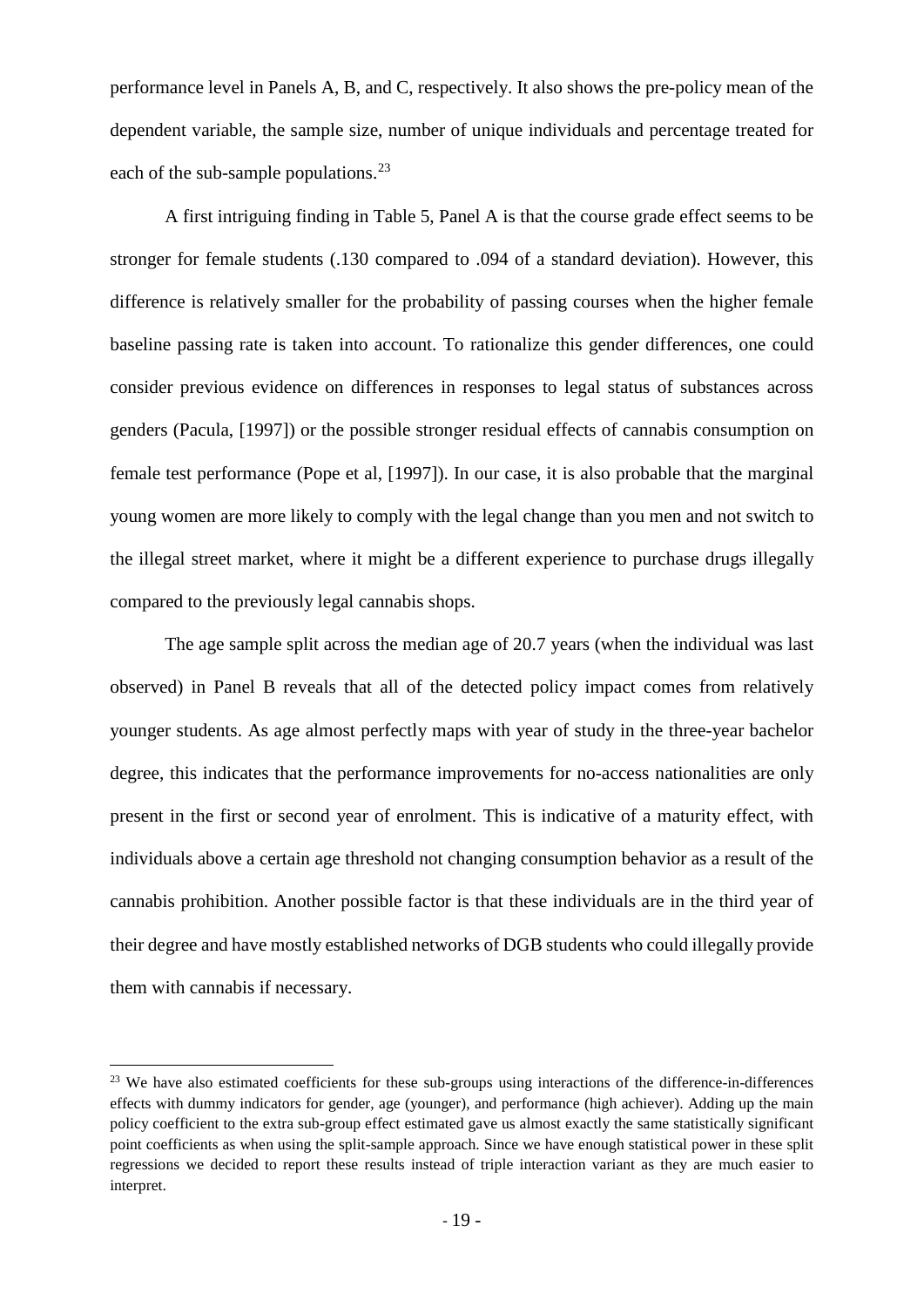Next we test whether low performers - defined as students with a pre-treatment grade point average (GPA) below the median in Panel C - are affected differently than high performers (i.e. those above median pre-treatment GPA). We find that the cannabis ban has a significant effect on the grades of high performers but very little impact on their probability of passing a course, which is unsurprising as they already have an average passing rate of 96.5 percent. However, for low performers, the grade effect is larger and crucially the policy also very strongly changed their likelihood of passing courses: a 6.4 percentage point increase from a relatively low baseline passing rate of 60 percent. This is not only a substantial 10 percent increase but also very policy-relevant since the affected sub-group comprises a student population that is more likely to drop out of university and take longer to graduate compared with the other students.

Figure 5 represents a graphical illustration of all the estimated coefficients that we reported in Table 5. To enable a simple visual comparison of how the sub-group effects differ from the main effect (dashed vertical line), we show the point estimates and 95 percent confidence intervals for each of the sub-groups separately.

## **5.3 Spillovers from Peers and Teachers**

**.** 

In order to test for the presence of some social multiplier effects of the policy change and potentially affected university instructors, we also test whether classroom peer composition and teacher nationality had an impact on student performance.

To assess the effect of treated peers, we create a variable that calculates the fraction of other treated non-DGB students (from 0 to 1) in each teaching group within each course.<sup>[24](#page-19-0)</sup> To test whether the classroom composition during the time of restricted cannabis access had an impact on own performance, we interact the basic policy effect coefficient with the fraction of

<span id="page-19-0"></span><sup>&</sup>lt;sup>24</sup> Courses at Maastricht University are organized in multiple teaching sections called "tutorials". One section usually contains about 10-15 students. Within courses, students are randomly assigned to sections (see Feld & Zölitz *forthcoming*).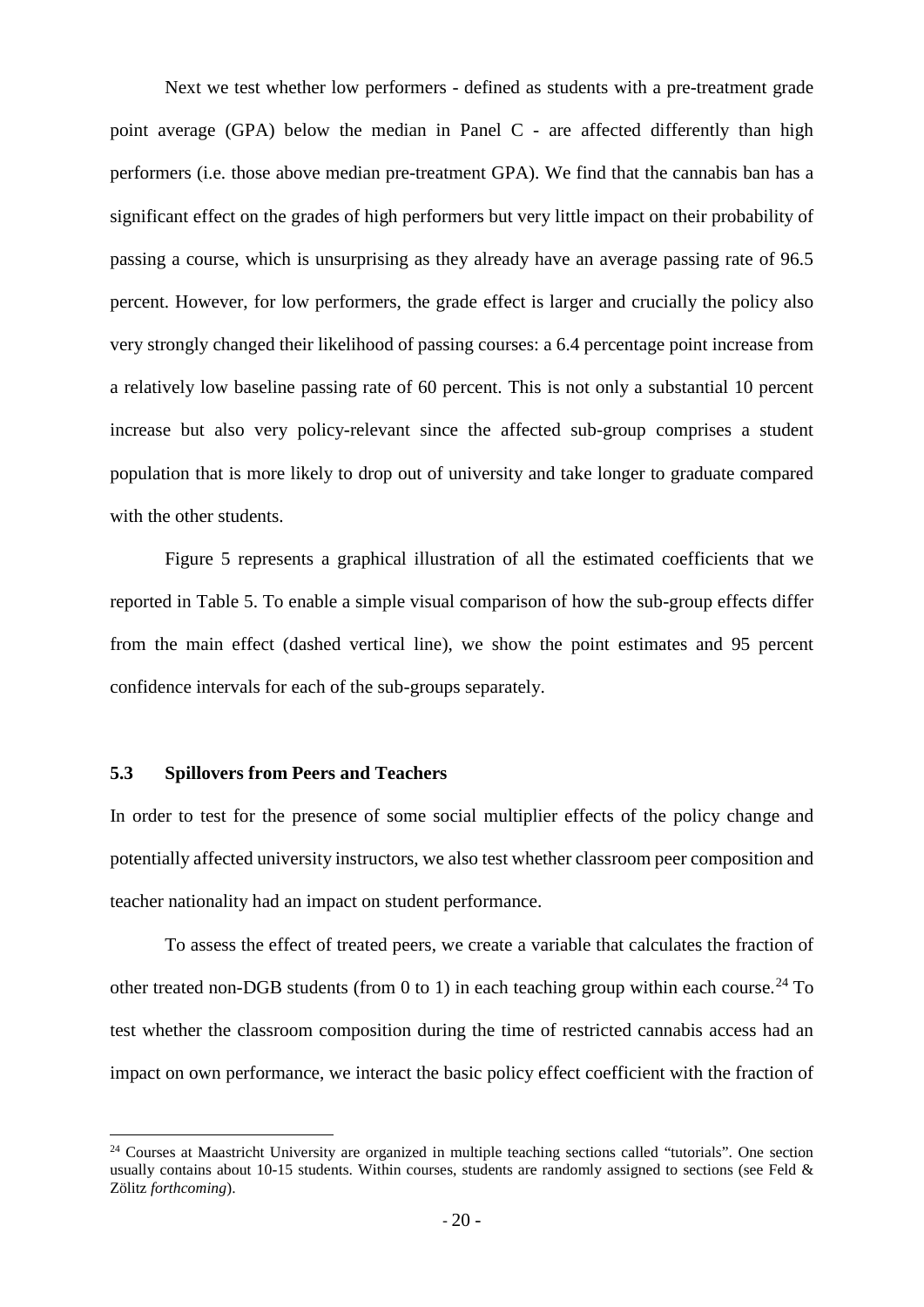treated students in each section. This measure should capture the "extra" effect on performance of having more or fewer peers with cannabis access. The interaction and the main policy coefficient are reported in the first two columns of Table 6 for standardized grades and the probability of passing a course. The estimated impact of peer composition on grades is insignificant, although we detect a marginal improvement in passing rates as the fraction of treated peers in the section increases. The coefficient of .21 means that a 10 percent increase in the number of classmates who no longer have access to cannabis shops increases the chance of passing by 2 percentage points. Interestingly, this spillover effect only exists for students who were themselves affected by the policy change, which might reflect patterns of social interaction along nationality lines within and outside the classroom.

We also test whether student results improved because their section instructors now performed better due to their own cannabis access being restricted. In the administrative data that we obtained, we can observe the nationality of section instructors if it is a PhD student teaching the class. We use this information to form the same nationality groups (DGB vs. non-DGB) that we applied for students and test whether student performance in those classes was affected by the treatment status of the teacher.<sup>[25](#page-20-0)</sup> The last two columns of Table 6 report the interaction of this dummy with the main policy effect and the main difference-in-differences coefficient itself. We find no evidence of a teacher treatment effect, which is perhaps unsurprising considering that results by age group had already indicated that the performance of relatively older students was not affected by the drug policy change.

## **5.4 Time and Nationality Placebos**

**.** 

We report the results from two falsification exercises in Table 7 that test for a potential nonpolicy-related impact on student performance if we change the time of its introduction or the nationality of the individuals treated.

<span id="page-20-0"></span> $25$  About one-third of the university instructors have a non-DGB nationality.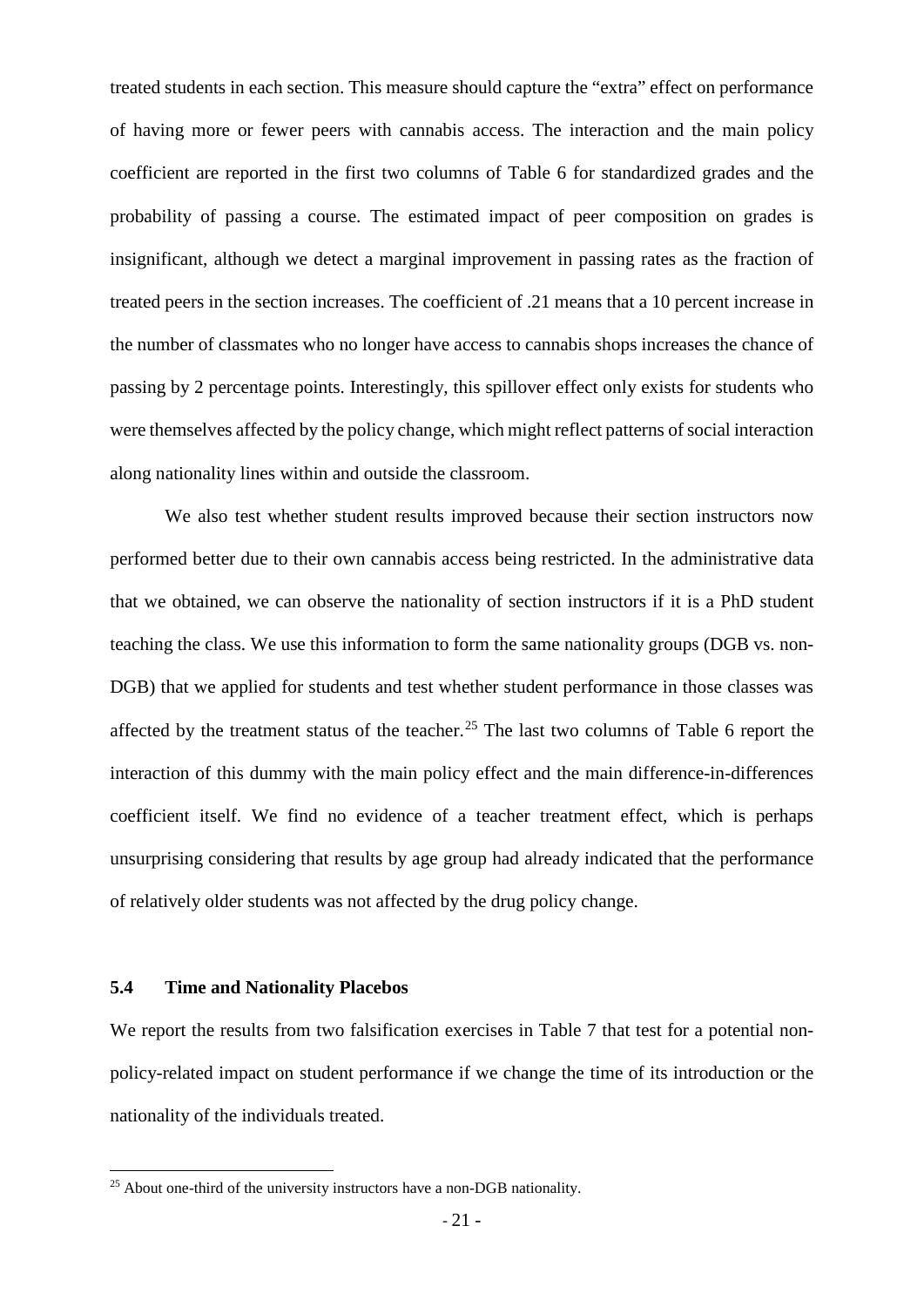For the first falsification test, we generate a placebo policy by estimating equation (2) with the treatment period artificially placed one year earlier than when cannabis access restriction was actually introduced (dropping the policy period from the sample). The coefficients on both grades and course passing for this "placebo in time" are very small and statistically insignificant. This confirms that we were not picking up some period-specific effect unaccounted for in our previous specifications.

Next, we consider Belgian students (instead of non-DGB) as those who are prohibited from entering and buying cannabis at cannabis shops (dropping the other non-Dutch nationalities actually treated from the sample), given that students from Belgium are the closest in terms of observable characteristics to the treated non-DGB. Again, in this second falsification test, the coefficients on both measures of performance of this "placebo in nationality" are small and non-significant. This further supports our claim that it is the policy limiting legal cannabis access and not another unobserved event affecting certain types of students during this period that improved student performance in the short run.

## **6 Mechanisms Driving the Findings**

Our results quite clearly show that students who lost the right to buy cannabis legally experienced important performance improvements relative to their peers who could still enter cannabis shops. Results from the sub-group analysis further reveal that these effects are mostly driven by those individuals whom we would expect to be affected by the temporary cannabis prohibition. In the following, we conduct two additional exercises with the administrative data that we have available to test whether our findings are consistent with the particular manner in which THC consumption affects cognitive functioning.

#### **6.1 Numerical vs. Non-Numerical Courses**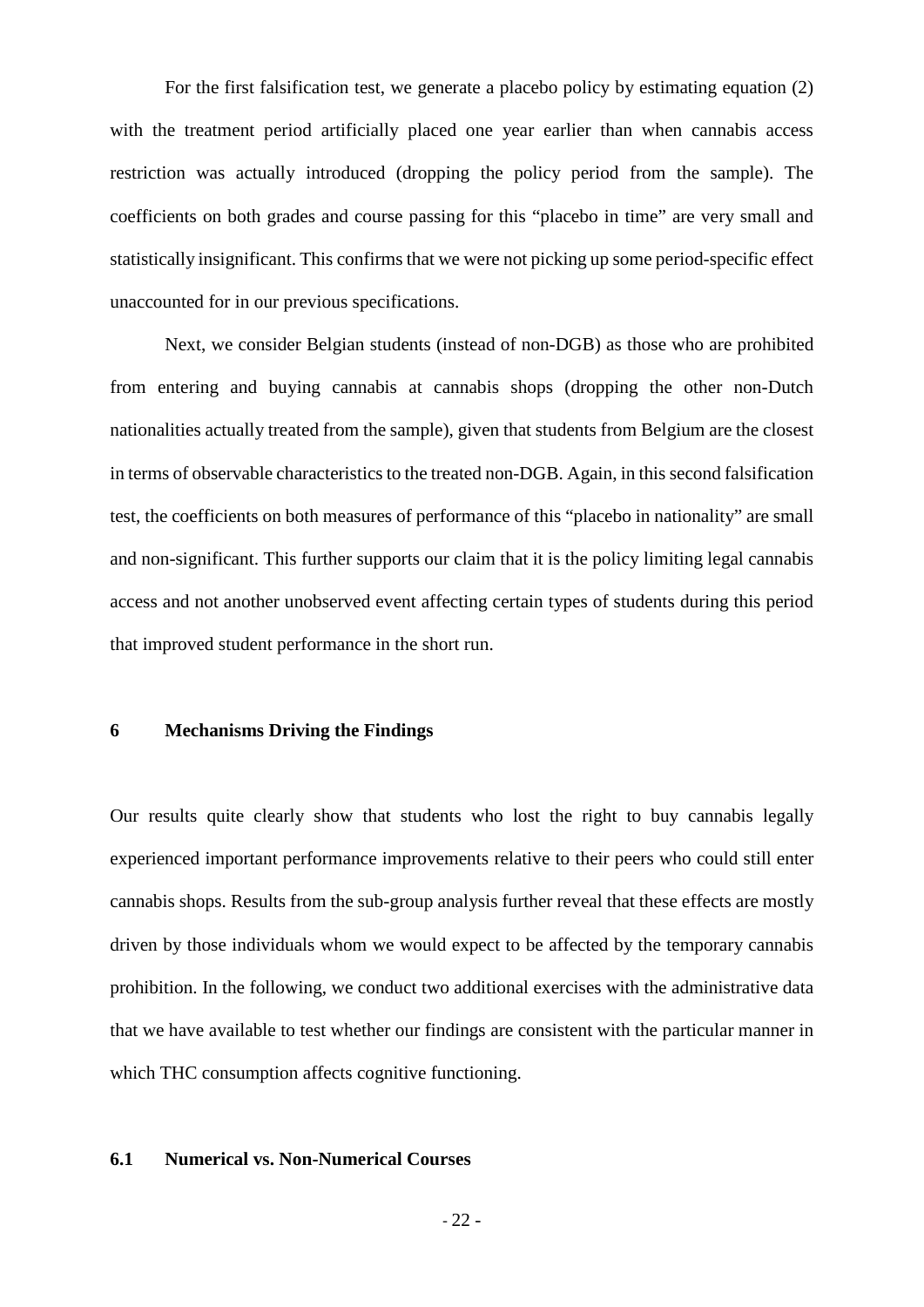We first propose a very simple extension to our analysis of the student performance data inspired by Block and Ghoneim (1993) and Pacula et al. (2003), who find that numerical skills are more impaired by cannabis use than non-numerical skills. Consequently, if the increase in performance detected is more pronounced for courses that require more skills in mathematics or statistics, we can more confidently attribute it to a change in students' cannabis consumption. We should not expect to observe such a disparity in effects if the results were driven by a change in alcohol consumption caused by the policy change. If students reduce (or increase) their alcohol consumption owing to complementarities (substitution) between cannabis and alcohol, we would expect numerical and non-numerical courses to be affected in a similar way. This has recently been confirmed by Carrel, Hoekstra, and West (2011), who show that access to alcohol and its consumption affect both numerical and non-numerical skills equally. Apart from cannabis use, it is very difficult to come up with any other plausible explanation why performance in these two types of courses would be affected in a systematically differential way.

Table 8 reports results for our main specification split by the numerical versus non-numerical categorization of courses.<sup>[26](#page-22-0)</sup> The dependent variable in the first two columns is the standardized course grade. The estimates reveal that the policy effect is about 3.5 times larger for numerical rather than non-numerical courses. Since there might also be differences in the average difficulty of courses that require more or less numerical skills driving the grade differences, we also estimated the effects on passing rates. These are reported in columns (3) and (4) of Table 8, confirming that numerical courses are on average more difficult: only twothirds of students pass these compared to the almost 79 percent passing non-numerical courses on average. Despite these baseline differences, the difference in the estimated policy effect remains much stronger for the probability of passing math-oriented courses (11.1 percent), which is still 3.6 times that of passing non-mathematical courses (3.1 percent). This difference

**.** 

<span id="page-22-0"></span> $26$  For further details regarding the classification of courses, see our description and discussion in Section 3.2.1.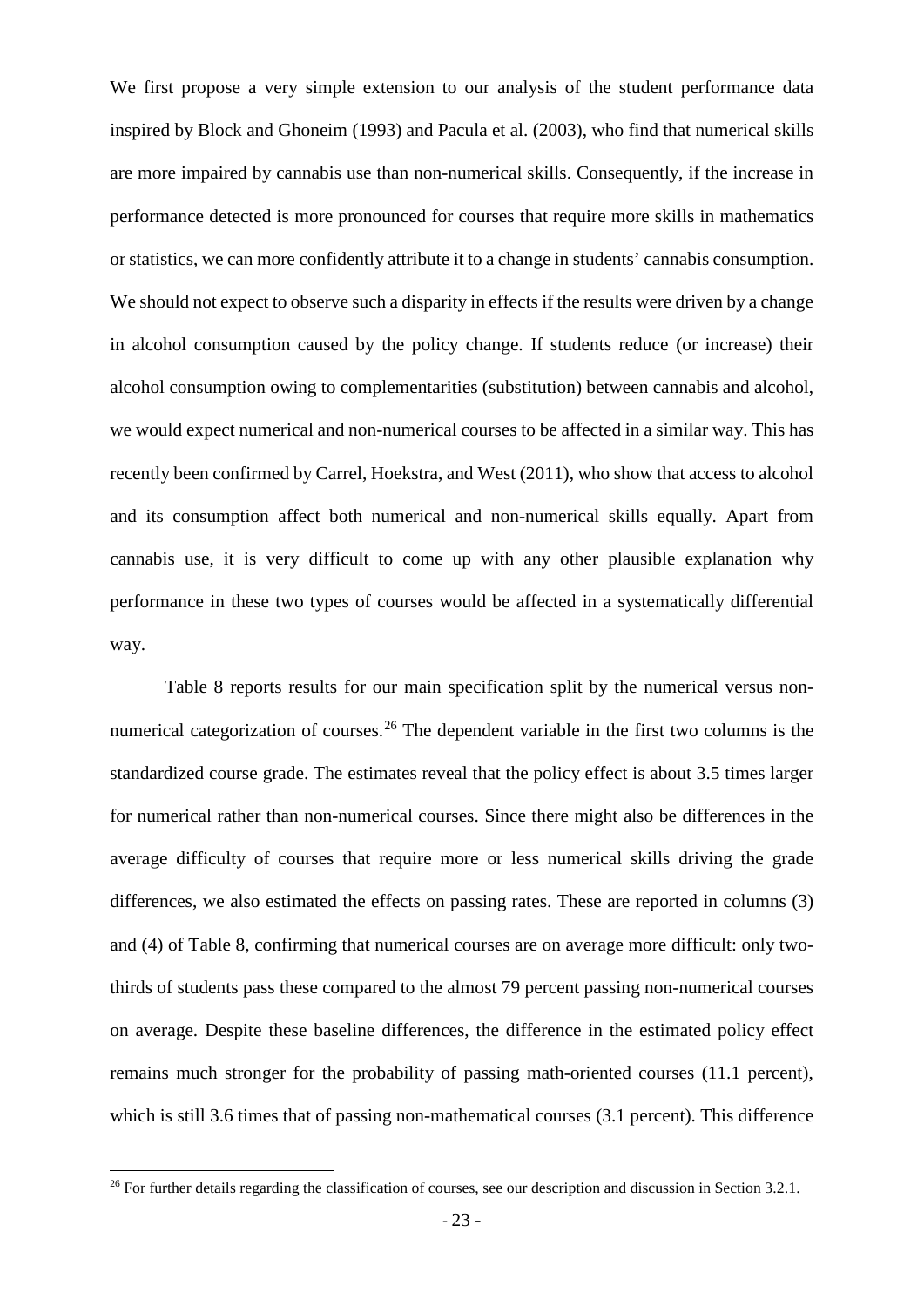is statistically significant and a strong indicator that the improvement in performance that we observe is driven by non-DGB students altering their cannabis consumption as a result of the changes in the legal access to cannabis.

## **6.2 Evidence from Student Evaluations**

 $\overline{a}$ 

We now exploit additional data from students' online course evaluation surveys, which they are asked to complete at the end of every course. The participation rate for student course evaluations is not very high, with 37 percent out of all surveys requests sent out being completed, although at least two-thirds of students respond to at least one of these questionnaires. In any case, since we investigate within-individual changes using student fixed effects, we do not believe that selection into survey response is a serious threat to the interpretation of our results, given that identification will only come from those who have answered multiple times and at least once before and once after the policy change, which is the case for over half of the observed students. We match the evaluation data to students' nationality and course grades at the individual level. For the analysis, we grouped the nine most common survey questions into five potential mechanism categories: "Hours worked", "Feel Stimulated", "Functions Well", "Understand Better" and "Quality Improved".<sup>[27](#page-23-0)</sup>

Table 9 reports the coefficients of the estimated difference-in-differences policy effect on each of the potential mechanisms. A first observation is that the effect on hours per week spent studying for a course outside of the classroom is extremely small and not statistically significant. This suggests that changes in the study effort of students is not the main driver of our results and that the performance increase that we observe is not driven by changes in students' time use outside the classroom. The most significant change is an almost .22 percent of a standard deviation increase in the student reported subjective understanding of course

<span id="page-23-0"></span> $27$  Table A1 in the appendix provides more details and descriptive statistics on the original survey questions and shows how they are grouped together to form the mechanism categories we investigated.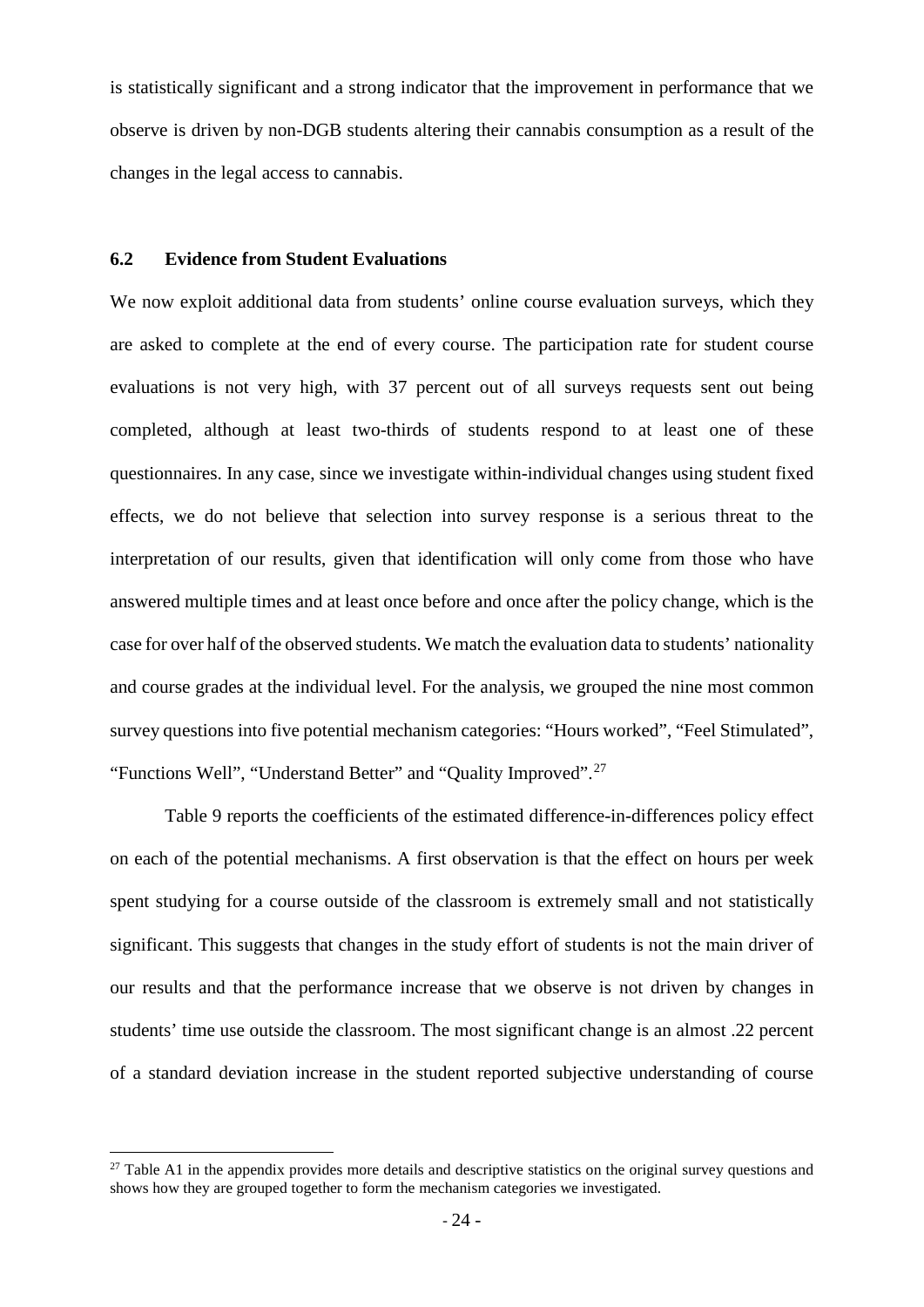material and lectures after the policy introduction. There is also a - perhaps unsurprising significant increase in the perceived overall quality of the courses/teacher following from this improved understanding. These underlying channels would be consistent with clinical evidence suggesting that the main effect of cannabis on human functioning is worsening one's memory of things learned while 'high', or as [Ranganathan](http://link.springer.com/search?facet-author=%22Mohini+Ranganathan%22) and [D'Souza](http://link.springer.com/search?facet-author=%22Deepak+Cyril+D%E2%80%99Souza%22) (2006) put it in their review of the clinical literature: "THC…impairs immediate and delayed free recall of information presented after, but not before, drug administration." We take the fact that treated students report improvements with respect to the understanding as additional suggestive evidence that the observed performance improvements indeed stem from a decrease in cannabis consumption caused by the legal access restriction policy.

# **7 Persistence of Effects and Interpretation of Findings**

## **7.1 Persistence of Effects: Longer-Run Performance**

While our results support the presence a short-run effect of the policy change on student performance, we also want to explore whether the restriction in cannabis access had any persistent medium- or longer-run effects on the treated students. We analyze this by following differently treated cohorts of DGB and non-DGB students through their first, second and third year at Maastricht University. The student outcomes that we are able to consider in this context are final grade point average (GPA), graduation probability and the proportion of elective courses chosen that have mathematical/numerical skills requirements. Since these outcomes do not vary over time at the student level, we cannot include course, period or individual fixed effects, unlike in all previous specification. This implies that the variation that we can exploit for identification 'only' stems from *across-cohort variation* between nationalities and not from *within-individual* changes in outcomes. Therefore, we consider that the following results should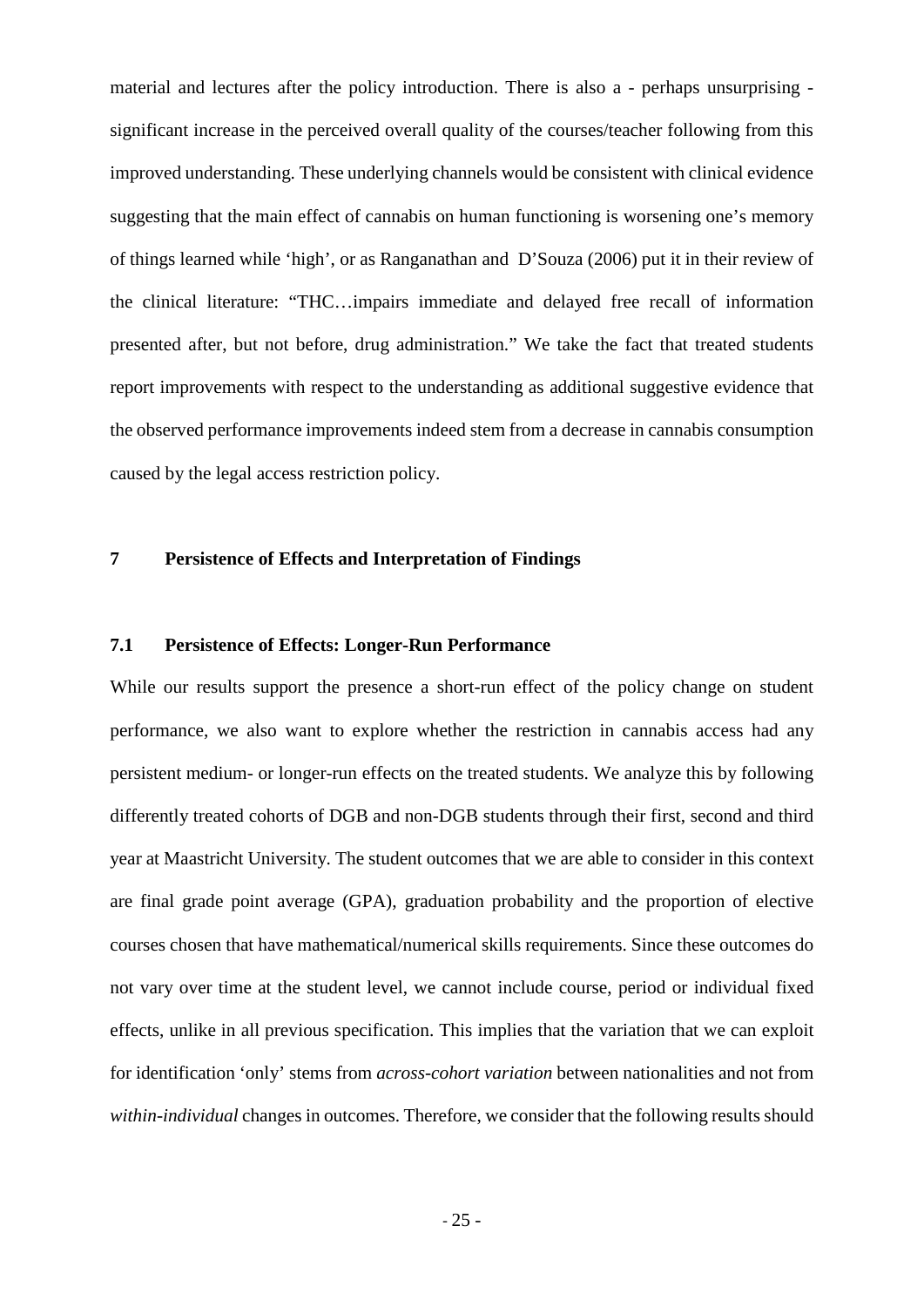be interpreted with some caution as the identifying assumptions are much less restrictive than in our previous estimated models.

Table 10 reports cohort level difference-in-difference estimates for changes in the longer-run outcomes of non-DGB students depending upon the academic year in which they were exposed to the policy (i.e. in which year they were enrolled in 2011-12) relative to all other students. These inform us on whether the students who experienced restricted cannabis in either the 1<sup>st</sup> (columns (1), (4), and (7)),  $2<sup>nd</sup>$  (columns (2), (5), and (8)), or  $3<sup>rd</sup>$  (columns (3), (6), and (9)) year of their bachelor exhibit different outcomes by the end of their studies compared to never treated DGB student cohorts and non-DGB student cohorts treated in another year.<sup>[28](#page-25-0)</sup> The first 6 columns of Table 10 reveal that neither the final GPA nor the graduation probability of students who were either treated in their first, second or third year improves relative to the other students. All point estimates are small, close to zero and statistically insignificant.[29](#page-25-1) However, in columns (7) to (9), we observe that students affected by the policy change in their second year of study - which is the time when students make their elective choices - select a higher proportion of electives with math-related content.<sup>[30](#page-25-2)</sup> The effect is relatively small and statistically significant at the 5 percent level. This effect is consistent with our previous finding that performance gains were mostly driven by courses that require more

**.** 

<span id="page-25-1"></span><span id="page-25-0"></span><sup>&</sup>lt;sup>28</sup> Note that as the study year cohort of treatment changes, the control group used also changes and includes not only cohorts of DGB students never treated during their bachelor but also non-DGB students in other cohorts who were treated during another study year. Concretely this means that the reference group in columns (1), (4) and (7) consists of all DGB student plus non-DGB students who enrolled in 2009 or 2010. The reference group in columns (2), (5) and (6) consist of all DGB student plus non-DGB students who enrolled in 2009 or 2011. The reference group in columns (3), (6) and (9) consist of all DGB student plus non-DGB students who enrolled in 2010 or 2011.<br><sup>29</sup> The fact that we do not detect any effect on the first two longer-run measures of performance, despite direct effects identified, is perhaps not surprising for two main reasons. First, the cohort-level approach adopted here yields only one outcome per student and the policy will only have affected less than a third of all grades over the whole 17 periods used in the analysis. Second, the students affected by the partial prohibition in their first or second year (when most of the effect on almost all the effect was detected, see Section 5.2) were then treated by a different restriction policy no longer dependent on nationality (the 'wietpas', see Section 2.3), which will have affected student consumption of cannabis in a very uncertain way. By contrast, the longer-run policy effect on choosing specific courses at the end of the second bachelor year is thus perhaps more likely to be detected in this context.

<span id="page-25-2"></span><sup>&</sup>lt;sup>30</sup> In Column (7) of Table 10, we would perhaps not expect any effect for students in their first year since these students cannot chose any elective courses yet and are required to take a curriculum of first year compulsory courses. Students in their third year (Table 10; Column (7)) have already made their elective courses choices in the past and thus are unlikely to be affected by the policy that restricted access.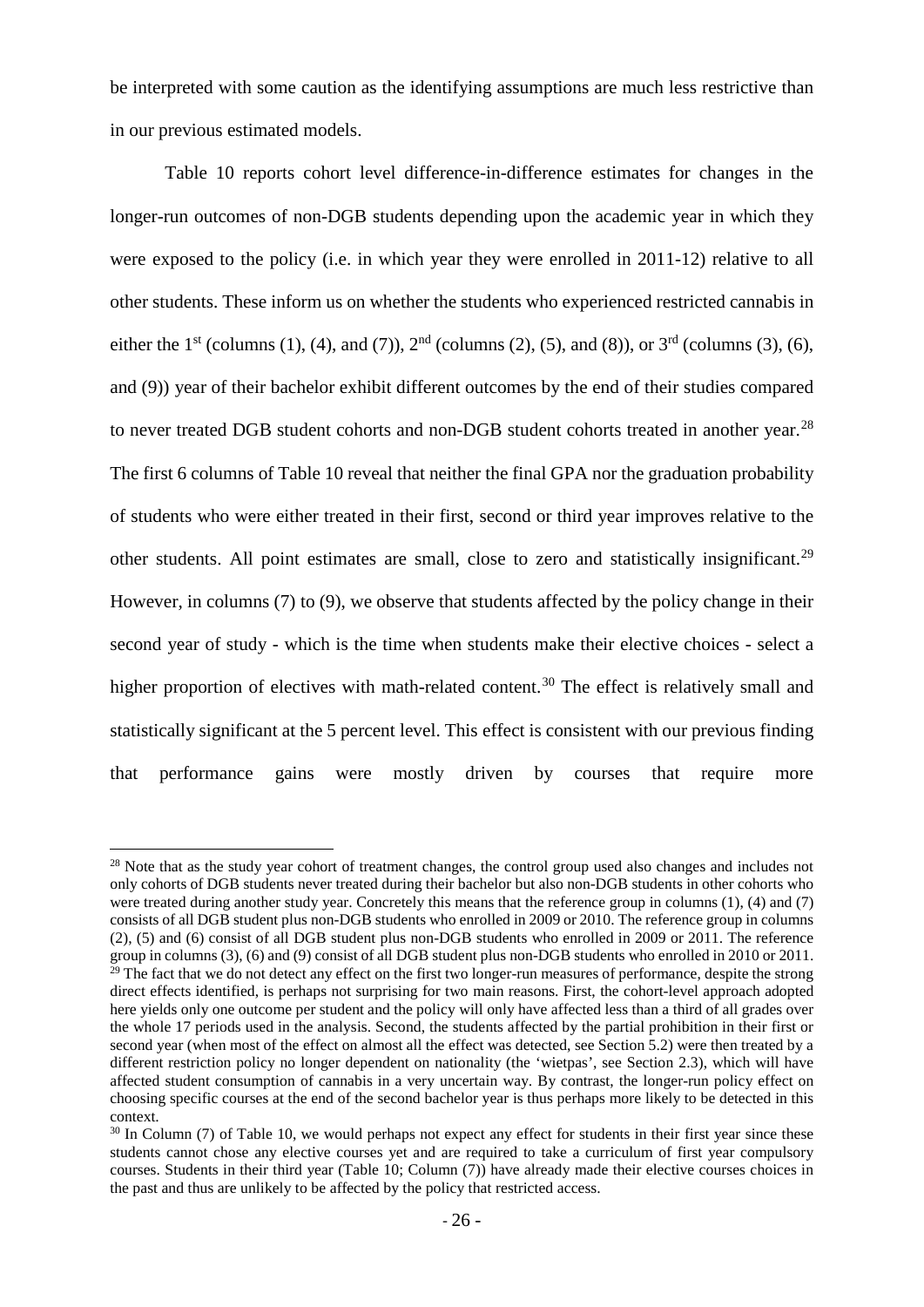numerical/mathematical skills. Despite the perhaps suggestive nature of this finding, it could imply that students - who obtain better grades in courses with math content after they no longer have access to legal cannabis - update their beliefs about the type of courses that they will perform well in and consequently choose more courses with math content. Taken together, these results present some tentative suggestive evidence of a small yet significant effect of the policy on this medium-run outcome.

#### **7.2 Interpretation of Findings**

#### **7.2.1 Relative Size of Estimated Effect**

The main finding from our most restrictive specification - which uses both student fixed effects and course fixed effects - shows that the temporary restriction of legal cannabis access increased performance on average by .109 standard deviations and raised the probability of passing a course by 5.4 percent (columns 1 and 2 of Table 4). These point estimates suggest that restricting legal access to cannabis resulted in a substantial increase in student performance. To assess the relative size of such an effect, it is perhaps useful to put it in perspective with other treatments known to affect the performance of college students, particularly including the effect of legal alcohol access.

Our reduced form estimates of the short-run effect on performance are roughly the same size as the effect as having a professor whose quality is one standard deviation above the mean (Carrell and West, 2010) or the effect of being taught by a non-tenure track faculty member (Figlio, Shapiro and Soter, 2014). It is about twice as large as having a same gender instructor (Hoffmann and Oreopoulos, 2009) and of similar size as having a roommate with a one standard deviation higher GPA (Sacerdote, 2001). The effect of the cannabis prohibition that we find is slightly smaller than the effect of starting school one hour later and thus being less sleepdeprived (Carell, Maghakian & West, 2011).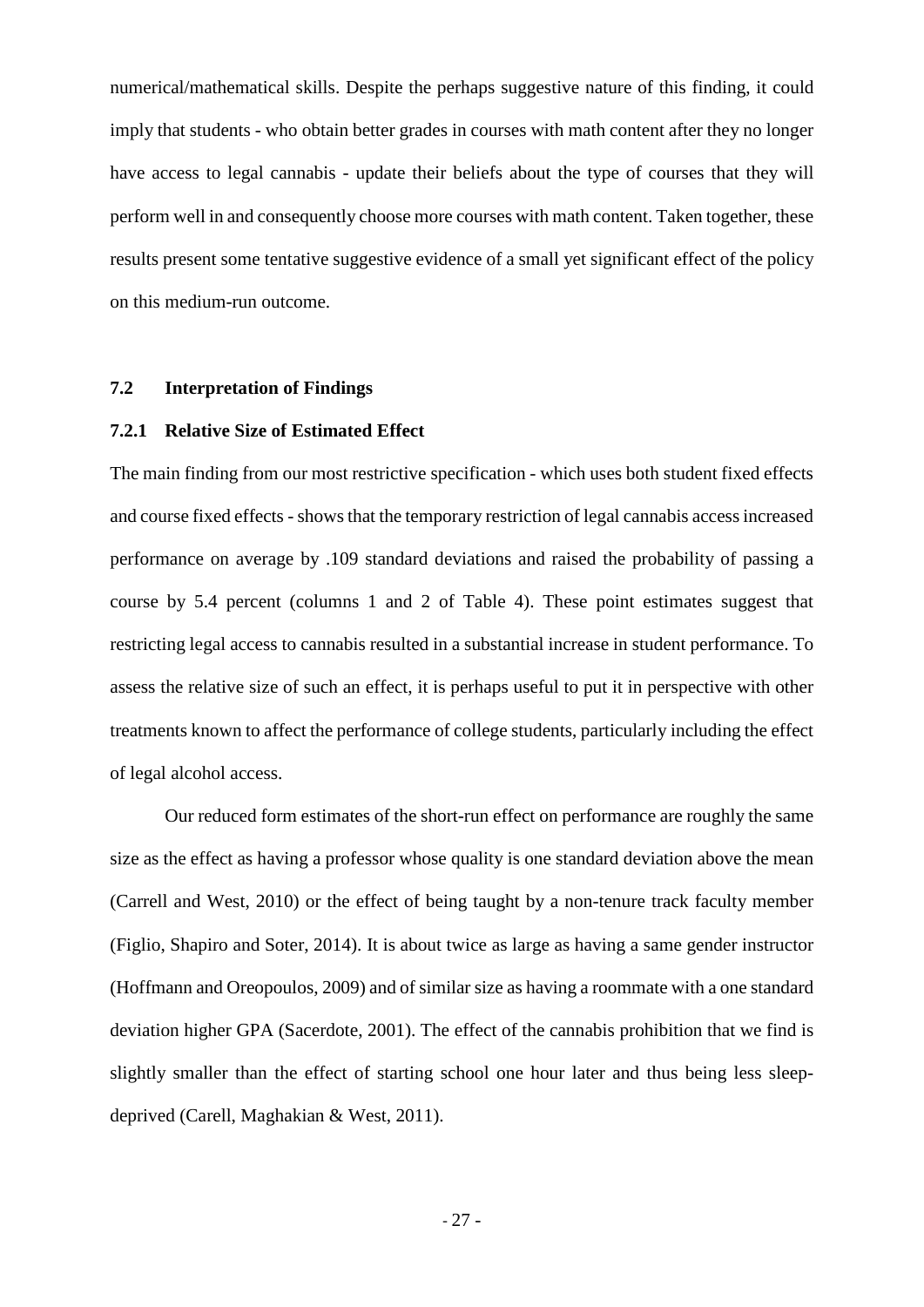A perhaps more relevant benchmark for the comparison of our reduced form estimates is in relation to recent findings concerning how legal alcohol access has been found to impair college achievement. Lindo, Swensen and Waddell (2013) use an identification strategy akin to ours and show that legal alcohol access reduces course grades by .033 to .097 standard deviations when including student fixed effects. Exploiting a discontinuity in the legal drinking age for students at the United States Air Force Academy (USAFA), Carell, Hoekstra and West (2011) estimate that alcohol access causes course grades to drop on average by .092 standard deviations. This is remarkably close to the impact of legal cannabis access that we estimate here. The reduced form point estimates of both of these studies suggest that the legal status of cannabis affects overall student achievement in a similar way to the legal status of alcohol.<sup>[31](#page-27-0)</sup>

# **7.2.2 Treatment Effect on the Treated and Price Concerns**

**.** 

The final policy-relevant exercise that we attempt here is to interpret our results in view of the proportion of individuals who actually responded to the change in legal status of cannabis, i.e. the treatment effect on the treated. The first step towards understanding the underlying treatment effect on the treated is to gain an idea of baseline consumption rates for the particular group of individuals who were affected by the policy. To obtain rough estimates of these rates, we carried out an anonymous survey among currently enrolled students at Maastricht University.<sup>[32](#page-27-1)</sup> To make the question about cannabis consumption less salient, we embedded it in a more general questionnaire on risky behavior. Overall, 206 students answered the various

<span id="page-27-0"></span> $31$  Our results suggest that most of the legal access change effect comes from younger students (see Section 5.2) but are perhaps not applicable to the debate in some countries, including the Netherlands, about whether an age restriction of 21 would be effective in removing some of the negative spillover effects of cannabis use. The main reason is that these larger findings for younger students are likely to partially stem from the potential stronger network effects for older students who may find it easier to keep on purchasing cannabis via non-banned friends during the partial prohibition.

<span id="page-27-1"></span> $32$  Although these are different students to those for which we have performance data that we use in the rest of the analysis, their baseline consumption rates are relevant for two reasons: first, their demographic characteristics (age, gender, and nationality) are extremely similar to the students we previously studied; and second, since the discriminatory policy was no longer in place at the time we conducted our survey, they enjoy the same legal access to cannabis as the Dutch, German and Belgian students as only some proof of residence was needed to enter coffee shops when the survey was conducted.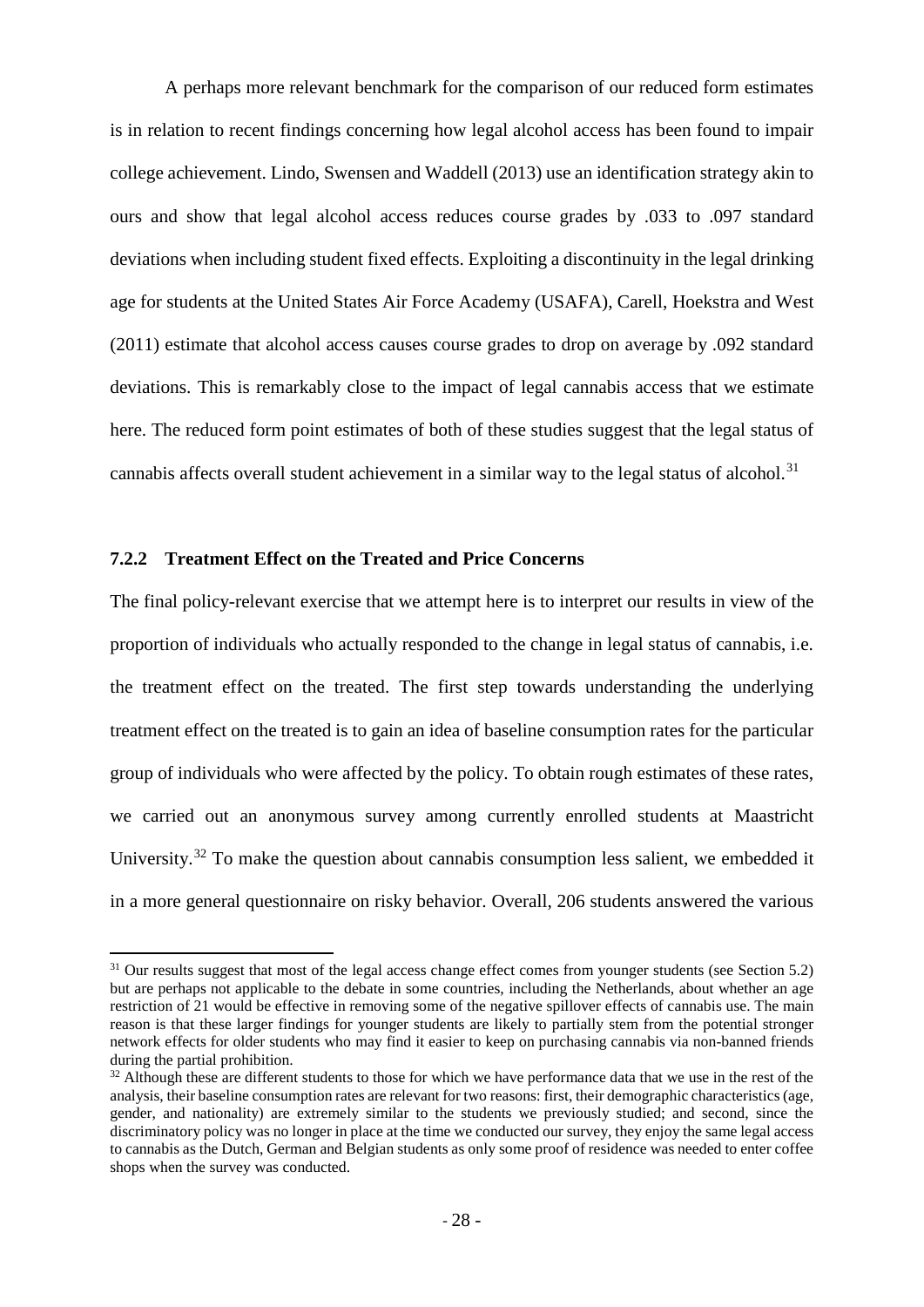surveys, which was over 97 percent of the students present in the various lectures where it was distributed. The survey question that we focused on asks students if they "have ever smoked cannabis or hashish" and - if so - whether they have done so "in the last 12 months", "in the last 30 days" or "in the last 7 days".<sup>[33](#page-28-0)</sup>

Interestingly, the baseline consumption rates that we obtain from the survey are very similar across the treated and non-treated population, with 59 percent of non-DGB and 61 percent of DGB students reporting having smoked cannabis in the past year (detailed results available in Table A2 of the appendix). We can consider these individuals as the potentially treated group, as the others are unlikely to change a behavior that they did not participate in before the prohibition. Assuming full compliance to the policy, the treatment effect on the treated would be about .19 standard deviations (= 0.109/0.59) in course grades and a 9.2 percent increase in the pass rate  $(= 5.4/0.59)$ . Taking a perhaps more reasonable assumption of a 38 percent compliance rate to the cannabis prohibition (using the Jacobi and Sovinsky [2016] estimate in consumption change among individuals under 30 years from removing accessibility barriers), would roughly translate into a policy impact on the treated of a 0.49 of a standard deviation's improvement in course grades (= .109 / .598 / .50) and an 18.6 percent increase in the pass rate of potential cannabis consumers  $(= 5.4 / 0.58 / .38)$ . Even if this treatment effect on the treated is somewhat overestimated due to student under-reporting baseline consumption or de-facto higher compliance rates, the effects that we identify here are large and economically significant.

One potential remaining concern for the interpretation of our findings is that the drug access limitation may have had an effect on cannabis prices. As the partial prohibition reduced demand, one could expect prices to have decreased during this period. In turn, this could have led to an increase in cannabis consumption for the nationalities who are still allowed to buy the substance legally (income effect). In this case, our results would thus overstate the true policy

**.** 

<span id="page-28-0"></span><sup>&</sup>lt;sup>33</sup> Despite the fact that we guaranteed strict anonymity, it is still possible that the baseline consumption rates obtained from this survey may *underestimate* the baseline consumption rates since students may not report honestly and understate their consumption levels while sitting next to their peers and in front of a guest lecturer.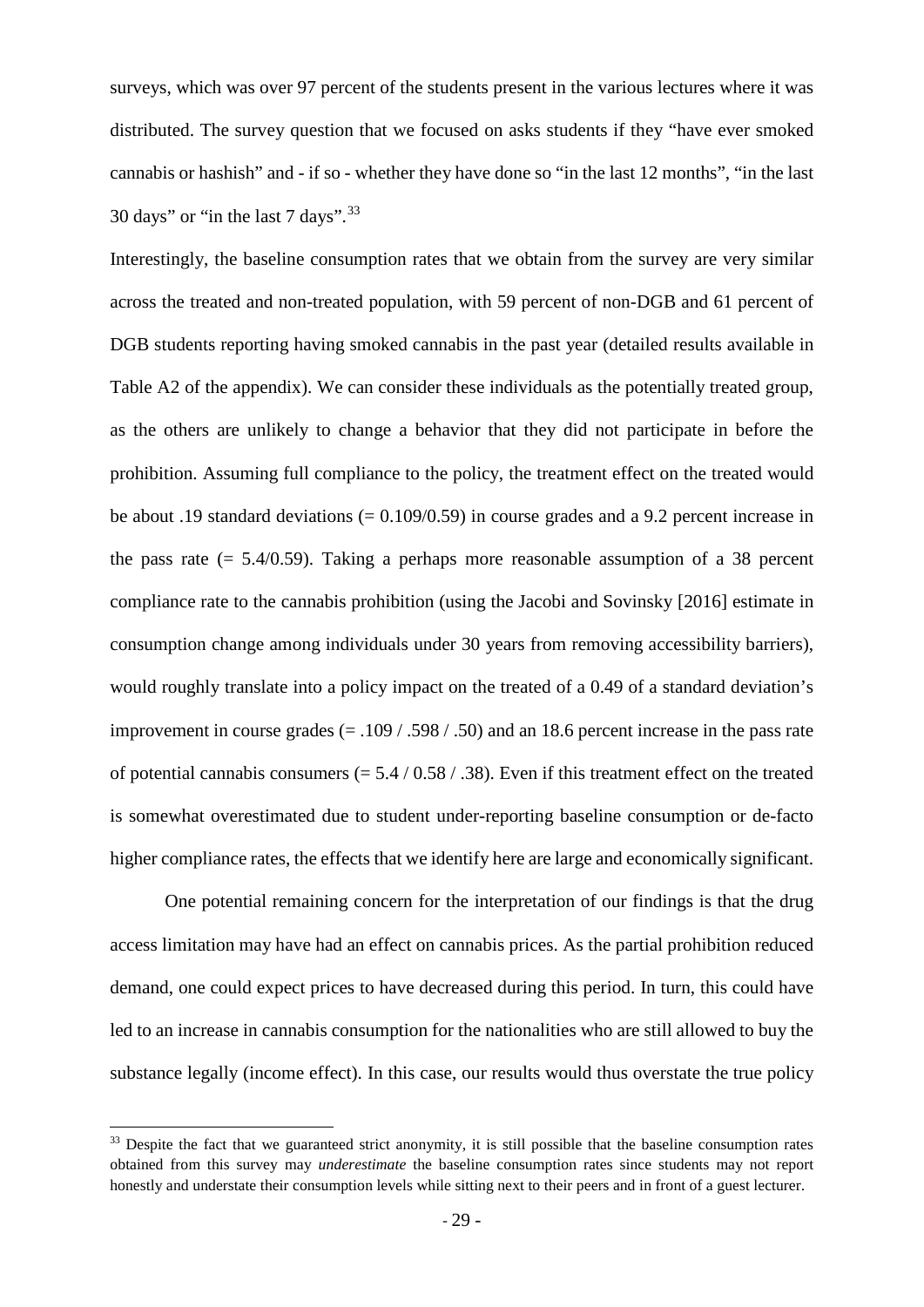effect and capture the aggregate effect of non-DGB smoking less owing to prohibition *and* DGBs smoking more due to the drop in the legal price. To rule out this mechanism, we collected prices for ten types of cannabis strains sold in five of the most popular coffee shops in Maastricht around the time of the policy introduction. We extracted this information from historical postings in online forums where cannabis consumers exchanged information on prices and the 'perceived' quality of different cannabis products. An average price per gram calculated from this data was found to be  $\Theta$ .60 before and  $\Theta$ .70 during the period of restrictive legal access. This suggests that the legal cannabis price was unaffected by the introduction of the policy and thus is not a factor affecting the interpretation of our results.

#### **8 Conclusion**

In this paper, we have investigated how restricting cannabis access affects student achievements, finding that the performance of students who lose legal access to cannabis substantially improves. Our analysis of underlying channels suggests that the effects are specifically driven by an improvement in numerical skills, which existing literature has found to be particularly impaired by cannabis consumption. This article provides the first causal evidence that restricting legal access to cannabis affects college students' short-term study performance. We believe that our findings also imply that individuals change their consumption behavior when the legal status of a drug changes.

We must note here that this paper only assesses the impact on one particular outcome for a specific group of individuals. The impact on examinations that require skills in math and statistics might be different from the effects on individuals in environments where performance requires different skills or is measured differently. Our estimates perhaps represent an upper bound because the THC concentration in Dutch cannabis is relatively high compared to that of the strength in products available in most other countries. However, it could also be argued that our estimates are lower bounds because the policy that we study did not restrict access to all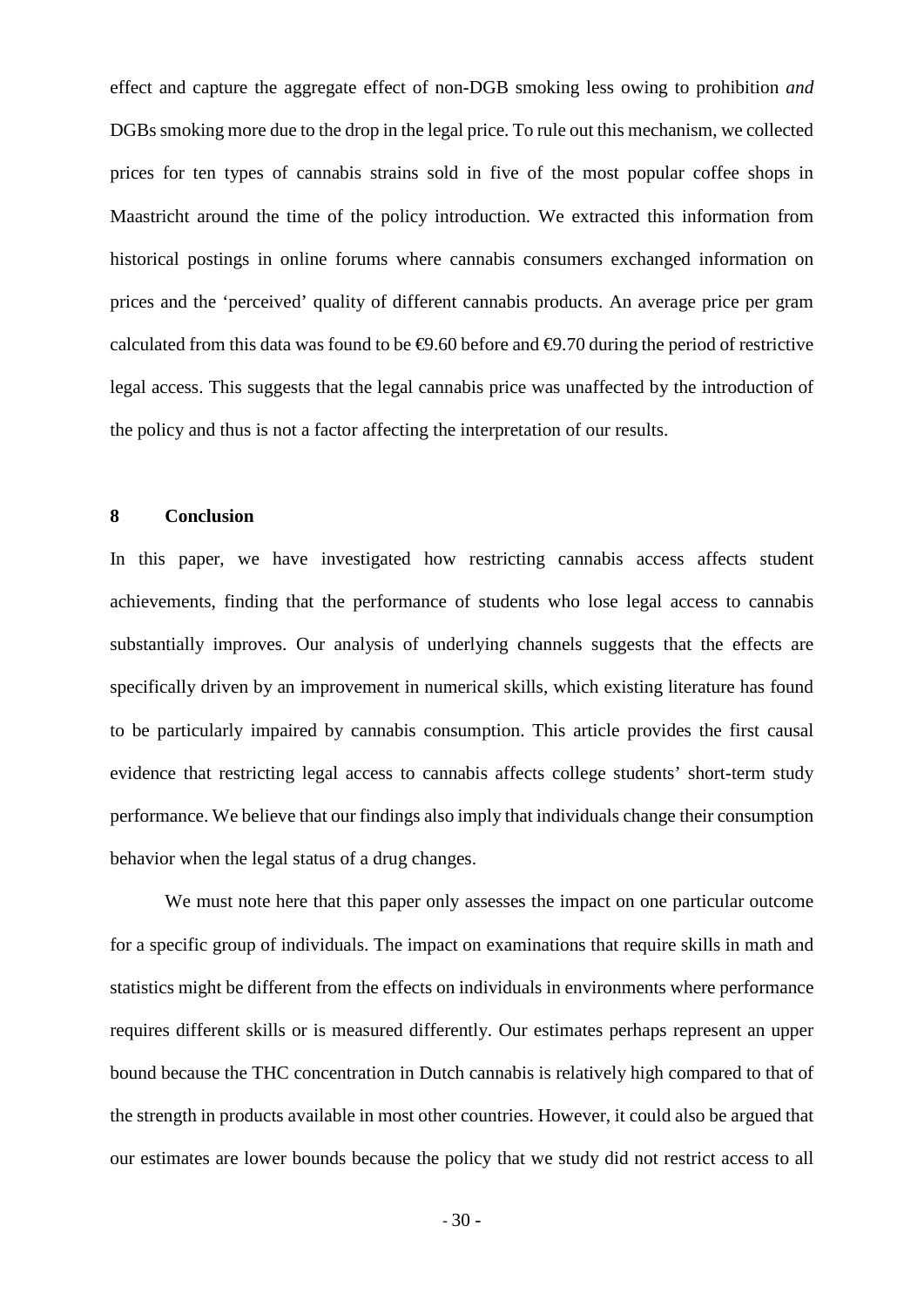students who study in Maastricht, and it may have been possible to obtain illegal access to the drug through peers with different nationalities who were not excluded from cannabis shops or through other illegal channels. From the results of this article, it is unclear whether restricting cannabis may have other severe negative consequences on - for example - crime, since it is likely to increase demand through illegal channels. It should also be noted that it is not obvious from our results whether the effects of legalization and prohibition are symmetric.

After taking these caveats into account, we maintain that our findings have potentially important policy implications for countries that are considering relaxing drug laws. Observing that student achievement is affected by cannabis regulations is perhaps more policy-relevant than documenting changes in cannabis consumption itself, since it might be irrelevant how much cannabis individuals smoke if it does not lead to important negative externalities for society. The effects that we estimate and the change in consumption behavior that they imply should thus be taken into account along with other pro and con arguments of drug legalization. Accordingly, these new findings should become integrated in the complex and multidimensional societal cost-benefit analysis that should drive any drug policy decision-making.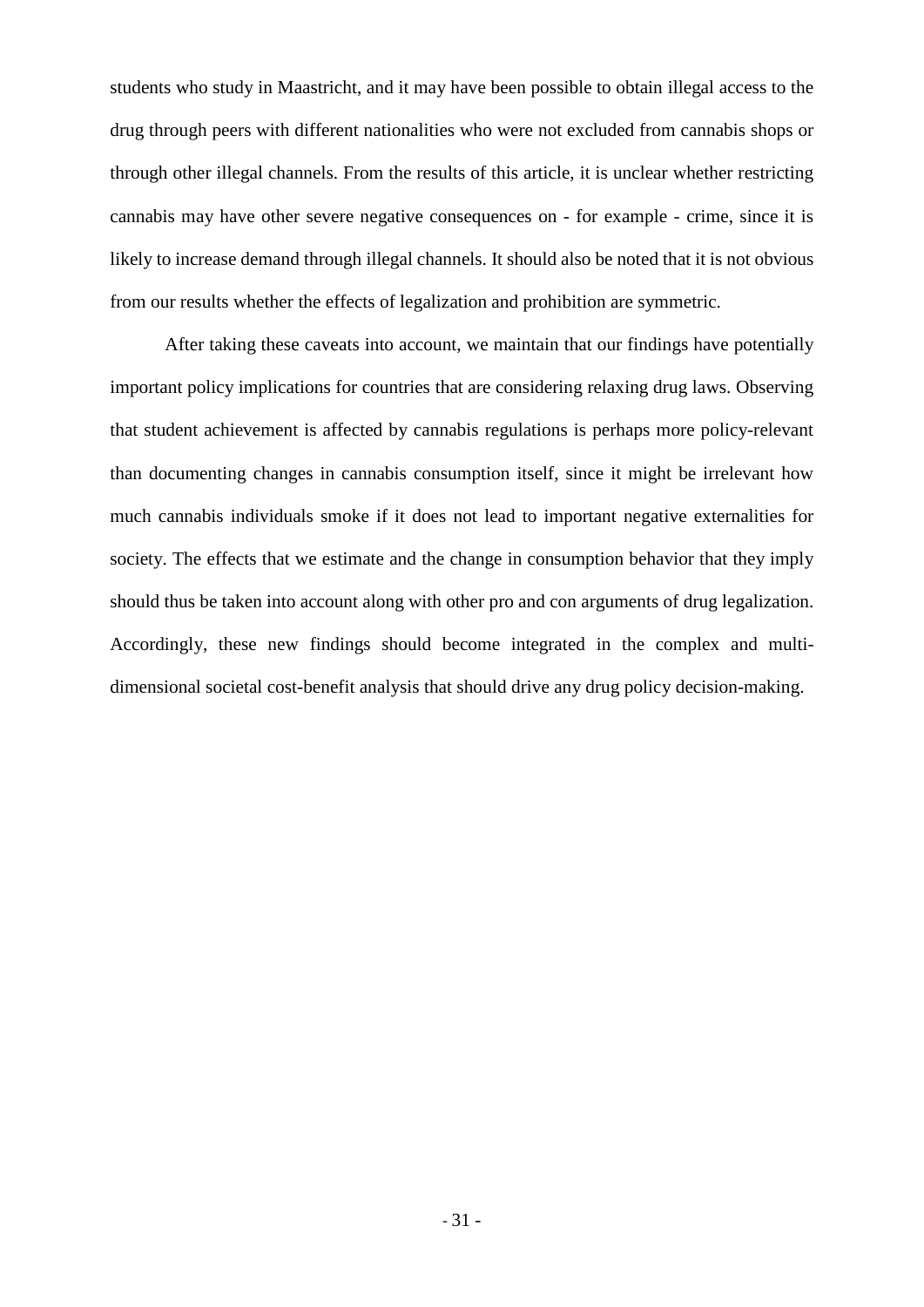#### **References**

- Adda, J., McConnell, B., & Rasul, I. (2014). Crime and the Depenalization of Cannabis Possession: Evidence from a Policing Experiment. *Journal of Political Economy,*  122(5), 1130-1202.
- Anderson, D. M., Hansen, B., & Rees, D. I. (2013). Medical marijuana laws, traffic fatalities, and alcohol consumption. *Journal of Law and Economics*, 56(2), 333-369.
- Bielman, B., Nijkamp, R., Reimer J., and M. Haaijer (2013) Coffeeshops in Nederland 2012, *WODC Report*, Intraval, Groningen-Rotterdam.
- Block, R. I., & Ghoneim, M. M. (1993). Effects of chronic cannabis use on human cognition. *Psychopharmacology*, *110*(1-2), 219-228.
- Bossong, M. G., Jansma, J. M., van Hell, H. H., Jager, G., Oudman, E., Saliasi, E., Kahn R. S. Ramsey, N. F. (2012) Effects of δ9-Tetrahydrocannabinol on Human Working Memory Function. *Biological Psychiatry*, 71(8), 693-699.
- Bossong, M. G., Jansma, J. M., van Hell, H. H., Jager, G., Oudman, E., Saliasi, E., Kahn R. S. Ramsey, N. F. (2012) Default Mode Network in the Effects of D9- Tetrahydrocannabinol (THC) on Human Executive Function, *PlosOne,* 8(7), e70074.
- Carrell, S. E., & West, J. E. (2010). Does professor quality matter? Evidence from random assignment of students to professors. *Journal of Political Economy*, 118(3), 409-432.
- Carrell, S. E., Maghakian, T., & West, J. E. (2011). A's from Zzzz's? The causal effect of school start time on the academic achievement of adolescents. *American Economic Journal: Economic Policy*, *3*(3), 62-81.
- Carrell, S.E., Hoekstra, M., West, J.E., (2011) Does drinking impair college performance? Evidence from a regression discontinuity approach. *Journal of Public Economics*, 95  $(1-2)$ , 54–62.
- Cobb-Clark, D. A., Kassenboehmer, S. C., Le, T., McVicar, D., & Zhang, R. (2016). "High"- School: The Relationship between Early Marijuana Use and Educational Outcomes. *Economic Record* forthcoming.
- Crean, R. D., Crane, N. A., and B. J. Mason (2011) An Evidence Based Review of Acute and Long-Term Effects of Cannabis Use on Executive Cognitive Functioning. *Journal of Addiction Medecine,* 5(1), 1-8.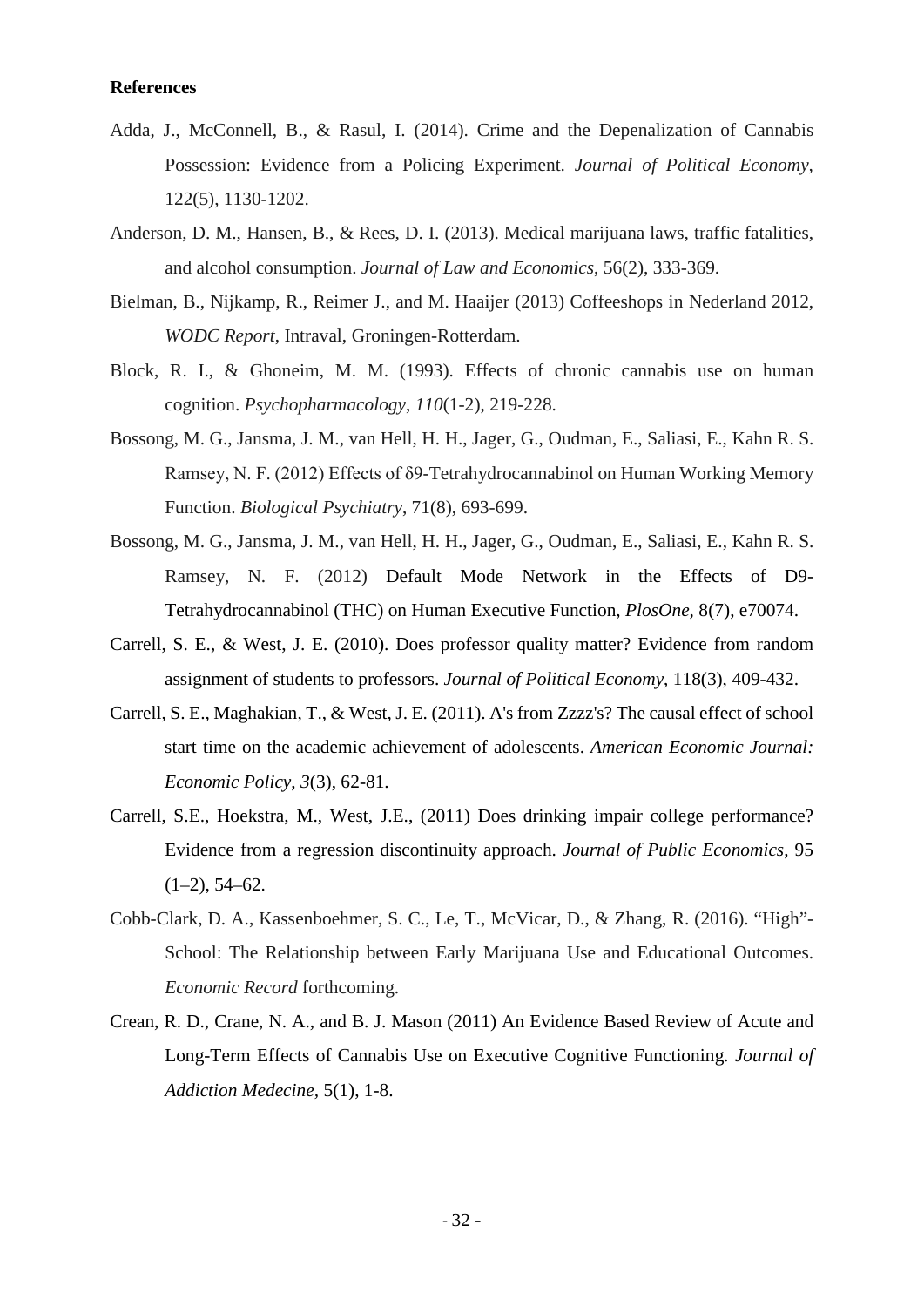- Donohue III, J. J, [Drug Prohibition and Its Alternatives](https://www.law.stanford.edu/publications/drug-prohibition-and-its-alternatives)*,* in *Lessons from the Economics of Crime: What Reduces Offending?*[, P. J. Cook, S. Machin, O. Marie and G. Mastrobuoni,](https://www.law.stanford.edu/publications/drug-prohibition-and-its-alternatives)  [eds., Cambridge, MA: MIT Press, 2013.](https://www.law.stanford.edu/publications/drug-prohibition-and-its-alternatives)
- Feld J., and U. Zölitz (forthcoming) 'Understanding Peer Effects On the Nature, Estimation and Channels of Peer Effects' . *Journal of Labor Economics.*
- Figlio, D. N., Schapiro, M. O., & Soter, K. B. (2013). Are Tenure Track Professors Better Teachers? *(No. w19406). National Bureau of Economic Research.*
- Hall W. (2015) What has research over the past two decades revealed about the adverse health effects of recreational cannabis use?, *Addiction*, 110(1), 19-35
- Jacobi, L. and M. Sovinsky (2016) Cannabis on Main Street? Estimating the Demand in Markets with Limited Access, *American Economic Review, 106(8), 2009-2045*.
- LaFrate, A. & Armentano, P. (2015) Presentation at the Annual Meeting of the American Chemical Society, Denver, Colorado, March 23, 2015.
- Lindo, J. M., Swensen, I. D., & Waddell, G. R. (2013). Alcohol and student performance: Estimating the effect of legal access. *Journal of health economics*, *32*(1), 22-32.
- MacCoun, R., and P. Reuter (1997). Interpreting Dutch cannabis policy: reasoning by analogy in the legalization debate. *Science*, *278*(5335), 47-52.
- Pacula, R. L. (1997) Women and Substance Use: Are Women Less Susceptible to Addiction? *American Economic Review*, 87(2), 454-459
- Pacula, R. L., Ross, K. E., & Ringel, J. (2003). *Does Cannabis Use Impair Human Capital Formation? (No. w9963)*. National Bureau of Economic Research.
- Pacula, R. L. and E. L. Sevigny (2014), Cannabis Liberalization Policies: Why We Can't Learn Much from Policy Still in Motion*. Journal of Policy Analysis and Management*, 33: 212–221.
- Pope Jr, H. G., Jacobs, A., Mialet, J. P., Yurgelun-Todd, D., & Gruber, S. (1997). Evidence for a sex-specific residual effect of cannabis on visuospatial memory. *Psychotherapy and psychosomatics*, *66*(4), 179-184.
- Pope, H. G., Gruber, A. J., Hudson, J. I., Cohane, G., Huestis, M. A., & Yurgelun-Todd, D. (2003). Early-onset cannabis use and cognitive deficits: what is the nature of the association?. *Drug and alcohol dependence*, *69*(3), 303-310.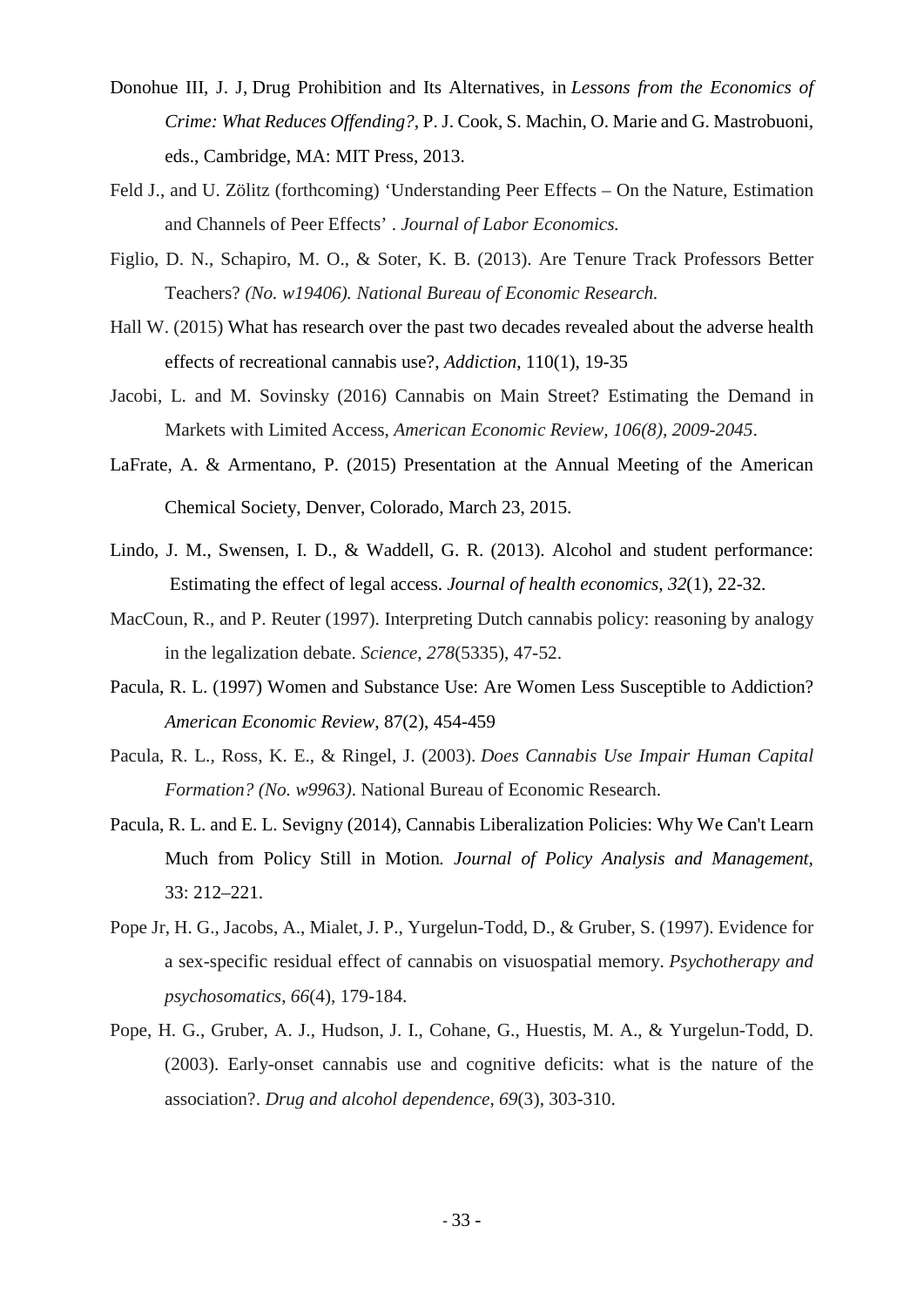- [Ranganathan](http://link.springer.com/search?facet-author=%22Mohini+Ranganathan%22) M. and [D. C. D'Souza](http://link.springer.com/search?facet-author=%22Deepak+Cyril+D%E2%80%99Souza%22) (2006). The acute effects of cannabinoids on memory in humans: a review, *[Psychopharmacology](http://link.springer.com/journal/213)*, 188(4), 425-444.
- Rigter, S., and R.J.M. Niesink (2010). THC-concentraties in wiet, nederwiet en hasj in Nederlandse coffeeshops (2009-2010). Utrecht: Trimbos-instituut.
- UNODC: United Nations Office of Drugs and Crimes (2012) *World Drug Report, 2012*, available at <http://www.unodc.org/unodc/en/data-and-analysis/WDR-2012.html>
- Van Ooyen-Houben, M., Bieleman, B., and D.J. Korf (2014) Coffeeshop, Toeristen en Lokale Markt, WOCD Cahier 2014-12.
- Van Ours, J. C., and J. Williams (2015). Cannabis Use and Its Effects on Health, Education and Labor Market Outcomes*. Journal of Economic Surveys,* 29(5), 993-1010.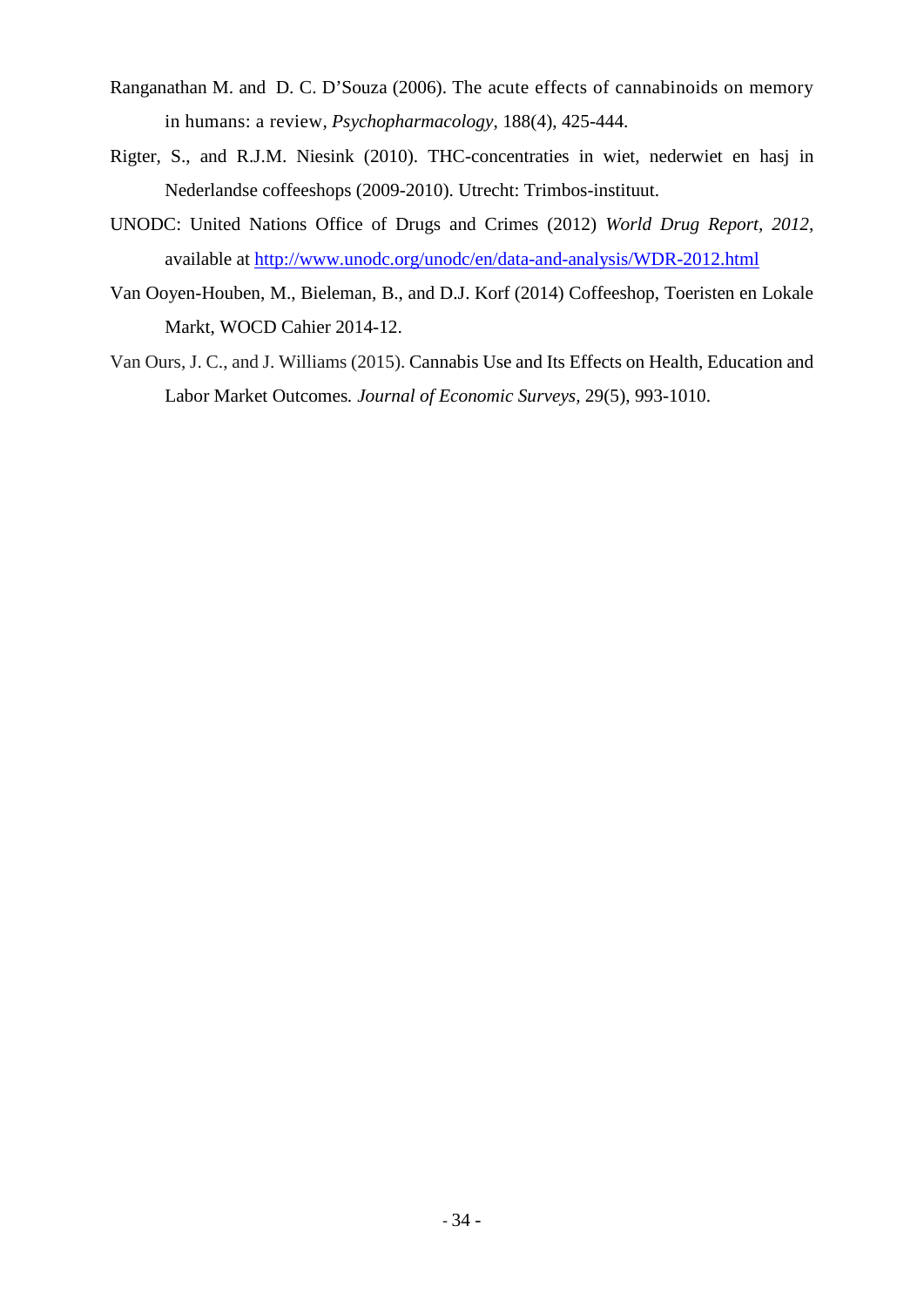# **FIGURES**

# **Figure 1: Number of Cannabis Shops per Population across Dutch Municipalities**

**Figure 2: Poster Announcing the Application of the 'Neighborhood Country Criterion' Displayed in front of Maastricht Cannabis Shops on October 1, 2011**

**Figure 3: Timing of Changes to Cannabis Access in Maastricht and Mapping to Academic Year/Period with Student Course Grades**

## **Figure 4: Course Grades for DGB and All Other Nationality Students**

Note: The solid line represents the grades of the students treated by the cannabis prohibition. The left axis refers to the average exam grades of Dutch-German-Belgian (DGB) students and the right axis refers to the grades of all other nationalities (non-DGB). The two vertical lines denote the start and end of the prohibition period when the 'All Other' students had no access to cannabis shops.

# **Figure 5: Main Specification** ― **Point Estimates for Different Sub-Groups**

Note: This figure visualizes the point estimates and 95 percent confidence intervals of our main specification for different sub-groups of students. This figure is based on the estimation shown in Table 7. The horizontal dashed line marks the estimated effect size for the full sample and the horizontal red line marks the zero or no policy effect. The categories "Young" and "Old" refer to below and above median age. The categories "Low" and "High" refer to below and above the median grade point average (GPA).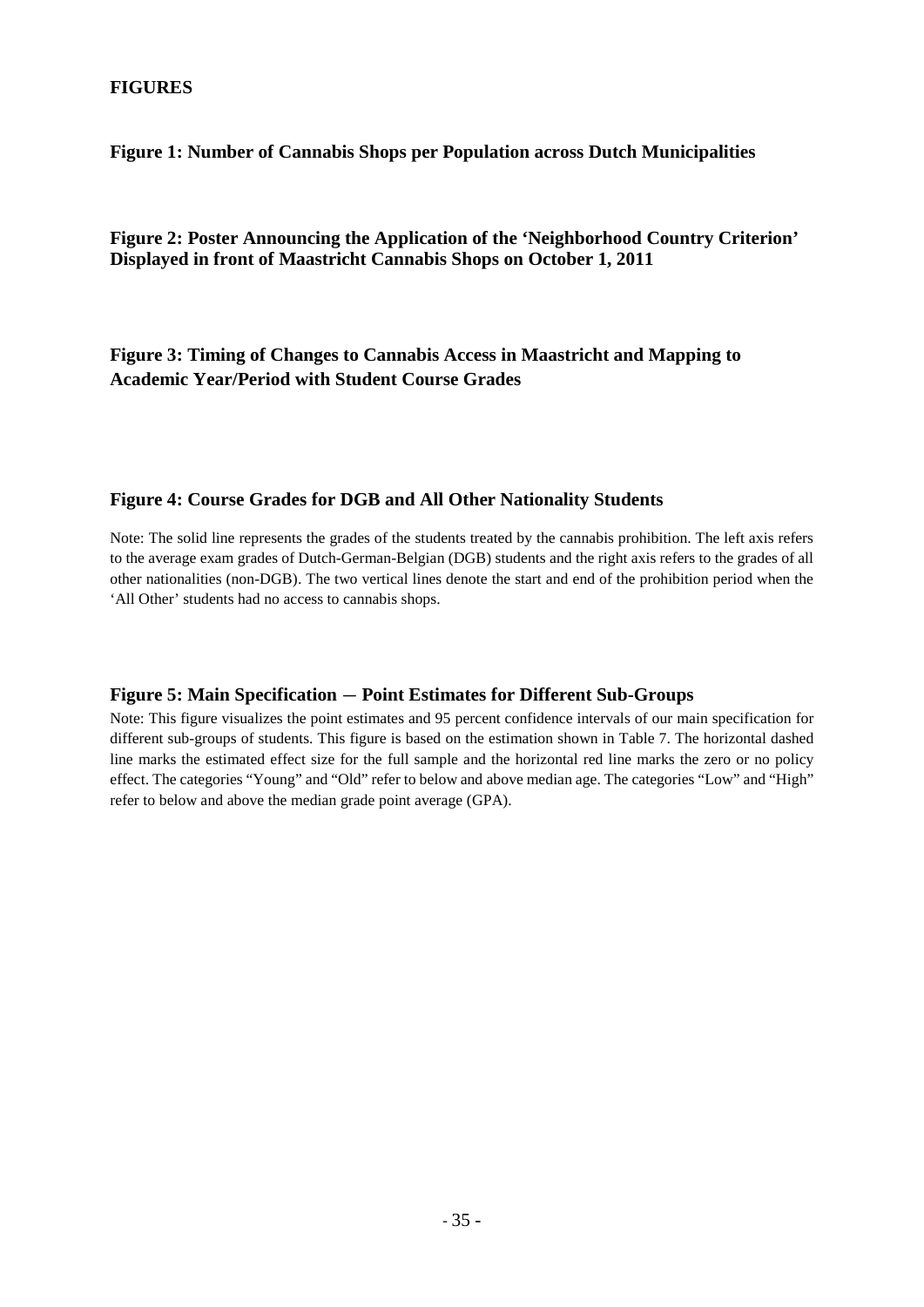|                                   | Visitors before the restriction of<br>legal cannabis access | Visitors after the restriction of<br>legal cannabis access |
|-----------------------------------|-------------------------------------------------------------|------------------------------------------------------------|
| <b>Nationality</b>                | (September 2011)                                            | (October 2011)                                             |
| <b>Non-treated nationalities:</b> |                                                             |                                                            |
| Dutch                             | 16.56 %                                                     | 20.94 %                                                    |
| Belgian                           | 58.22 %                                                     | 70.19 %                                                    |
| German                            | 6.82 %                                                      | 7.44 %                                                     |
| <b>Treated nationalities:</b>     |                                                             |                                                            |
| French                            | 9.90 %                                                      | 0.29 %                                                     |
| Luxembourg                        | 2.12 %                                                      | 0.04%                                                      |
| Other nationality                 | 6.39 %                                                      | 1.10 %                                                     |
| Sample Size                       | 4,955                                                       | 4,145                                                      |

# **Table 1: Nationality Composition of Maastricht Cannabis Shop Customers in the Month Before and After the Policy Change**

Note: This survey recording information on cannabis shop visitors in Maastricht was originally conducted by a local independent research institute (OPW http://www.owp.nl/) and took place during weeks before (September 12 to 18) and after (October 10 to 16) the implementation of the partial prohibition policy on October 1, 2011. Customers at any of the city's 13 cannabis shops were counted and asked to present an ID to record their nationality. These visitor counts were conducted for 10 minutes, four times a day (at noon, 4pm, 8pm and 11pm) on all seven days of the week. All visitors were classified as Dutch, Belgian, German, French, Luxembourgish and 'Other Nationality'. During these two weeks, there were no domestic or foreign holiday that could have affected the number of visitors from specific countries.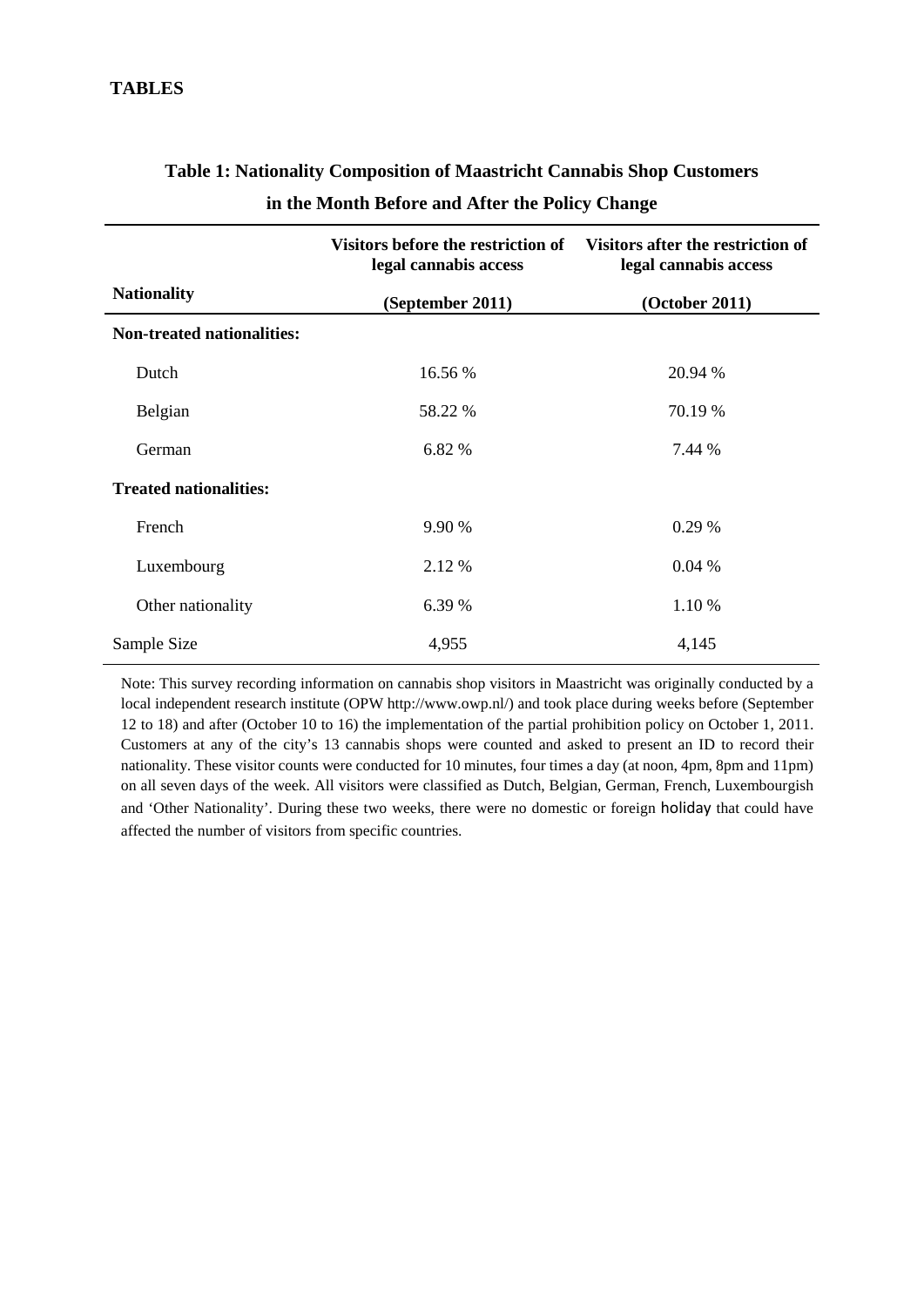|                                  | <b>Mean</b> | <b>Standard</b><br><b>Deviation</b> | Min<br><b>Value</b> | <b>Max</b><br><b>Value</b> | # Unique<br><b>Individual</b> | Total #<br><b>Observations</b> |  |
|----------------------------------|-------------|-------------------------------------|---------------------|----------------------------|-------------------------------|--------------------------------|--|
| <b>Panel A: All Students</b>     |             |                                     |                     |                            |                               |                                |  |
| Female                           | .353        | .478                                | $\overline{0}$      | 1                          | 4,419                         | 57,019                         |  |
| Age                              | 20.2        | 1.86                                | 16.2                | 39.7                       | 4,419                         | 57,019                         |  |
| <b>First Sit Grade</b>           | 6.33        | 1.93                                | 1                   | 10                         | 4,323                         | 51,649                         |  |
| <b>Passed Course</b>             | .819        | .385                                | $\overline{0}$      | 1                          | 4,323                         | 51,649                         |  |
| Course Dropout                   | .094        | .292                                | $\boldsymbol{0}$    | 1                          | 4,419                         | 57,019                         |  |
| Number of Courses                | 2.01        | .544                                | $\mathbf{1}$        | 5                          | 4,419                         | 57,019                         |  |
| <b>Panel B: DGB Students</b>     |             |                                     |                     |                            |                               |                                |  |
| Female                           | .349        | .477                                | $\theta$            | 1                          | 4,083                         | 52,816                         |  |
| Age                              | 20.2        | 1.82                                | 16.2                | 39.7                       | 4,083                         | 52,816                         |  |
| <b>First Sit Grade</b>           | 6.38        | 1.92                                | $\mathbf{1}$        | 10                         | 3,998                         | 47,994                         |  |
| <b>Passed Course</b>             | .825        | .380                                | $\boldsymbol{0}$    | 1                          | 3,998                         | 47,994                         |  |
| Course Dropout                   | .091        | .288                                | $\boldsymbol{0}$    | 1                          | 4,083                         | 52,816                         |  |
| Number of Courses                | 2.00        | .536                                | $\mathbf{1}$        | 5                          | 4,083                         | 52,816                         |  |
| <b>Panel C: Non-DGB Students</b> |             |                                     |                     |                            |                               |                                |  |
| Female                           | .394        | .489                                | $\overline{0}$      | 1                          | 336                           | 4,203                          |  |
| Age                              | 20.3        | 2.29                                | 16.3                | 31.3                       | 336                           | 4,203                          |  |
| <b>First Sit Grade</b>           | 5.74        | 2.04                                | $\mathbf{1}$        | 10                         | 325                           | 3,655                          |  |
| <b>Passed Course</b>             | .743        | .437                                | $\boldsymbol{0}$    | 1                          | 325                           | 3,655                          |  |
| <b>Course Dropout</b>            | .130        | .337                                | $\boldsymbol{0}$    | 1                          | 336                           | 4,203                          |  |
| <b>Number of Courses</b>         | 2.07        | .633                                | 1                   | 5                          | 336                           | 4,203                          |  |

# **Table 2: Student Characteristics and Education Outcomes by Nationality Groups**

Note: All the means presented are statistically different between Dutch, German, and Belgian (DGB) and non-DGB students at the 1 percent significance level.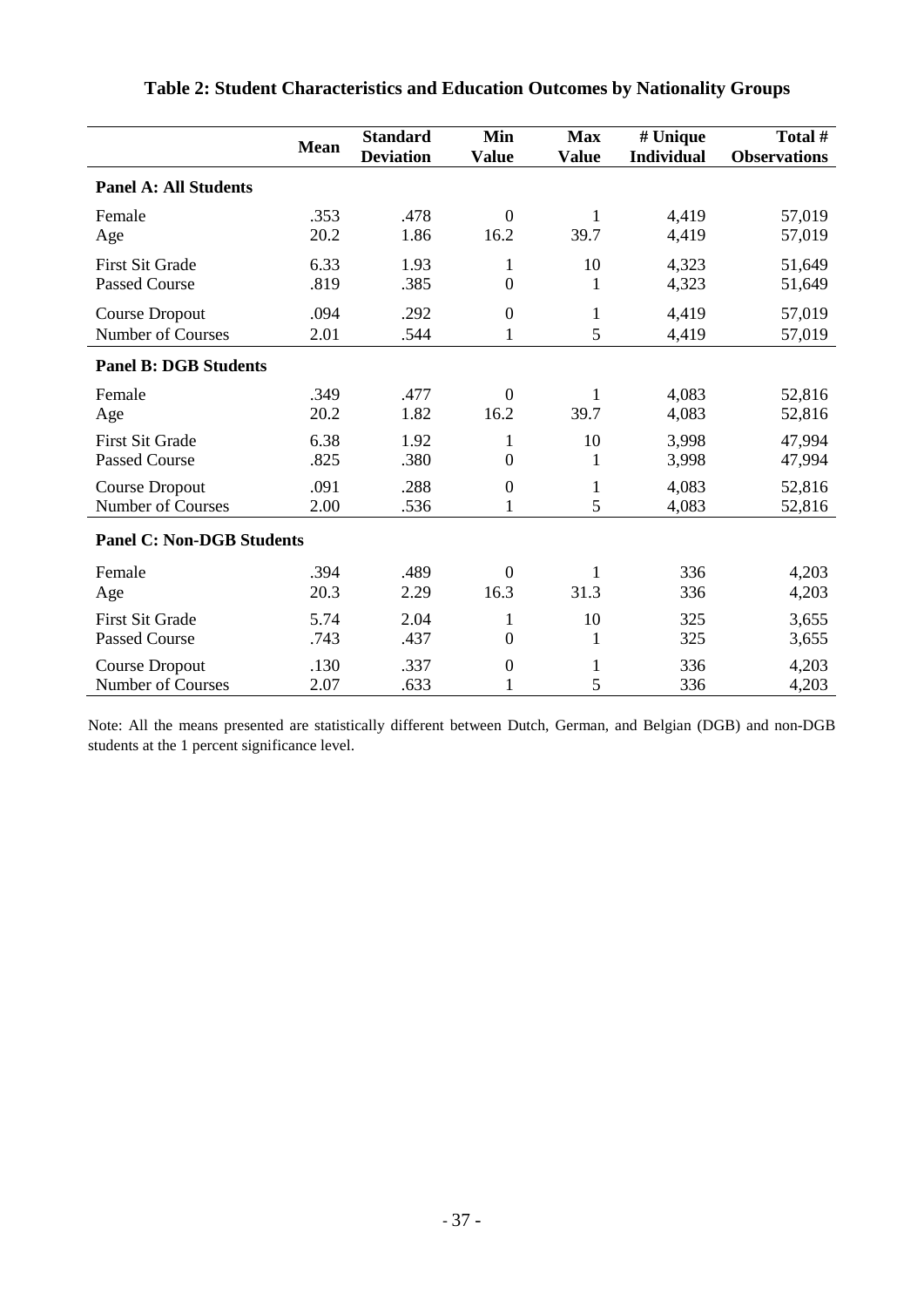|                                        | <b>Dependent Variable = Standardized Grades</b> |                     |                     |                     |                     |
|----------------------------------------|-------------------------------------------------|---------------------|---------------------|---------------------|---------------------|
|                                        | (1)                                             | (2)                 | (3)                 | (4)                 | (5)                 |
| <b>Non-DGB*Restriction</b>             | $.062*$<br>(.025)                               | $.061*$<br>(.024)   | $.083**$<br>(.031)  | $.108**$<br>(.017)  | .109**<br>(.017)    |
| <b>Non-DGB Student</b>                 | $-.275**$<br>(.090)                             | $-.280**$<br>(.087) | $-.263*$<br>(.101)  |                     |                     |
| <b>Restriction Period</b>              | $.044**$<br>(.012)                              | $.045**$<br>(.011)  | $.042**$<br>(.016)  | $-0.013*$<br>(.006) | $-0.014*$<br>(.006) |
| <b>Female Dummy</b>                    |                                                 | $.132**$<br>(.025)  | $.108**$<br>(.035)  |                     |                     |
| <b>Age in Months</b>                   |                                                 | .000<br>(.000)      | $-.002**$<br>(.000) | $.019**$<br>(.002)  | $.019**$<br>(.002)  |
| <b>Number of Courses</b>               |                                                 |                     | $-165*$<br>(.065)   | $-.054**$<br>(.005) | $-.052**$<br>(.006) |
| <b>Course Fixed Effects</b>            | N <sub>o</sub>                                  | N <sub>o</sub>      | Yes                 | Yes                 | Yes                 |
| <b>Individual Fixed Effects</b>        | N <sub>0</sub>                                  | N <sub>o</sub>      | N <sub>o</sub>      | Yes                 | Yes                 |
| <b>Period &amp; Year Fixed Effects</b> | N <sub>o</sub>                                  | N <sub>o</sub>      | N <sub>o</sub>      | N <sub>o</sub>      | Yes                 |
| <b>Adjusted R-Squared</b>              | .005                                            | .009                | .151                | .505                | .505                |
| <b>Sample Size</b>                     | 51,649                                          | 51,649              | 51,649              | 51,649              | 51,649              |

# **Table 3: Impact of Restricted Cannabis Access on Student Exam Scores**

Note: Robust standard errors clustered at the nationality level reported in parenthesis. \*, and \*\* indicate significance at the 5 and 1 percent level, respectively.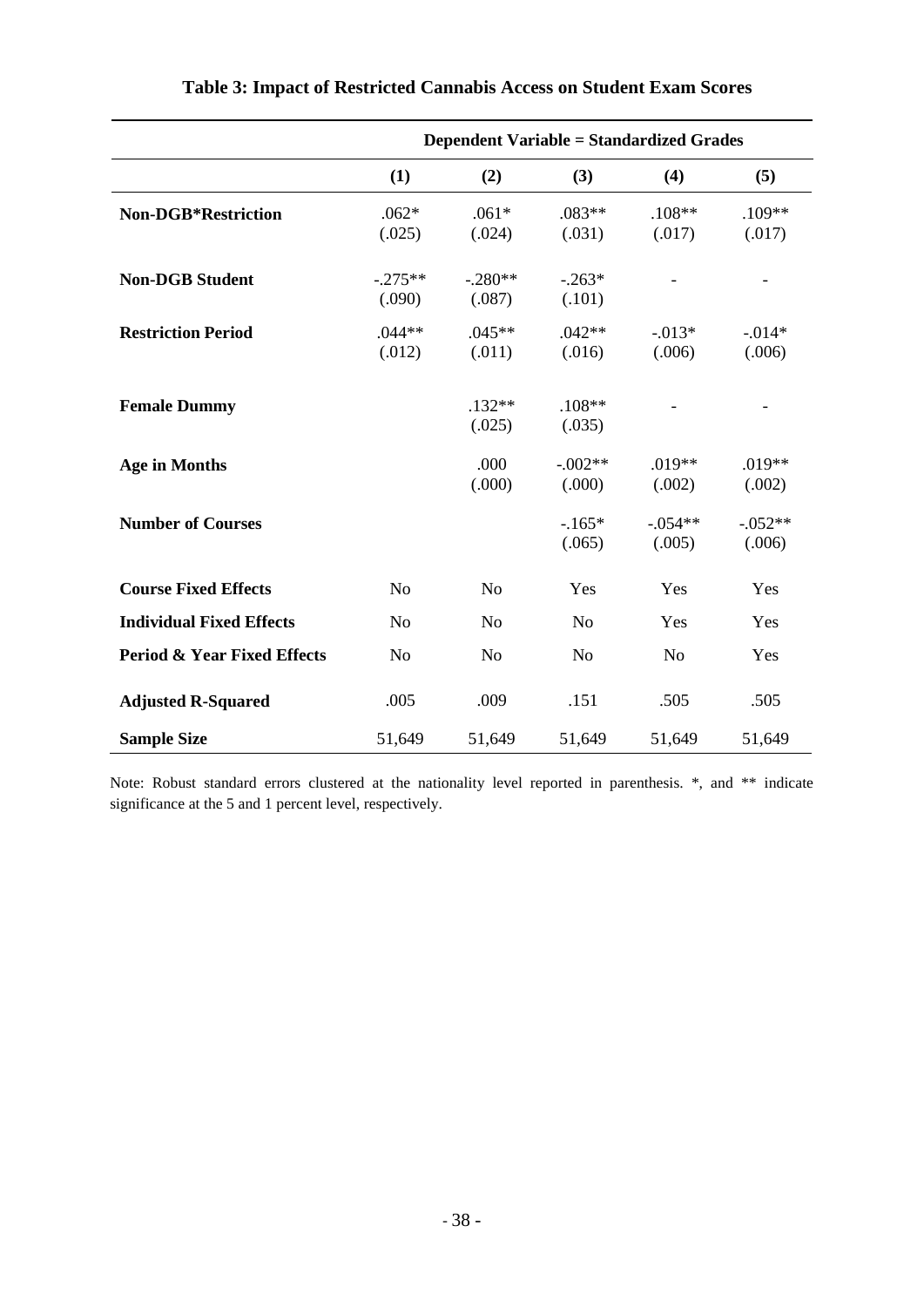| <b>Educational Outcomes</b> | <b>Standardized</b><br>Grade | <b>Passed</b><br>Course | <b>Dropout</b><br>of Course |
|-----------------------------|------------------------------|-------------------------|-----------------------------|
|                             | (1)                          | (2)                     | (3)                         |
| <b>Non-DGB*Restriction</b>  | $.109**$<br>(.017)           | $.040**$<br>(.004)      | $-.014$<br>(.008)           |
| <b>Restriction Period</b>   | $-.014*$<br>(.006)           | $-.006$<br>(.008)       | $-.031**$<br>(.005)         |
| <b>Age in Months</b>        | $.019**$<br>(.002)           | $.008**$<br>(.001)      | $-.001$<br>(.000)           |
| <b>Number of Courses</b>    | $-.052**$<br>(.006)          | $-.006$<br>(.004)       | $.022**$<br>(.003)          |
| <b>Mean of Outcome</b>      | <b>NA</b>                    | 0.739                   | 0.143                       |
| <b>Effect size at Mean</b>  | NA                           | 0.054                   | $-0.097$                    |
| <b>All Controls and FEs</b> | Yes                          | Yes                     | Yes                         |
| <b>Adjusted R-Squared</b>   | .503                         | .315                    | .312                        |
| <b>Observations</b>         | 51,649                       | 51,649                  | 57,019                      |

# **Table 4: Impact of Restricted Cannabis Access on Various Measures of Academic Performance**

Note: All specifications include the same fixed effects and controls as in the last column of Table 3 (i.e., age in months, number of courses enrolled in, teaching period and year dummies, course specific fixed effects, and student specific fixed effects). Robust standard errors clustered at the nationality level are reported in parentheses. \* and \*\* indicate significance at the 5 and 1 percent level, respectively.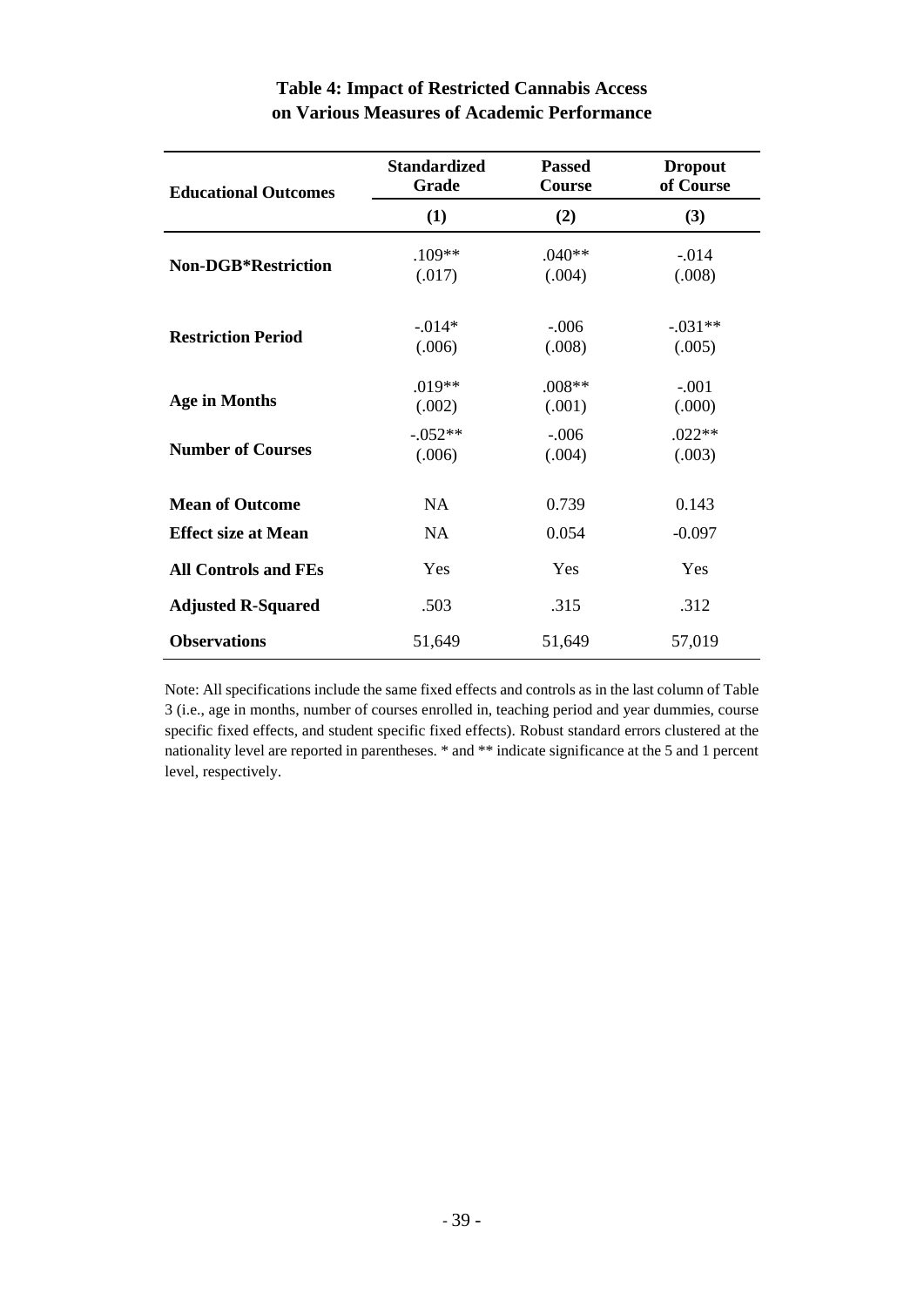|                             | <b>Standardized</b><br><b>Grades</b> | <b>Passed</b><br><b>Course</b> | <b>Sample Size</b><br><b>Number of Students</b><br><b>Percentage Treated</b> |
|-----------------------------|--------------------------------------|--------------------------------|------------------------------------------------------------------------------|
| <b>Panel A: Gender</b>      |                                      |                                |                                                                              |
| <b>Male Students</b>        | $.093**$                             | $.036**$                       | # Observations = $32,968$                                                    |
|                             | (.018)                               | (.005)                         | # Individuals = $2,861$                                                      |
|                             | [6.39]                               | [.714]                         | % Treated = $0.069$                                                          |
| <b>Female Students</b>      | $.130**$                             | 045**                          | # Observations = $18,681$                                                    |
|                             | (.031)                               | (.008)                         | # Individuals = $1,558$                                                      |
|                             | [6.62]                               | [.777]                         | % Treated = $0.082$                                                          |
| Panel B: Age                |                                      |                                |                                                                              |
| <b>Younger Students</b>     | $.135***$                            | $.061**$                       | # Observations = $25,961$                                                    |
|                             | (.019)                               | (.006)                         | # Individuals = $2,300$                                                      |
|                             | [6.37]                               | [.732]                         | % Treated = $0.081$                                                          |
| <b>Older Students</b>       | .053                                 | .004                           | # Observations = $25,733$                                                    |
|                             | (.034)                               | (.013)                         | # Individuals = $2,520$                                                      |
|                             | [6.55]                               | [.744]                         | % Treated = $0.086$                                                          |
| <b>Panel C: Performance</b> |                                      |                                |                                                                              |
| <b>Low Performers</b>       | $.129**$                             | $.063**$                       | # Observations = $25,665$                                                    |
|                             | (.026)                               | (.008)                         | # Individuals = $2,164$                                                      |
|                             | [5.41]                               | [.591]                         | % Treated = $0.089$                                                          |
| <b>High Performers</b>      | $.094**$                             | $.012*$                        | # Observations = $25,984$                                                    |
|                             | (.008)                               | (.009)                         | # Individuals = $2,159$                                                      |
|                             | [7.51]                               | [.965]                         | % Treated = $0.062$                                                          |

Note: Table reports coefficients on non-DGB\* restriction for the same specification as column (5) of Table 3 for each sub-group. The mean of pre-policy average course (non-standardized) grade and of the pass rate by subgroup is reported in square brackets. Robust standard errors clustered at the nationality level reported in parenthesis. \* and \*\* indicate significance at the 5 and 1 percent level, respectively. For age, the sample is split between below and above the median age when last observed: 20.69 years. For performance, the sample is split between students below and above the median average exam score in the period before the introduction of the policy.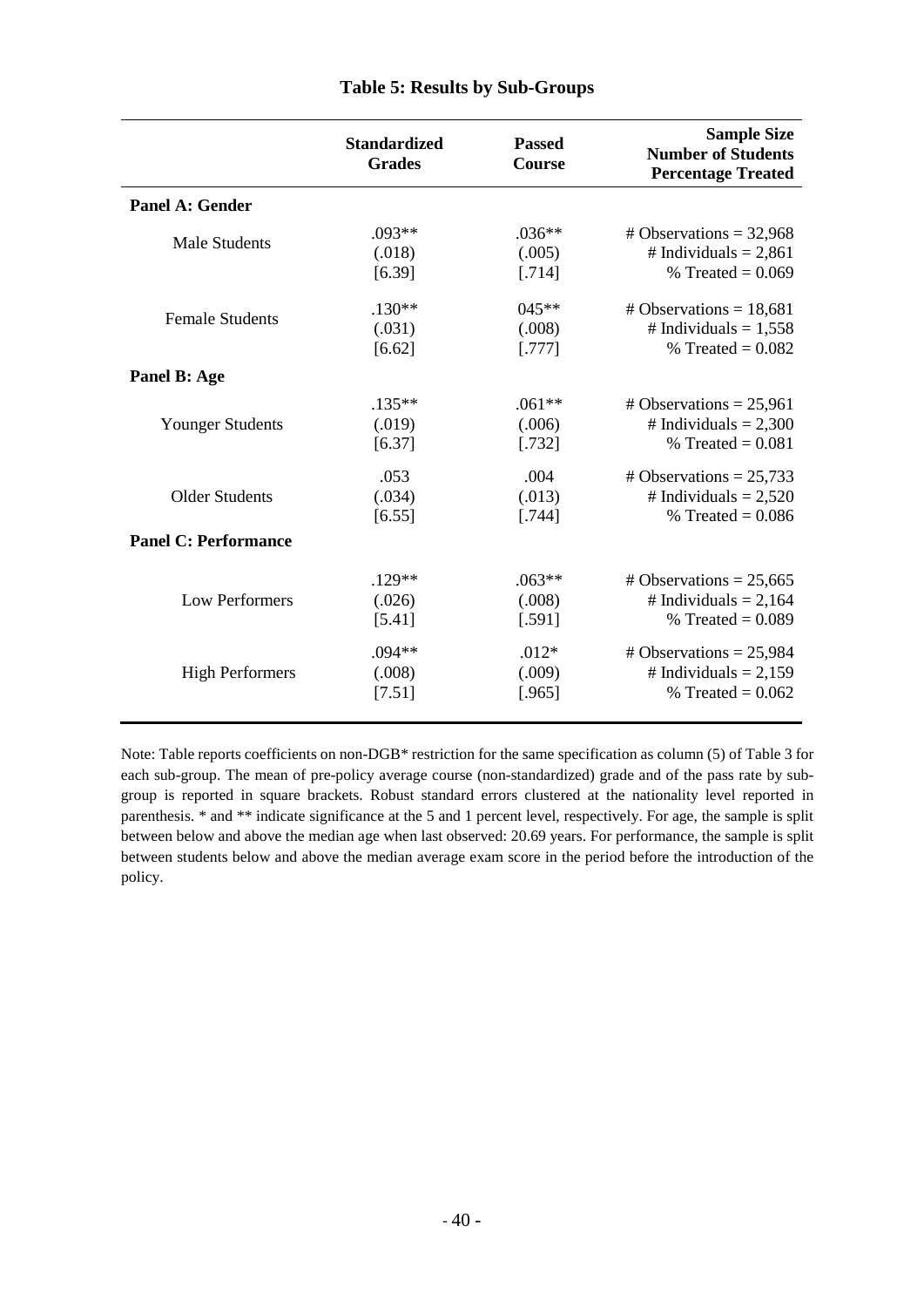|                                                                       | <b>Peer Effects</b>      |                                | <b>Teacher Effects</b>   |                                |  |
|-----------------------------------------------------------------------|--------------------------|--------------------------------|--------------------------|--------------------------------|--|
|                                                                       | (1)<br><b>Std. Grade</b> | (2)<br><b>Passed</b><br>Course | (3)<br><b>Std. Grade</b> | (4)<br><b>Passed</b><br>Course |  |
|                                                                       |                          |                                |                          |                                |  |
| Non-DGB* Restriction Period *<br><b>Share no-access nationality</b>   | .172<br>(.129)           | $.209*$<br>(.081)              |                          |                                |  |
| Non-DGB * Restriction Period *<br><b>Nationality of Class Teacher</b> |                          |                                | $-.023$<br>(.029)        | $-.007$<br>(.014)              |  |
| Non-DGB * Restriction Period<br>(i.e. main policy effect)             | $.093**$<br>(.024)       | $.0212*$<br>(.009)             | $.122**$<br>(.033)       | $.052**$<br>(.012)             |  |
| All Controls & FEs                                                    | Yes                      | Yes                            | Yes                      | Yes                            |  |
| <b>Observations</b>                                                   | 51,620                   | 51,620                         | 34,897                   | 34,897                         |  |
| <b>Adjusted R-squared</b>                                             | .505                     | .316                           | .504                     | .320                           |  |
|                                                                       |                          |                                |                          |                                |  |

# **Table 6: Effect of Share Treated in Class and Nationality in Class Teacher**

Note: The controls and FEs included in all specifications are as in the last column of Table 3 (i.e., age in months, number of courses enrolled in, teaching period and year dummies, course specific fixed effects, and student specific fixed effects). Additional included controls are "Share no-access nationality", "Restriction time periods and "Restriction time periods \* Share no-access nationality". Robust standard errors clustered at the nationality level are reported in parenthesis. \* and \*\* indicate significance at the 5 and 1 percent level, respectively.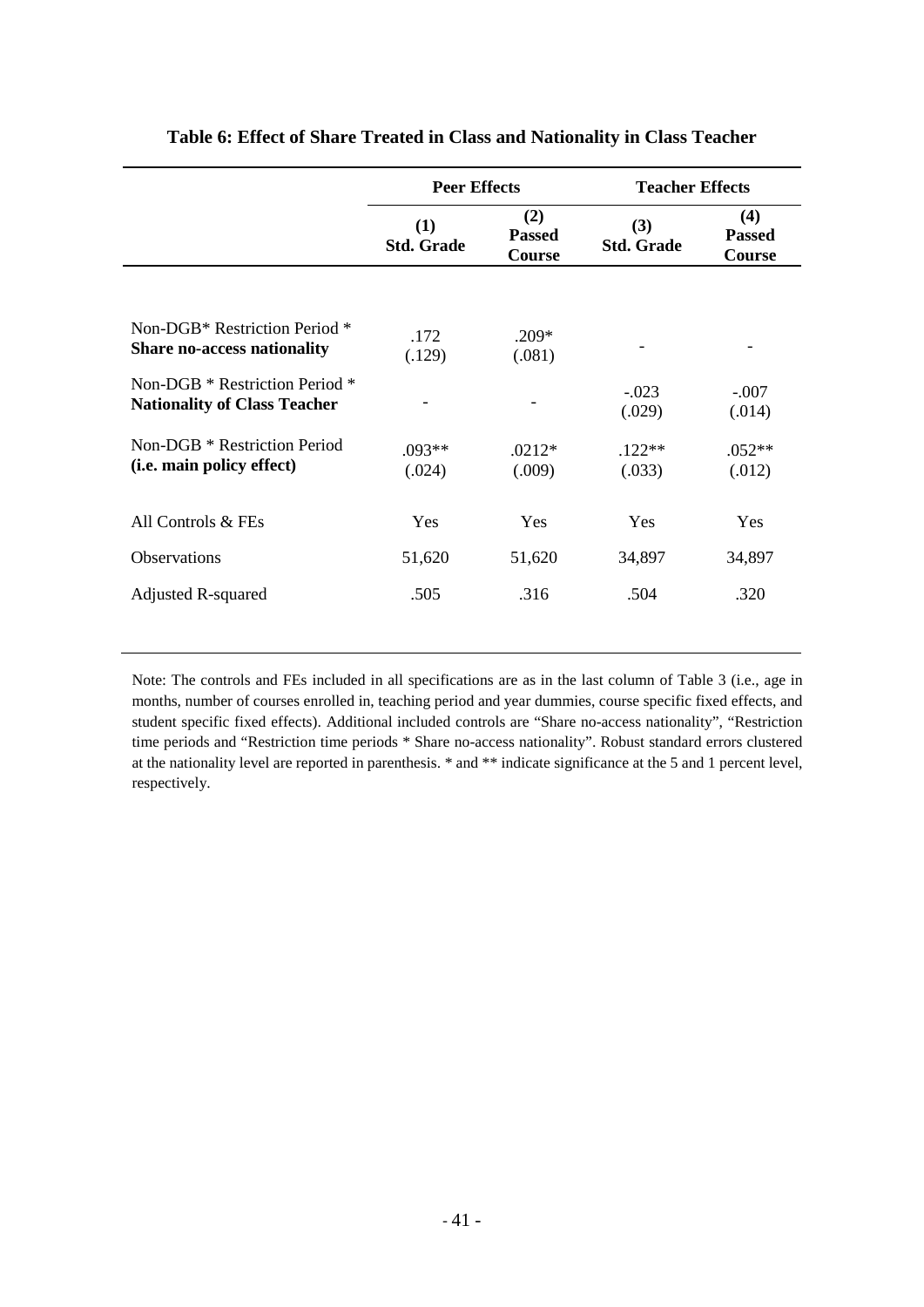|                              | <b>Placebo Specification</b> |                                    |                               |                 |  |
|------------------------------|------------------------------|------------------------------------|-------------------------------|-----------------|--|
|                              | <b>Policy 1 Year Earlier</b> |                                    | <b>Belgians Treated Group</b> |                 |  |
|                              | <b>Std. Grade</b>            | <b>Std. Grade</b><br><b>Passed</b> |                               | <b>Passed</b>   |  |
| <b>Placebo Policy Effect</b> | $-.054$<br>(.057)            | $-.014$<br>(.026)                  | .0234<br>(.050)               | .0287<br>(.023) |  |
| <b>All Controls and FEs</b>  | <b>Yes</b>                   | Yes                                | Yes                           | <b>Yes</b>      |  |
| <b>Observations</b>          | 33,533                       | 33,498                             | 47,994                        | 47,994          |  |
| <b>Adjusted R-squared</b>    | .522                         | .328                               | .500                          | .308            |  |

**Table 7: Placebo in Policy Timing and Treated Group**

Note: Robust standard errors clustered at the nationality level are reported in parentheses. \*, \*\* indicate significance at the 5 and 1 percent level, respectively. The placebos report coefficients on non-DGB\* restriction for the same specification as column (5) of Table 3 when, respectively, the time period for treatment is changed to -1 year, and the group treated is changed to Belgians.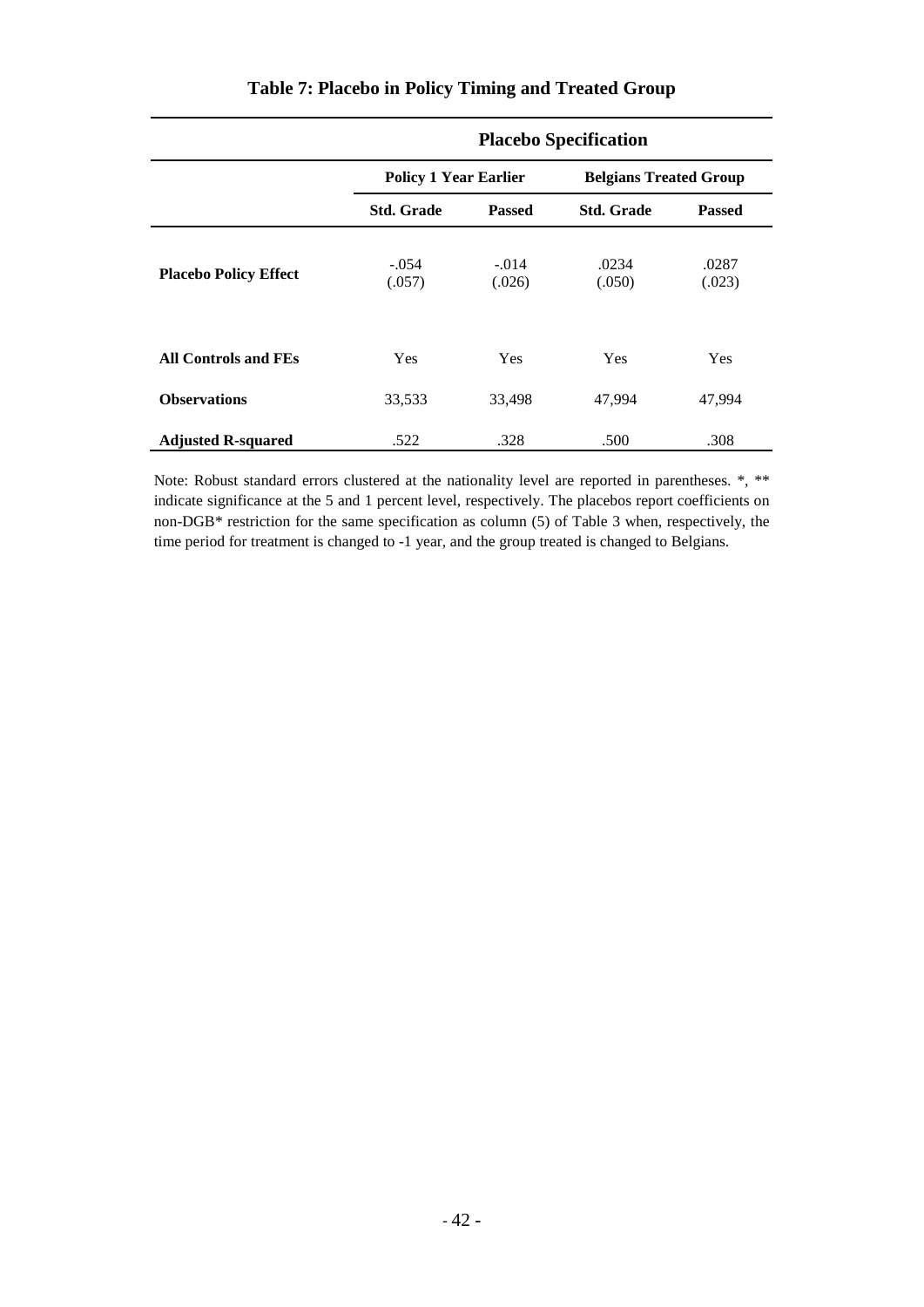|                                                            |                     | <b>Standardized Grades</b> | <b>Passed Course</b> |                          |  |
|------------------------------------------------------------|---------------------|----------------------------|----------------------|--------------------------|--|
|                                                            | <b>Numerical</b>    | Non-<br><b>Numerical</b>   | <b>Numerical</b>     | Non-<br><b>Numerical</b> |  |
|                                                            | (1)                 | (2)                        | (3)                  | (4)                      |  |
| No-access nationality *<br><b>Restriction time periods</b> | $.227**$<br>(.028)  | $.065**$<br>(.015)         | $.073**$<br>(.010)   | $.025**$<br>(.004)       |  |
| <b>Restriction time periods</b>                            | $-183**$<br>(0.030) | $.066**$<br>(.014)         | $-0.055**$<br>(.019) | $.015**$<br>(.005)       |  |
| <b>All Controls and FE</b>                                 | Yes                 | Yes                        | Yes                  | Yes                      |  |
| <b>Mean of Outcome</b>                                     | <b>NA</b>           | NA                         | .663                 | .785                     |  |
| <b>Effect size</b>                                         | <b>NA</b>           | <b>NA</b>                  | .110                 | .032                     |  |
| <b>Adjusted R-squared</b><br><b>Observations</b>           | .578<br>18,092      | .467<br>33,557             | .363<br>18,092       | .286<br>33,557           |  |

# **Table 8: Differences between Courses Requiring More and Less Numerical Skills**

Note: All courses available to students at the undergraduate level were classified on whether they required math/numerical skills or not based on their online course descriptions. These were classified as 'Numerical' if the following words appeared in this description (and 'Non-Numerical' otherwise): math, mathematics, mathematical, statistics, statistical, theory focused. Robust standard errors clustered at the nationality level are reported in parenthesis. \*, and \*\* indicate significance at the 5 and 1 percent level, respectively.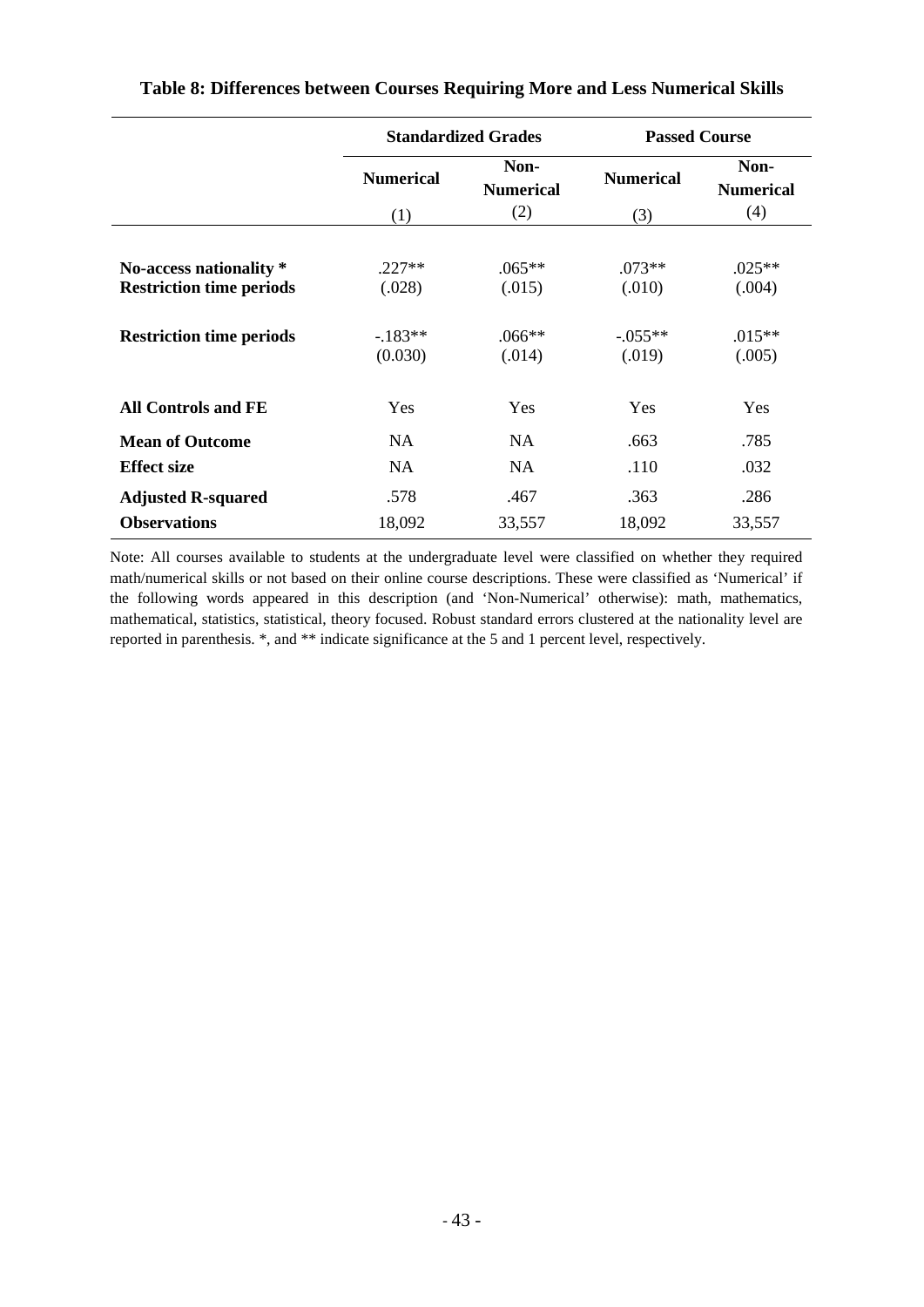| <b>Mechanism</b><br><b>Categories</b> | <b>Non-DGB</b><br><i><b>*Restriction</b></i> | <b>Mean</b> (Non-<br>Standardized) | <b>Adjusted</b><br>$\mathbf{R}2$ | <b>Number</b><br><b>Observations</b> |
|---------------------------------------|----------------------------------------------|------------------------------------|----------------------------------|--------------------------------------|
| <b>Hours</b><br>Worked                | .022<br>(.019)                               | 13.1                               | .510                             | 15,987                               |
| Feel<br><b>Stimulated</b>             | $.057*$<br>(.026)                            | 7.1                                | .268                             | 15.937                               |
| <b>Functions</b><br>Well              | .041<br>(.025)                               | 7.8                                | .176                             | 15,997                               |
| <b>Understand</b><br><b>Better</b>    | $.215**$<br>(.027)                           | 7.1                                | .342                             | 13,520                               |
| Quality<br><b>Improved</b>            | $.137**$<br>(.025)                           | 7.8                                | .267                             | 17,546                               |

**Table 9: Exploration of Potential Channels - Student Course Evaluations**

l.

Note: All specifications include student fixed and course effects, teaching period and year dummies. See Table A1 in the online appendix for details about the original questions and how we categorize them into the five main mechanisms reported here. All questions, except Hours Worked, were standardized to mean zero and unit variance, then averaged within each mechanism category and again standardized to mean zero and unit variance. Robust standard errors clustered at the nationality level are reported in parenthesis. \* and \*\* indicate significance at the 5 and 1 percent level, respectively.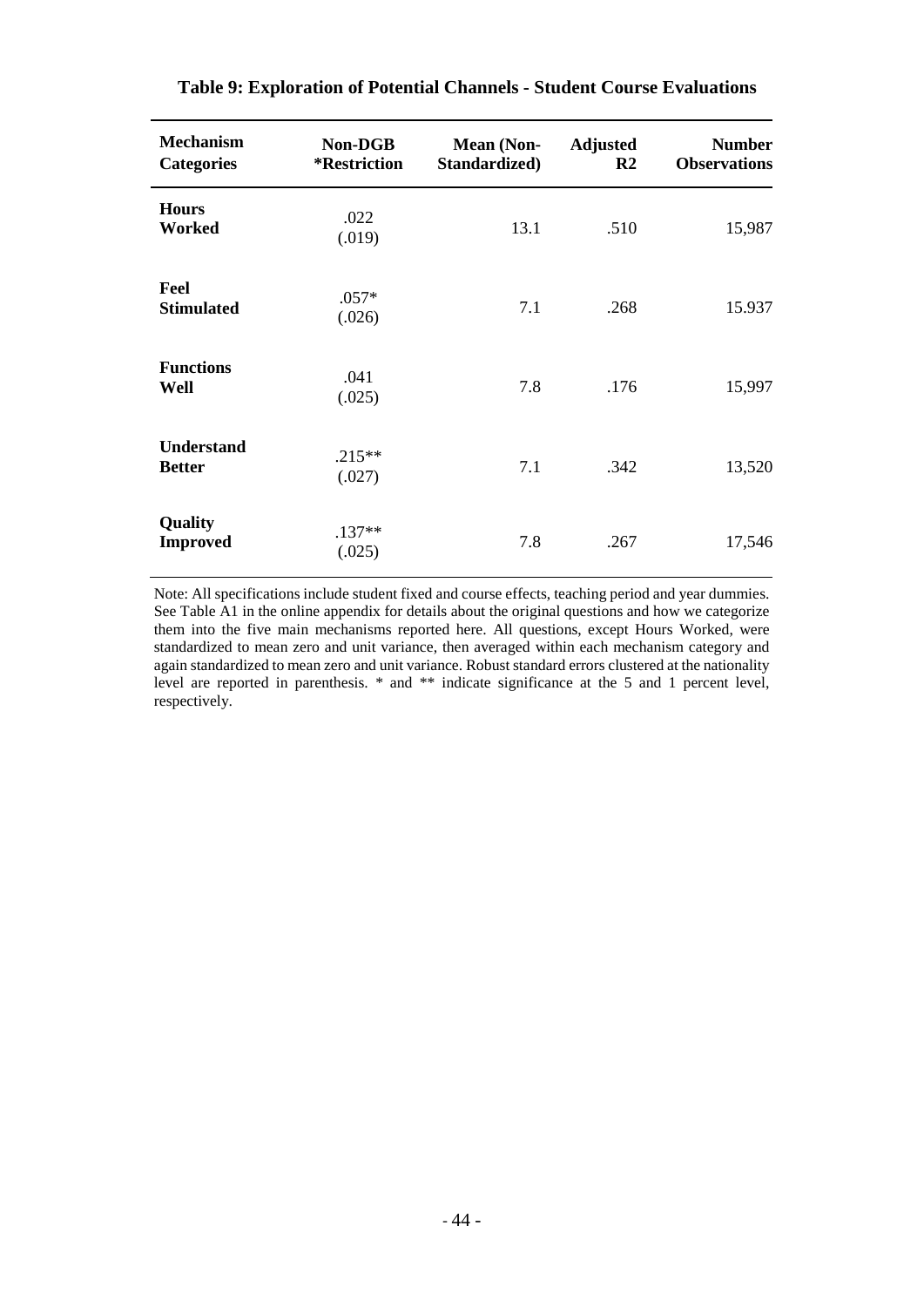|                                                           |                     | <b>Final GPA</b>    |                     | <b>Graduation</b> |                   |                    | <b>Proportion Math Electives</b> |                    |                    |
|-----------------------------------------------------------|---------------------|---------------------|---------------------|-------------------|-------------------|--------------------|----------------------------------|--------------------|--------------------|
|                                                           | (1)                 | (2)                 | (3)                 | (4)               | (5)               | (6)                | (7)                              | (8)                | (9)                |
| Non-DGB Student *<br><b>Restriction in 1st year of BA</b> | $-.120$<br>(.152)   |                     |                     | $-.009$<br>(.058) |                   |                    | $-.032$<br>(.025)                |                    |                    |
| Non-DGB Student *<br><b>Restriction in 2nd year of BA</b> |                     | .058<br>(.163)      |                     |                   | $-.007$<br>(.062) |                    |                                  | $.058*$<br>(.027)  |                    |
| Non-DGB Student *<br><b>Restriction in 3rd year of BA</b> |                     |                     | .077<br>(.161)      |                   |                   | .016<br>(.061)     |                                  |                    | $-.020$<br>(.026)  |
| Non-DGB Student                                           | $-.534**$<br>(.096) | $-.598**$<br>(.089) | $-.604**$<br>(.090) | $-164*$<br>(.036) | $-165*$<br>(.034) | $-173**$<br>(.034) | .021<br>(.016)                   | $-.008$<br>(.015)  | .015<br>(.015)     |
| Female                                                    | .282**<br>(.041)    | $.282**$<br>(.041)  | $.282**$<br>(.041)  | $.080*$<br>(.016) | $.080*$<br>(.016) | $.080**$<br>(.016) | $-.037**$<br>(.007)              | $-.037*$<br>(.007) | $-.037*$<br>(.007) |
| Age                                                       | .008<br>(.011)      | .008<br>(.011)      | .008<br>(.011)      | $.014*$<br>(.004) | $.014*$<br>(.004) | $.014**$<br>(.004) | .001<br>(.002)                   | .001<br>(.002)     | .001<br>(.002)     |
| Study cohort FE                                           | Yes                 | Yes                 | Yes                 | Yes               | Yes               | Yes                | Yes                              | Yes                | Yes                |
| <b>Adjusted R-squared</b>                                 | .107                | .107                | .107                | .019              | .019              | .019               | .006                             | .007               | .006               |
| Observations/individuals                                  | 4,258               | 4,258               | 4,258               | 4,415             | 4,415             | 4,415              | 4,415                            | 4,415              | 4,415              |

**Table 10: Longer-Run Student Performance Effects: Final GPA; Graduation; and Proportion Math Electives**

Note: Robust standard errors clustered at the nationality level are reported in parenthesis. \* and \*\* indicate significance at the 5 and 1 percent level, respectively. Note that the respective reference group changes depending in which year of the Bachelor the non-DGB students were were enrolled in when they were exposed to the restriction policy. The reference group in columns (1), (4) and (7) consists of all DGB student plus non-DGB students who enrolled in 2009 or 2010. The reference group in columns (2), (5) and (6) consist of all DGB student plus non-DGB students who enrolled in 2009 or 2011. The reference group in columns (3), (6) and (9) consist of all DGB student plus non-DGB students who enrolled in 2010 or 2011.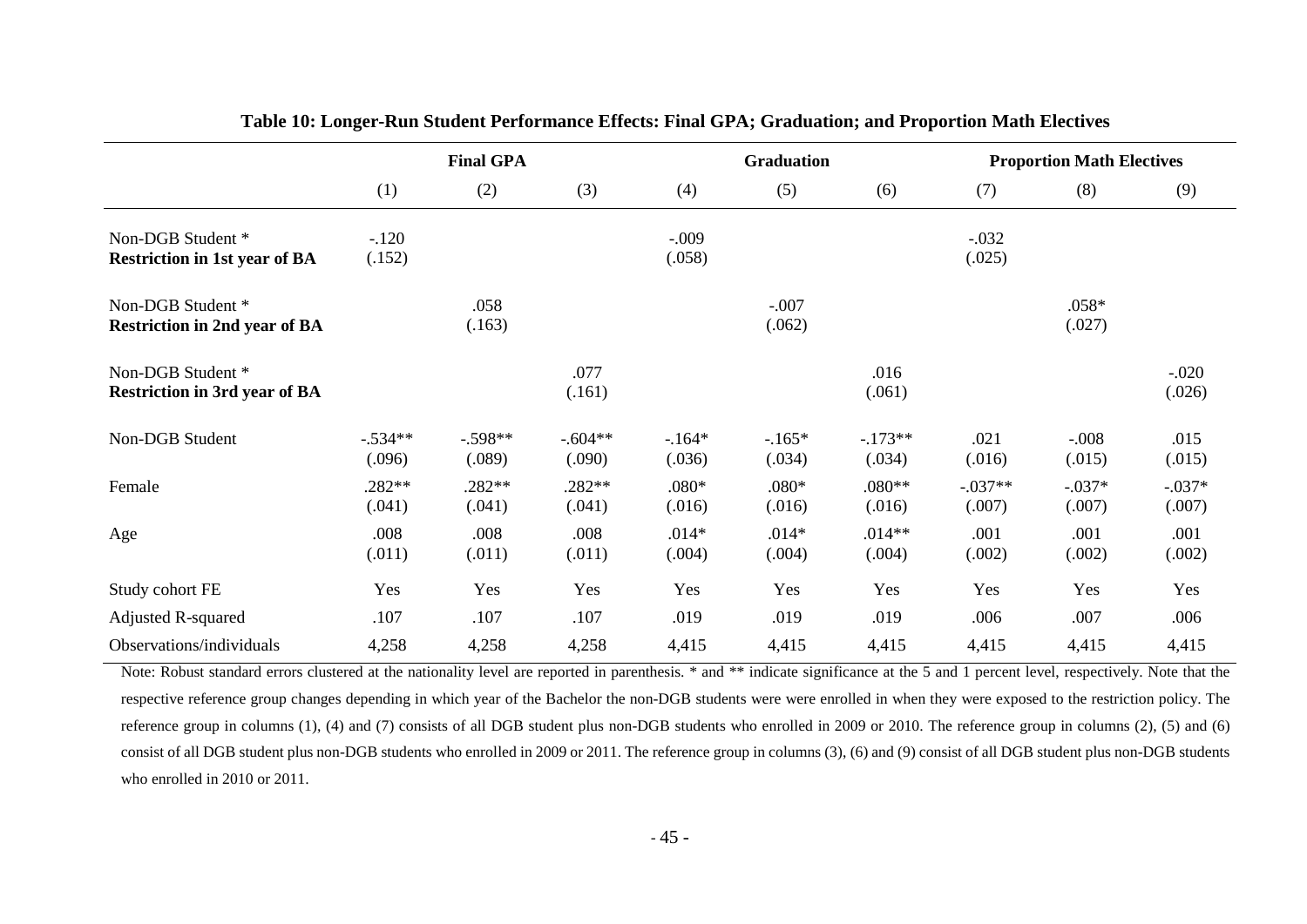# **APPENDIX**

| Nr.             | Question wording                                                                                                                                                | <b>Answering Scale</b>            | Mean<br>[# Observations] | Categorization           |
|-----------------|-----------------------------------------------------------------------------------------------------------------------------------------------------------------|-----------------------------------|--------------------------|--------------------------|
| $\mathbf{1}$    | How many hours per week on the average (excluding contact hours) did you spend<br>on self-study (presentations, cases, assignments, studying literature, etc.)? | Open question<br>$(0 - 70$ HOURS) | 13.1<br>[15,987]         | Hours Worked             |
| 2               | The learning materials stimulated discussion with my fellow students.                                                                                           | $1-5$                             | 3.5<br>[16.005]          | Feel Stimulated          |
| $\mathfrak{Z}$  | The learning materials stimulated me to start and keep on studying.                                                                                             | $1-5$                             | 3.6<br>[16,010]          | Feel Stimulated          |
| 4               | Evaluate the overall functioning of your tutor in this course with a grade.                                                                                     | $1-10$                            | 7.7<br>[16, 121]         | <b>Functions Well</b>    |
| 5 <sup>5</sup>  | My tutorial group has functioned well.                                                                                                                          | $1-5$                             | 4.0<br>[16, 231]         | <b>Functions Well</b>    |
| 6               | The lectures contributed to a better understanding of the subject matter of this<br>course.                                                                     | $1-5$                             | 3.1<br>[13,600]          | <b>Understand Better</b> |
| $7\phantom{.0}$ | Working in tutorial groups with my fellow students helped me to better understand<br>the subject matters of this course.                                        | $1-5$                             | 4.0<br>[16, 118]         | <b>Understand Better</b> |
| 8               | The tutor sufficiently mastered the course content.                                                                                                             | $1-5$                             | 4.3<br>[16, 135]         | <b>Quality Improved</b>  |
| 9               | Please give an overall grade for the quality of this course.                                                                                                    | $1-10$                            | 7.1<br>[17,546]          | <b>Quality Improved</b>  |

# **Table A1: Student Course Evaluation Questions**